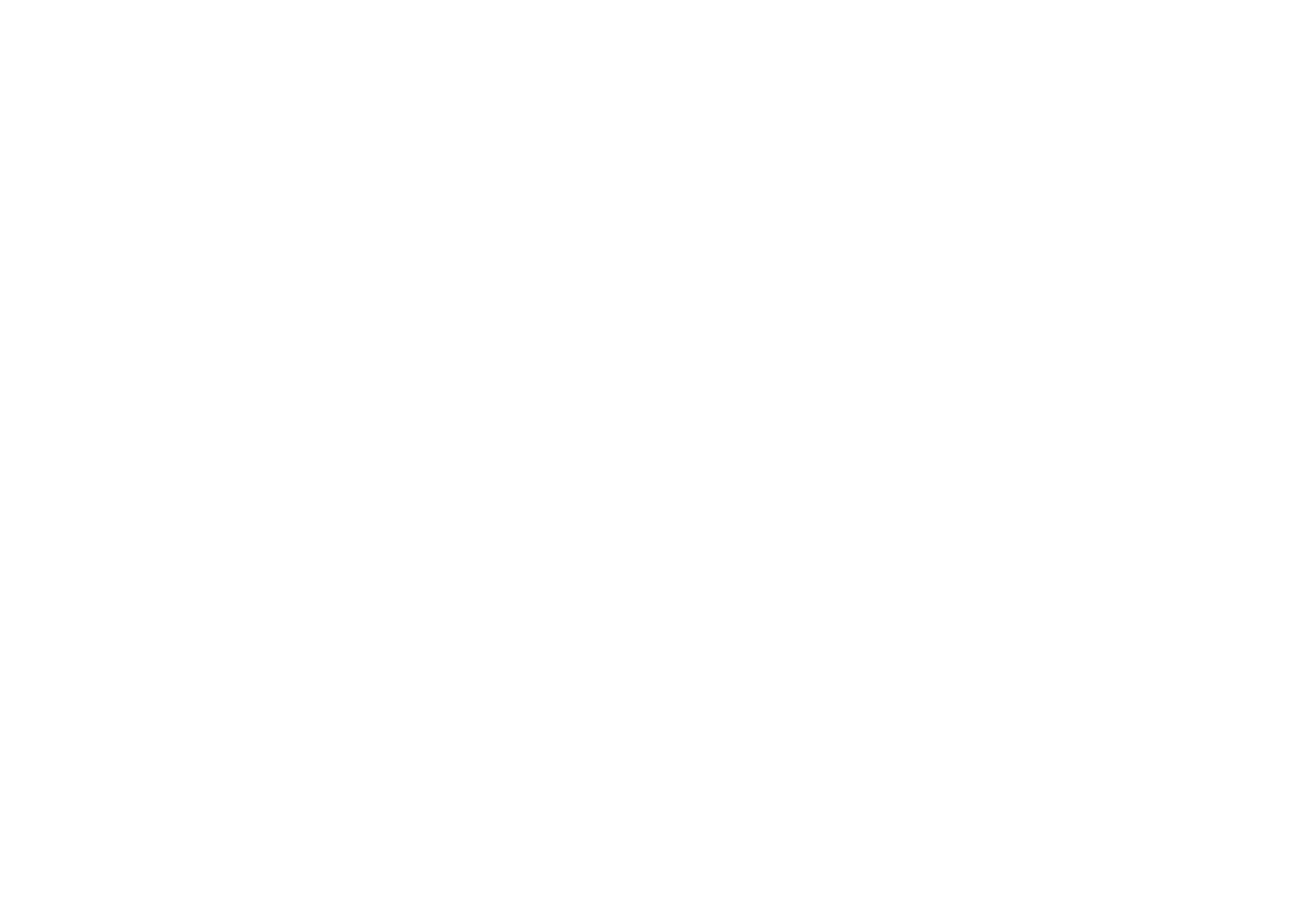2018 Credit Presentation

# **Bank of Ireland Overview**

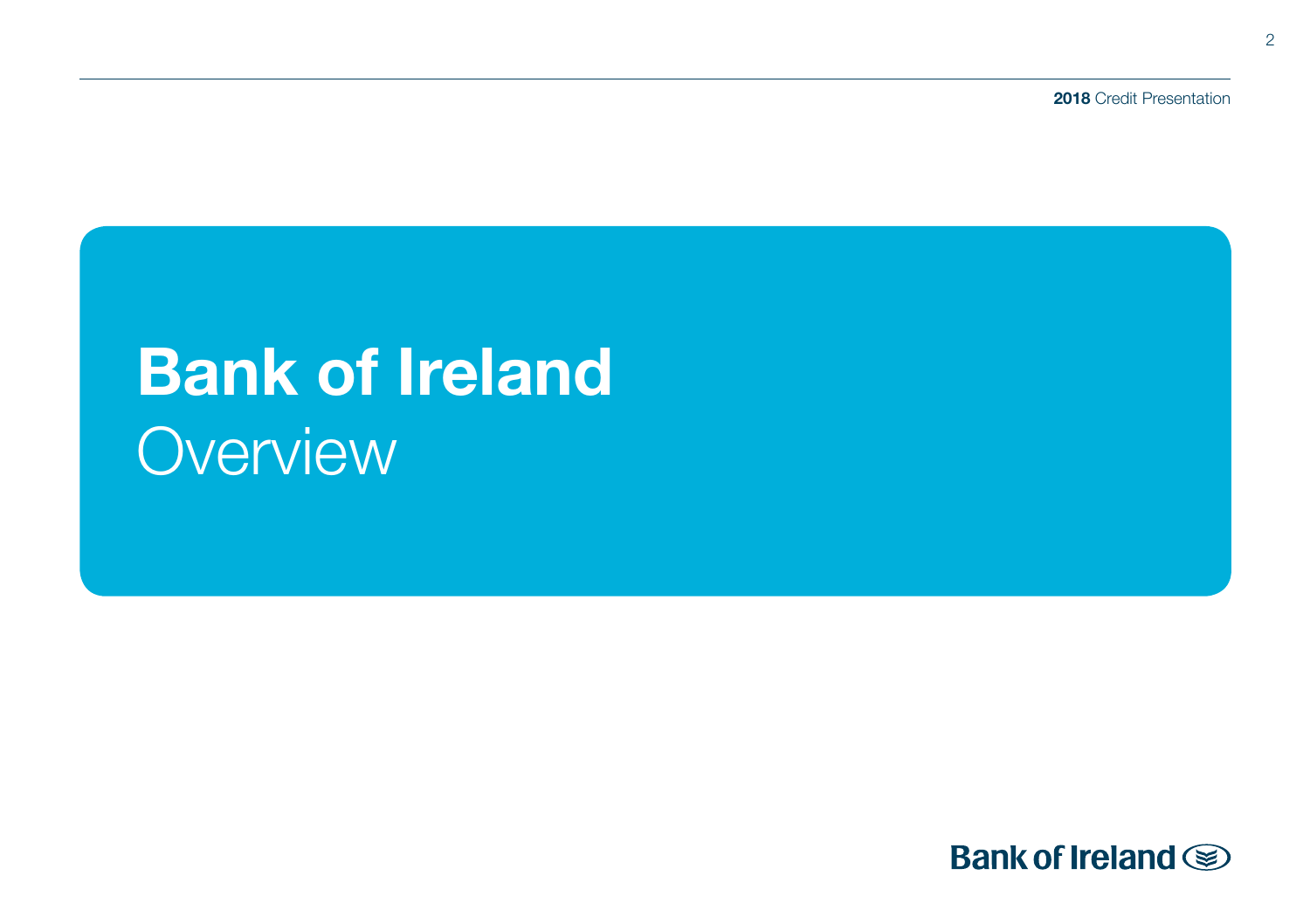# 2018 Highlights

| <b>Profitability</b>  | €935m<br>Underlying profit<br>before tax | NIM of 2.20%<br>$\bullet$<br>Net impairment gains of $€42m$<br>$\bullet$<br>NPEs reduced by 24% to €5.0bn; NPE ratio now at 6.3%<br>$\bullet$                                                                                |
|-----------------------|------------------------------------------|------------------------------------------------------------------------------------------------------------------------------------------------------------------------------------------------------------------------------|
| <b>Growth</b>         | €1.3bn<br>Net lending growth             | New lending $\epsilon$ 15.9bn, increase of 13% vs. 2017<br>$\bullet$<br>New Irish mortgages; Growth of 17%, stable market share of 27%<br>$\bullet$<br>Wealth & Insurance; 21% income growth vs. 2017<br>$\bullet$           |
| <b>Transformation</b> | 3% / €48m<br>Reduction in costs          | Taking the lead in building a great culture in the Bank<br>$\bullet$<br>Foundations of new Core Banking Platforms in place<br>$\bullet$<br>Business model initiatives to drive efficiencies progressing at pace<br>$\bullet$ |
| Capital               | 13.4%<br>CET1 ratio                      | Organic capital generation of 180bps<br>$\bullet$<br>Dividend increased to 16c per share ( $€173m$ ) from 11.5c per<br>$\bullet$<br>share (€124m) in 2017                                                                    |

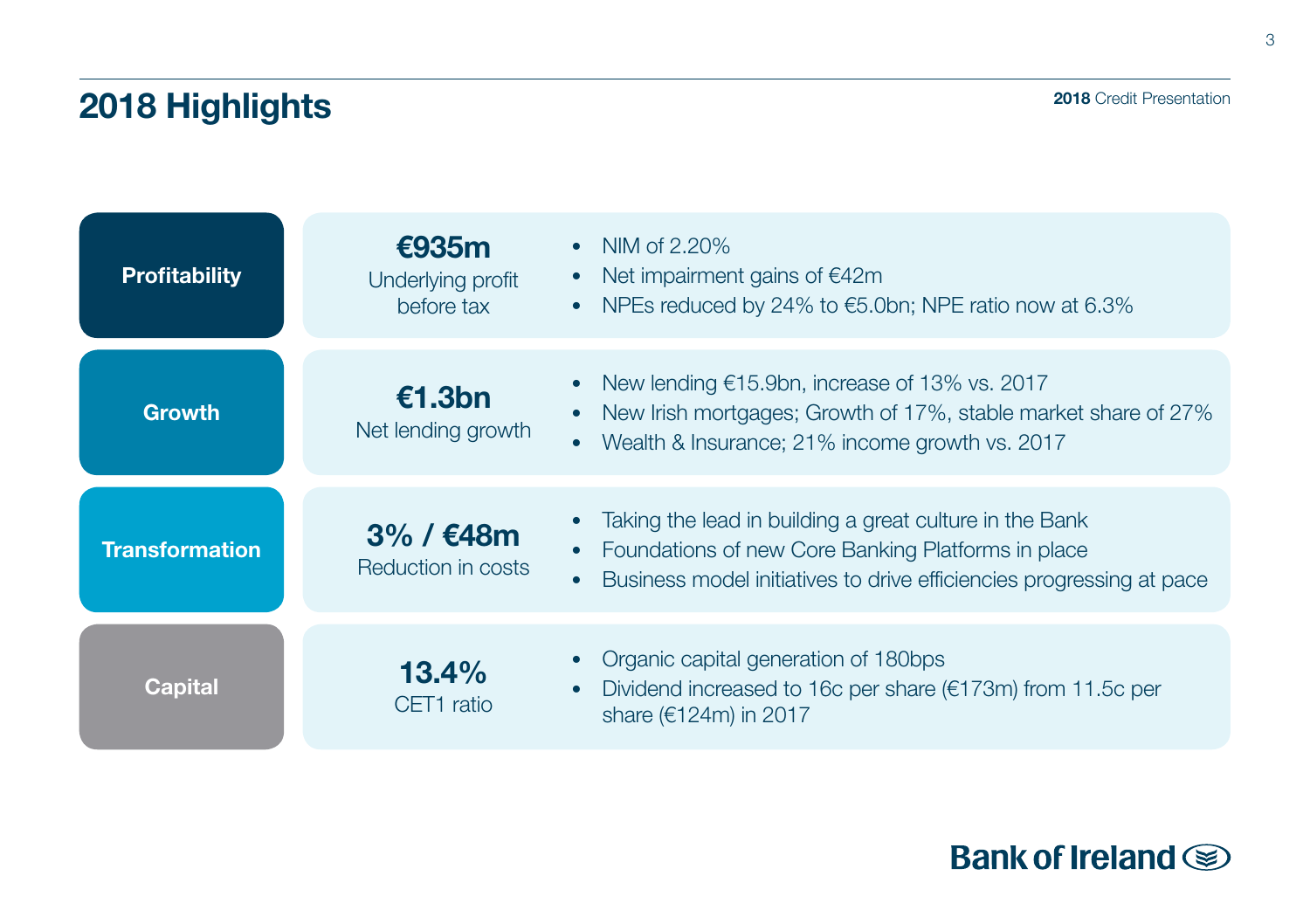### 2018 Credit Presentation

# Economic backdrop



Solid growth in Ireland; UK growth also positive notwithstanding Brexit uncertainties



### House price growth continuing in Ireland, softening in UK



Unemployment rate trending down in Ireland, remains historically low in UK



# Bank of Ireland  $\circledast$

Sources: Bank of Ireland Economic Research Unit, CSO, Office for National Statistics, Nationwide, Central Bank of Ireland Forecasts assume current UK-EU trading arrangements continue to apply <sup>1</sup> Banks balance sheet basis, excludes loan sales and securitisations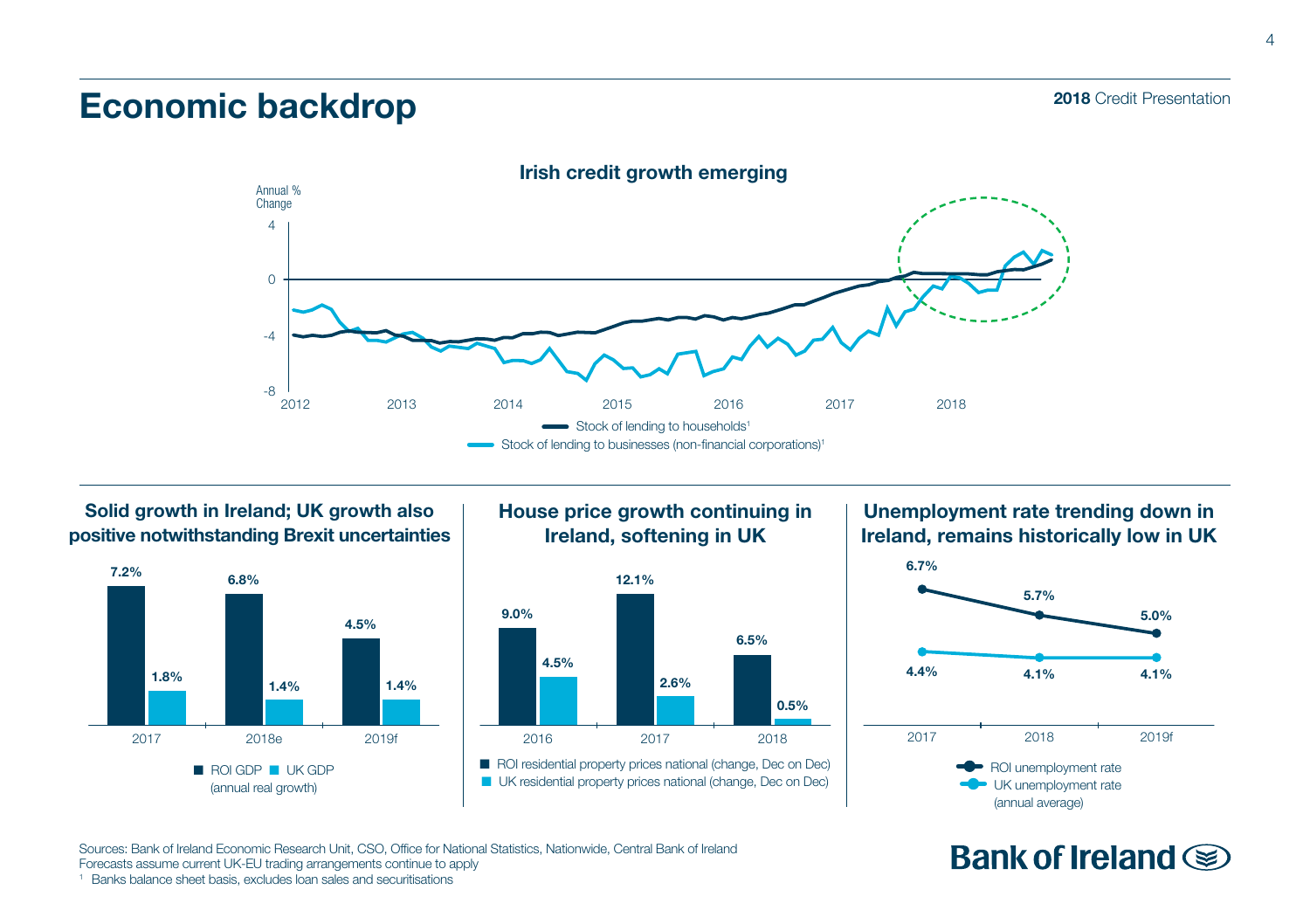# Focused on execution of our strategy to 2021



Our ambition is clear

- Investor Day June 2018
- National Champion Bank in Ireland with selective UK and international diversification



2018 has been transformational

- Cultural change
- Technology transformation
- Strengthened leadership capabilities



While there are challenges ahead…

- Brexit and the global economy
- Evolving regulatory requirements
- UK competitive environment



…we are committed to delivering our strategy

- Growing and transforming our business
- Improving returns in the UK
- Repositioned brand strategy

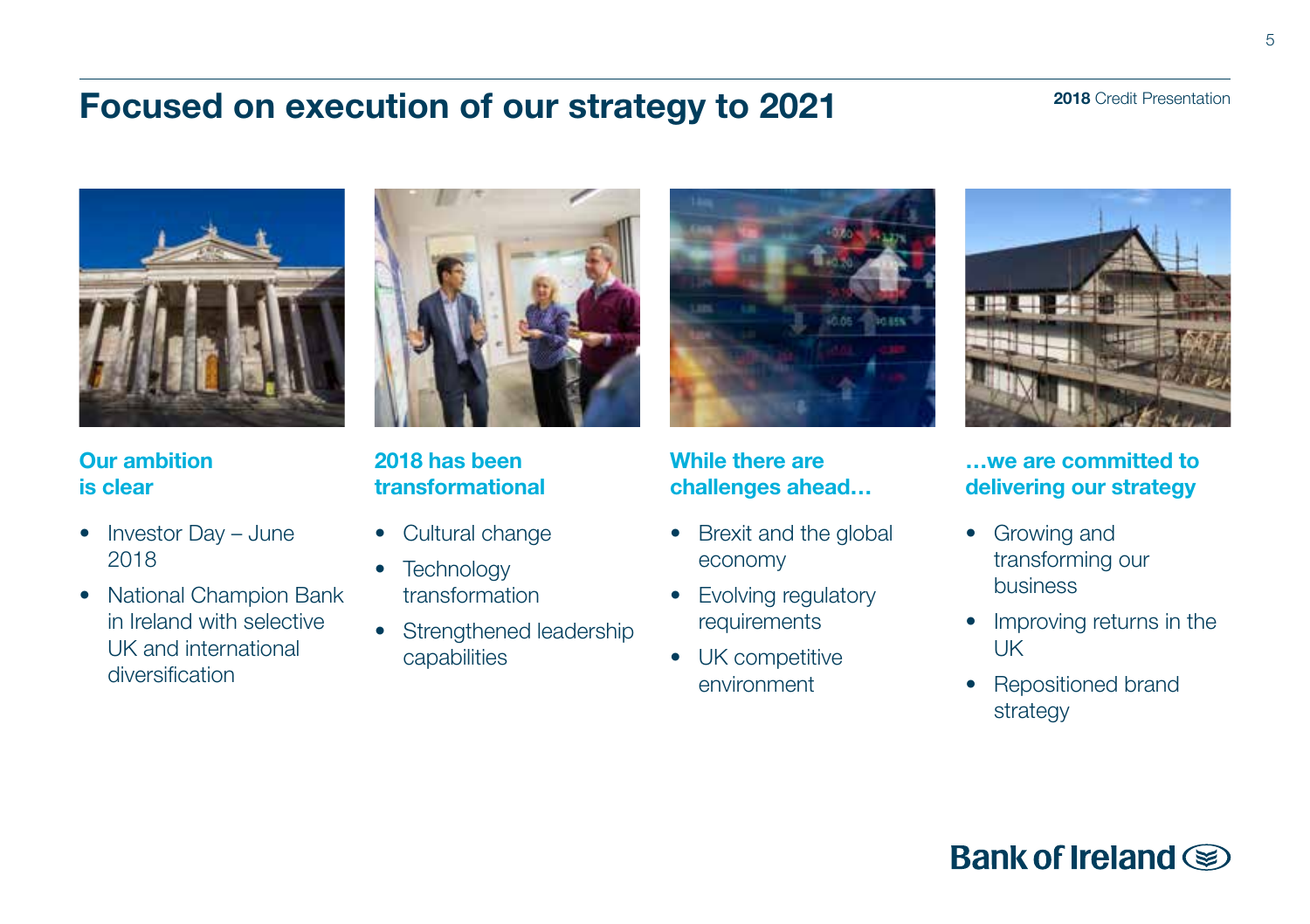# Strategic Priorities: Transform the Bank

### 2018 Credit Presentation







**Culture Culture Systems Business model** 

# **2018 Progress Target Outcomes**

- **Defined the culture we want** ambition, purpose and values being embedded across organisation
- Technology transformation continues to progress
	- Foundations of new Core Banking Platforms in place, single customer record for over 2m customers
	- Testing of loan and deposit origination on new Temenos platform
	- Modernised payments infrastructure in place with greater capacity, improved stability and higher speed processing
	- New mobile banking app will launch in 2019, first full scale customer deliverable using new Temenos technology
- **Creating a leaner, agile organisation, over half of end state Organisational** Design now complete, 8% reduction in Senior Management roles
- Strengthened culture
- Cost base to reduce to c.€1.7bn in 2021
- Absolute cost level declining year-on-year to 2021
- Income growth

# Bank of Ireland  $\circledast$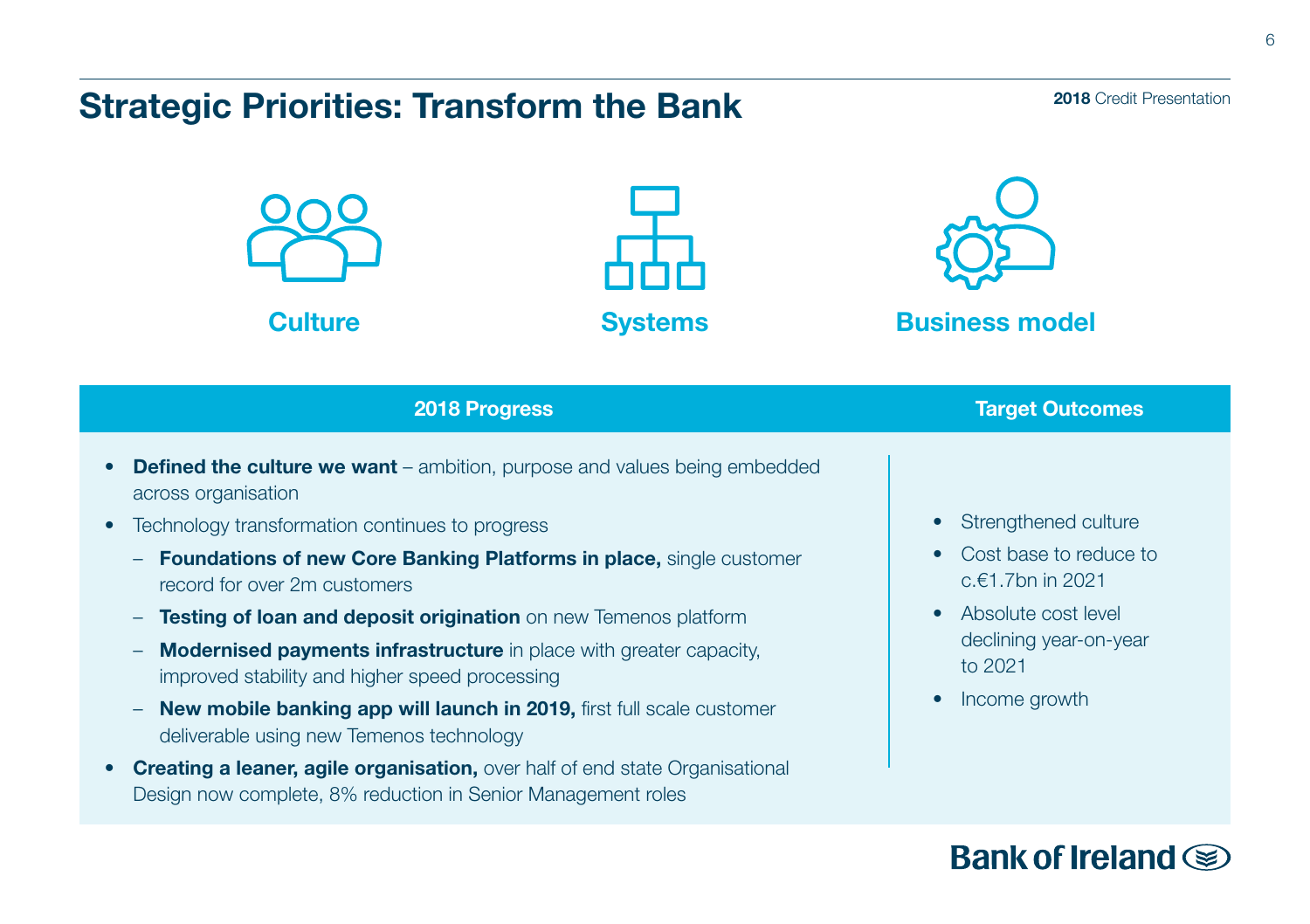# Strategic Priorities: Serve Customers Brilliantly

### 2018 Credit Presentation





Embedding voice of customer in our businesses

Investing in digital and physical channels



New brand strategy

### **2018 Progress Target Outcomes**

- Listening to our customers and taking action
	- 200+ front line staff driving improved service levels
	- 100+ branches converted to full service
- Robotics delivering equivalent to >300 FTEs, resulting in significant enhancement of customer journeys
- Customers increasingly choosing digital channels
	- 10m+ monthly engagements on our mobile app, up >25% on 2017
	- Direct and digital wealth sales increased to 35% (from 0% 2 years ago)
- **Repositioning of brand** underway, supported by multi-year customer strategies
- Significant improvement in customer satisfaction and advocacy
- Straight through processing; digital journeys
- API foundation for Open **Banking**
- #1 for customer experience and brand in Ireland

# Bank of Ireland (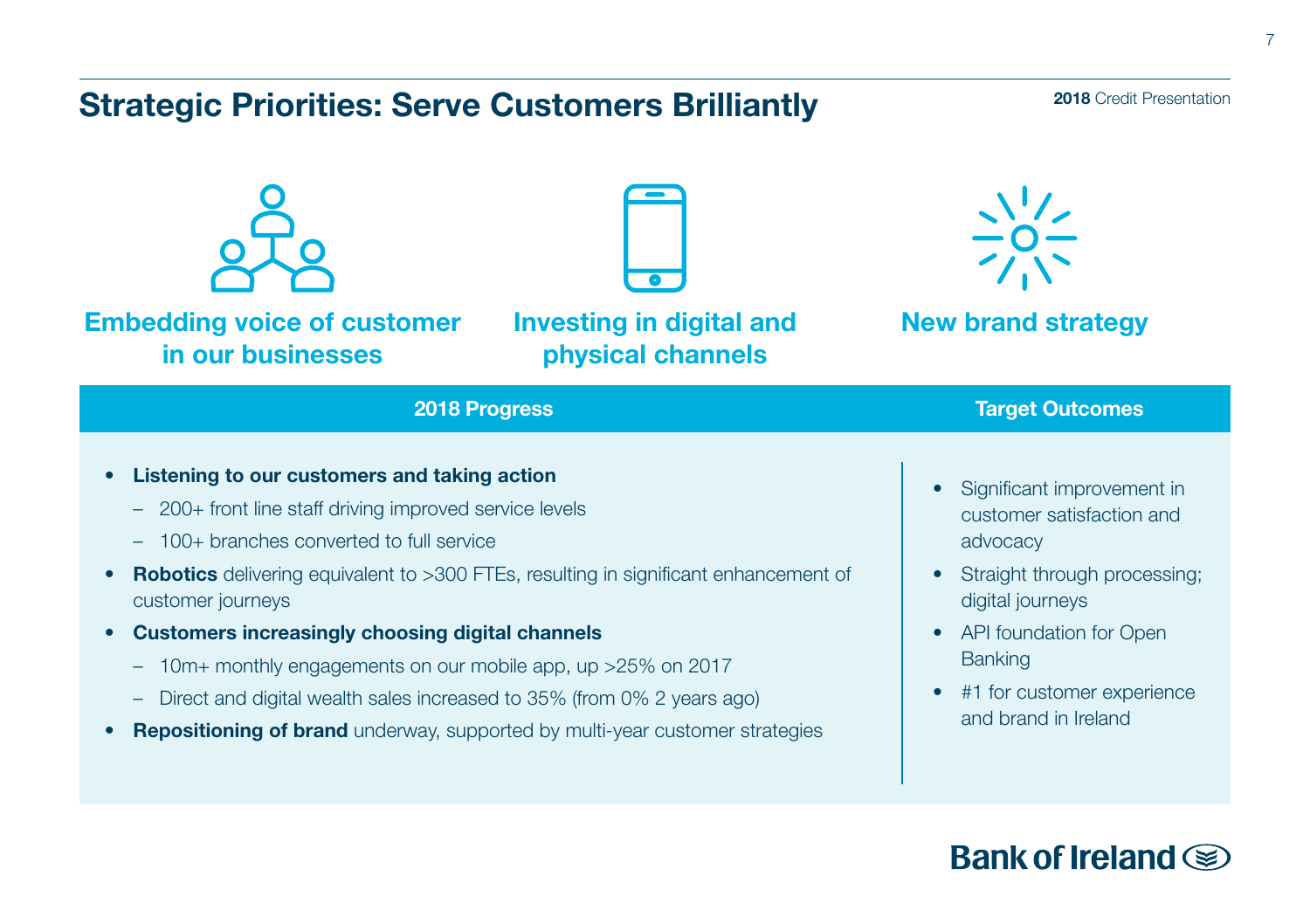# Strategic Priorities: Grow Sustainable Profits

### 2018 Credit Presentation

|                                |               | 2018 Progress                                               | 2021 Target                                                                                                                      |
|--------------------------------|---------------|-------------------------------------------------------------|----------------------------------------------------------------------------------------------------------------------------------|
| <b>Improved profitability</b>  | $\frac{1}{2}$ | Headline RoTE of 8.5%<br>Adjusted RoTE of 7.2% <sup>1</sup> | RoTE in excess of 10%                                                                                                            |
| <b>Efficient business</b>      |               | Cost reduction of $3\%$ / $€48m$<br>vs. 2017                | Cost base of $c.f.7$ bn<br>Costs reduce every year: 2018-2021<br>Cost income ratio of c.50%                                      |
| <b>Robust capital position</b> |               | Fully loaded CET1 ratio of 13.4%                            | CET1 ratio in excess of 13%                                                                                                      |
| <b>Sustainable dividends</b>   |               | Dividend increased to<br>16c per share (€173m)              | Increase prudently and progressively;<br>over time will build towards a<br>payout ratio of around 50% of<br>sustainable earnings |

**Bank of Ireland**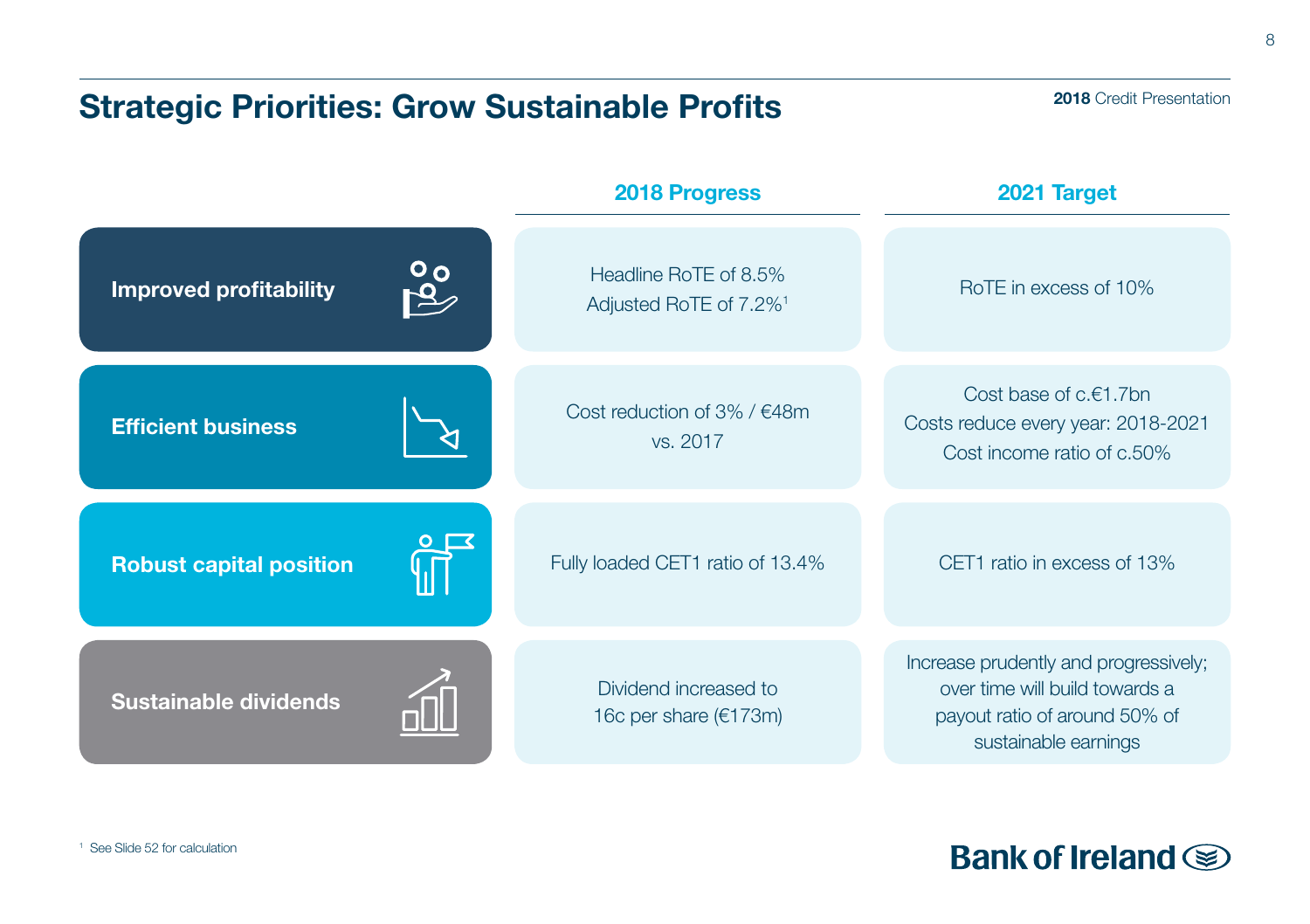2018 Credit Presentation

# Operating Performance

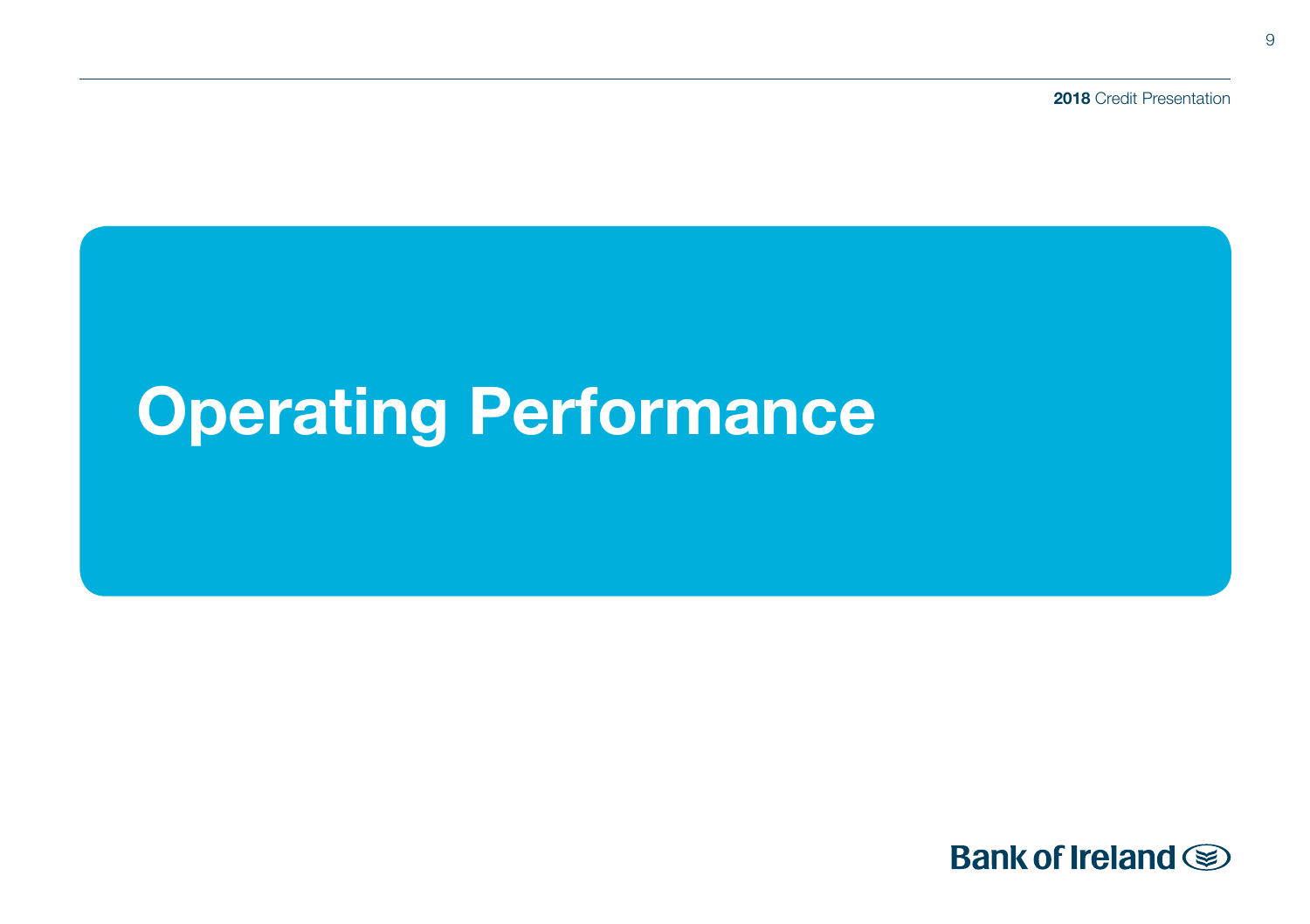# Underlying profit before tax of €935m

|                                                              |                     | FY 2017<br>$(\epsilon m)$ | FY 2018<br>$(\epsilon m)$ |
|--------------------------------------------------------------|---------------------|---------------------------|---------------------------|
| Total income                                                 |                     | 3,049                     | 2,805                     |
| Operating expenses (before levies and<br>regulatory charges) |                     | (1,900)                   | (1,852)                   |
| Levies and Regulatory charges                                |                     | (99)                      | (101)                     |
| Net Impairment (losses) / gains                              |                     | (15)                      | 42                        |
| Share of associates / JVs                                    |                     | 43                        | 41                        |
| Underlying profit before tax                                 |                     | 1,078                     | 935                       |
| Non-core items                                               |                     | (226)                     | (100)                     |
| <b>Profit before tax</b>                                     |                     | 852                       | 835                       |
| Net interest margin (NIM)                                    |                     | 2.29%                     | 2.20%                     |
| Adjusted RoTE <sup>1</sup>                                   |                     | 6.9%                      | 7.2%                      |
|                                                              |                     | <b>Dec 17</b>             | Dec 18                    |
| Customer Ioans (net)                                         |                     | €76.1bn                   | €77.0bn                   |
| Customer deposits                                            |                     | €75.9bn                   | €78.9bn                   |
| Non-performing exposures (NPEs)                              |                     | €6.5bn                    | €5.0bn                    |
| CET1 Ratios:                                                 | <b>Fully Loaded</b> | 13.8%                     | 13.4%                     |
|                                                              | Regulatory          | 15.8%                     | 15.0%                     |
| <b>Total Capital Ratio:</b>                                  | Regulatory          | 20.2%                     | 18.8%                     |
| <b>Liquidity Metrics:</b>                                    | LCR                 | 136%                      | 136%                      |
|                                                              | <b>NSFR</b>         | 127%                      | 130%                      |
|                                                              | <b>LDR</b>          | 100%                      | 97%                       |
| Leverage Ratios:                                             | <b>Fully Loaded</b> | 6.2%                      | 6.3%                      |
|                                                              | Requlatory          | 7.0%                      | 7.0%                      |

### Income Statement

- Net interest income of €2,146m
- Other income of €659m includes sustainable and diversified business income of €672m
- Operating expenses (before levies and regulatory charges) of €1,852m; reduction of €48m (3%) vs. 2017
- Total transformation investment in 2018 of €306m
- Net impairment gains of €42m, reflecting positive economic environment in Ireland and effectiveness of our NPE resolution strategies
- Non-core charge of €100m primarily related to costs associated with the Group's restructuring programme

### Balance Sheet

- Group loan book of €77.0bn at Dec 2018 reflecting;
	- New lending of €15.9bn; an increase of 13% vs. 2017
	- Redemptions of €14.6bn; 3% reduction vs. 2017
- Customer deposits of €78.9bn predominantly sourced through retail distribution channels
- NPEs of €5.0bn, 24% reduction during 2018
- Strong organic capital generation continues; capital and liquidity available to support growth
- HoldCo senior investment grade ratings of Baa3, BBB- and BBB from Moody's, S&P and Fitch. Positive Outlook for Moody's and S&P (see Slide 20 for full ratings)

# Bank of Ireland  $\circledast$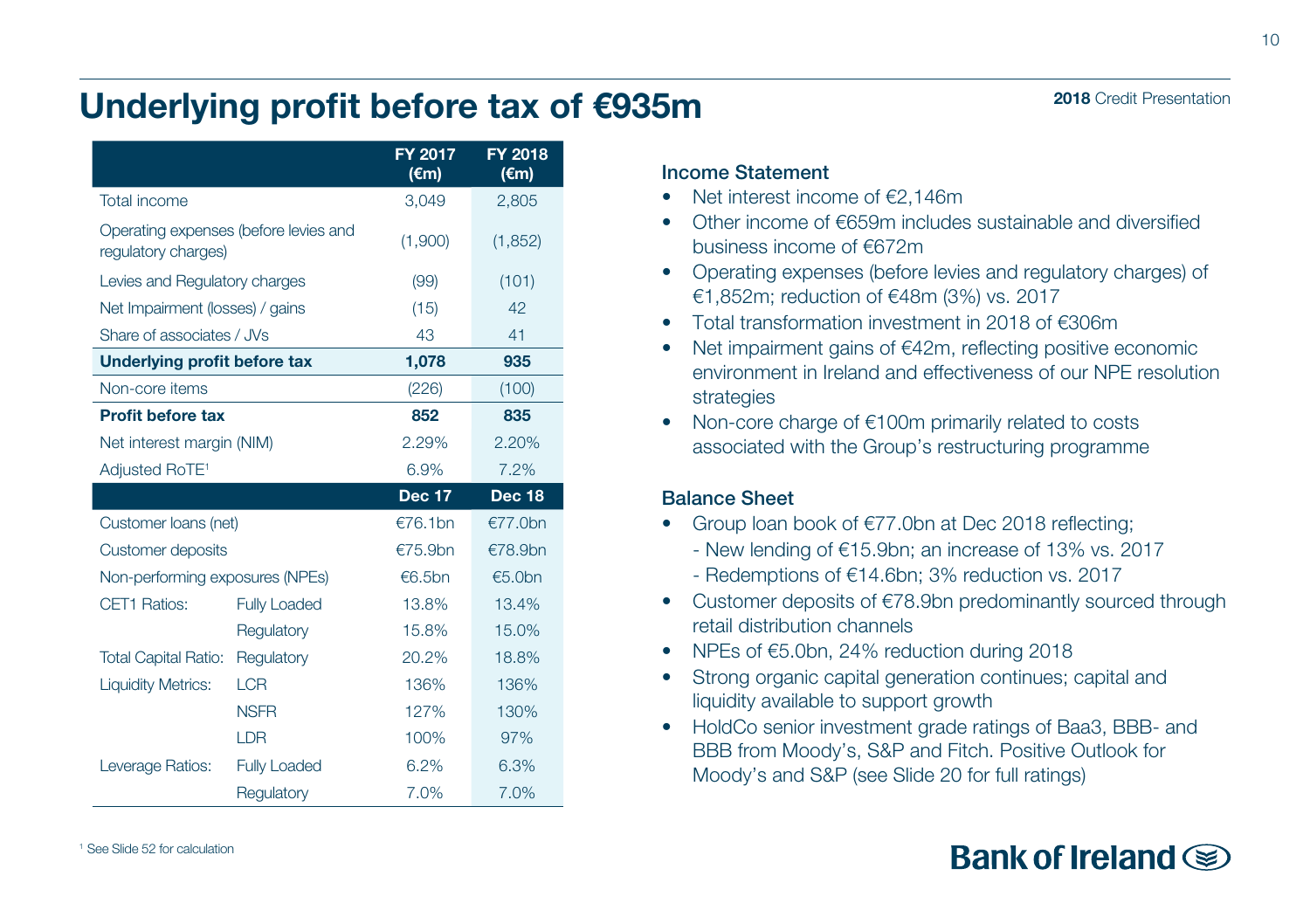# Net lending growth of €1.3bn

### Group loan book movement



Net lending growth €1.3bn



### Net lending growth of €1.3bn

- New lending of €15.9bn; an increase of 13% vs. 2017
- Redemptions of €14.6bn; 3% reduction vs. 2017
- Expect further net lending growth in 2019, while maintaining strong commercial pricing and risk discipline

### Ireland: €0.6bn net lending growth

- Mortgages: loan book flat in 2018, albeit new lending of €2.3bn, up 17% on 2017, with stable market share of 27%
- Consumer: loan book growth of €0.1bn
- SME: loan book decrease of €0.2bn, albeit new lending of €2.9bn
- Corporate Banking: loan book growth of €0.8bn

### UK / International: €0.7bn net lending growth

- Mortgages: loan book decrease of €0.7bn; new lending of €3.7bn, up 3% on 2017
- Consumer: loan book growth of €0.7bn; new lending of €1.8bn (2017: €1.3bn), reflecting strong performance of Northridge car finance and consumer lending
- SME / Other: loan book decrease of €0.5bn; largely due to wind down of legacy lending portfolios
- Corporate Banking: loan book growth of €0.9bn; disciplined approach with strong Brexit focus
- Acquisition Finance: loan book growth of €0.3bn

# Bank of Ireland (

2018 Credit Presentation

<sup>1</sup> Includes UK Credit Card portfolio €0.6bn classified as held for sale as at Dec 2018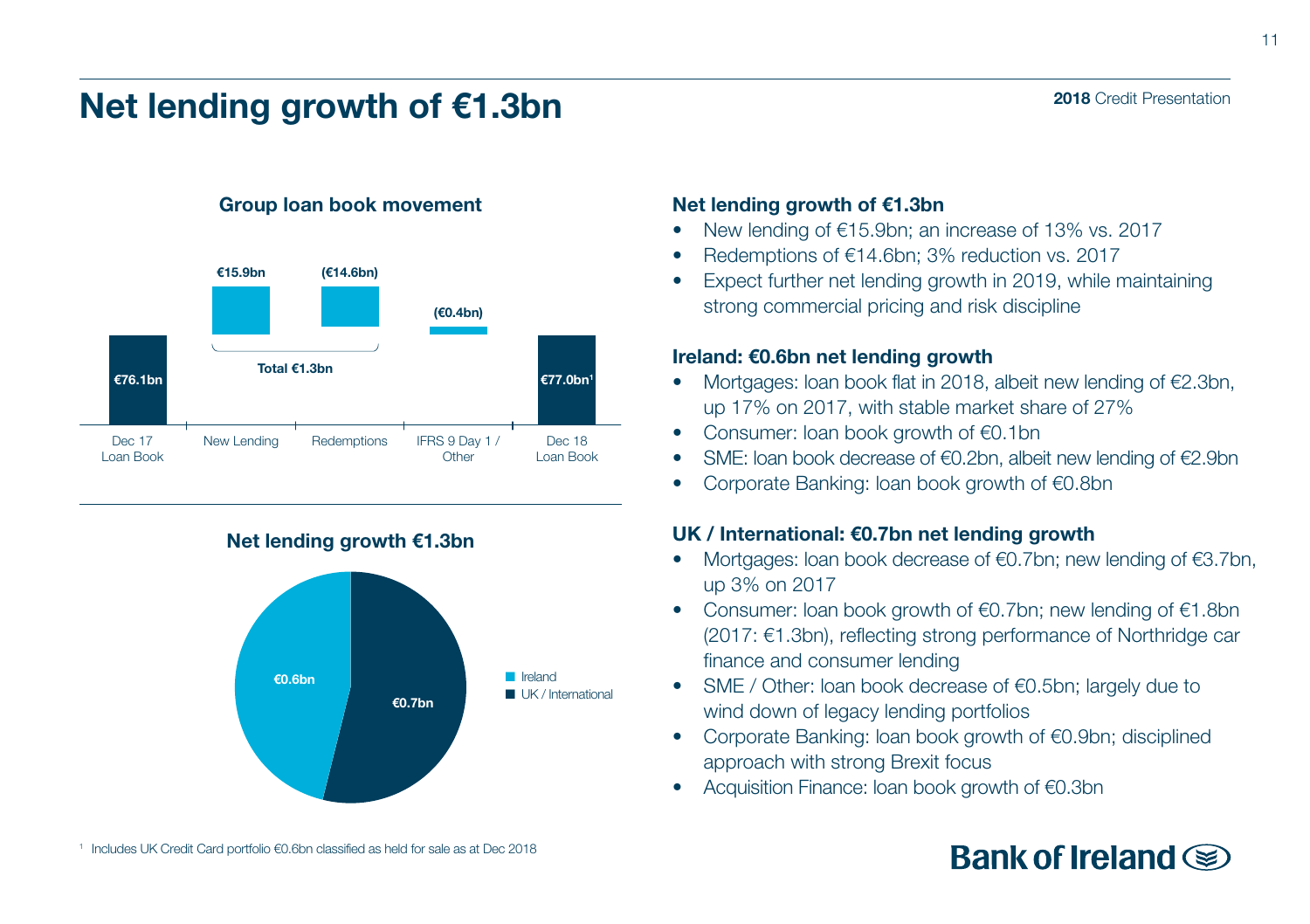# NIM – Strong commercial discipline on pricing



2018 – Q4 NIM Movement

### Outlook for 2019 NIM



### NIM – 2.20% in 2018

- Maintaining strong commercial discipline on pricing e.g. recent price adjustments on Irish mortgages
- Competitive pressures in UK mortgage market driving lower front book pricing and shorter customer revert periods
- Adjustment to UK mortgage revert period (10bps) in Q4 2018 reflects faster refinancing activity

### 2019 Outlook

- Expect 2019 NIM to be c.2.16%:
	- Strategic repositioning of the UK cards portfolio adversely impacts NIM by c.3bps
	- MREL issuance (c.1bps)
	- UK competitive pressures expected to be offset by positive impact from new lending margins and strong commercial discipline on pricing

# Bank of Ireland  $\circledast$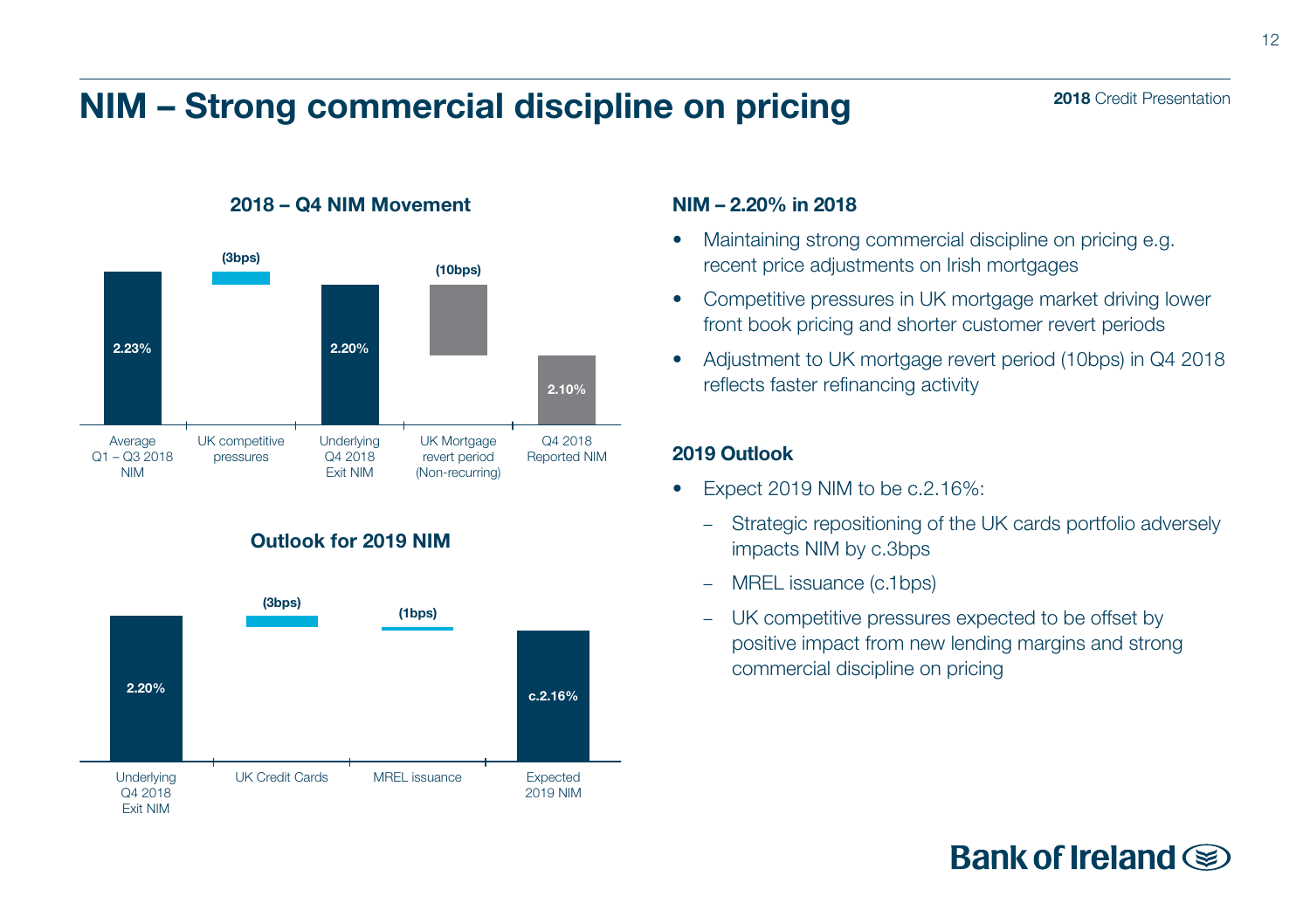

Operating expenses to reduce further

Costs have reduced by 3% / €48m

|                                                                     | FY 2017<br>$(\epsilon m)$ | <b>FY 2018</b><br>$(\epsilon m)$ |
|---------------------------------------------------------------------|---------------------------|----------------------------------|
| Total staff costs                                                   | 900                       | 868                              |
| – Staff costs                                                       | 752                       | 721                              |
| - Pension costs                                                     | 148                       | 147                              |
| Other costs                                                         | 727                       | 659                              |
| Depreciation                                                        | 169                       | 212                              |
| <b>Operating Expenses</b>                                           | 1,796                     | 1,739                            |
| Transformation Investment charge <sup>1</sup>                       | 104                       | 113                              |
| <b>Operating Expenses (before levies and</b><br>regulatory charges) | 1,900                     | 1,852                            |
| Levies and Regulatory charges                                       | 99                        | 101                              |
| <b>Total Operating Expenses</b>                                     | 1,999                     | 1,953                            |
| Average staff numbers                                               | 11,196                    | 10,595                           |
| Cost-income ratio <sup>2</sup>                                      | 65%                       | 65%                              |

<sup>1</sup> Transformation Investment charge was previously disclosed as 'Core Banking Platform Investment charge', it has been updated to include the broader scope of Transformation covering Culture, Systems and Business Model for 2017 <sup>2</sup> See Slide 51 for calculation

### Transformation of cost base

- Operating expenses (before levies and regulatory charges) of €1,852m reduced by €48m (3%) vs. 2017
- Expect operating expenses, including transformation investment charge, to reduce every year to €1.7bn in 2021

### Operating expenses: €1,739m

- Total staff costs decreased by €32m vs. 2017 primarily reflecting lower average staff numbers partly offset by impact of wage inflation of c.2.5% under the Group Career and Reward framework; wage inflation of c.2.6% agreed for 2019
- Other costs have decreased by €68m vs. 2017 reflecting strategic sourcing and other efficiencies from business model initiatives across the businesses
- Expected increase in depreciation charge of €43m reflects investment in technology

### Transformation Investment charge: €113m

- Total transformation investment in 2018 of €306m:
	- $\epsilon$ 113m charged as Transformation Investment to the income statement (37%)
	- $\epsilon$ 100m capitalised as intangible asset (33%)
	- €93m charged as non-core restructuring costs (30%)

### Levies and Regulatory charges: €101m

Expect levies and regulatory charges to total  $€115m - €120m$ for 2019

# Bank of Ireland  $\circledast$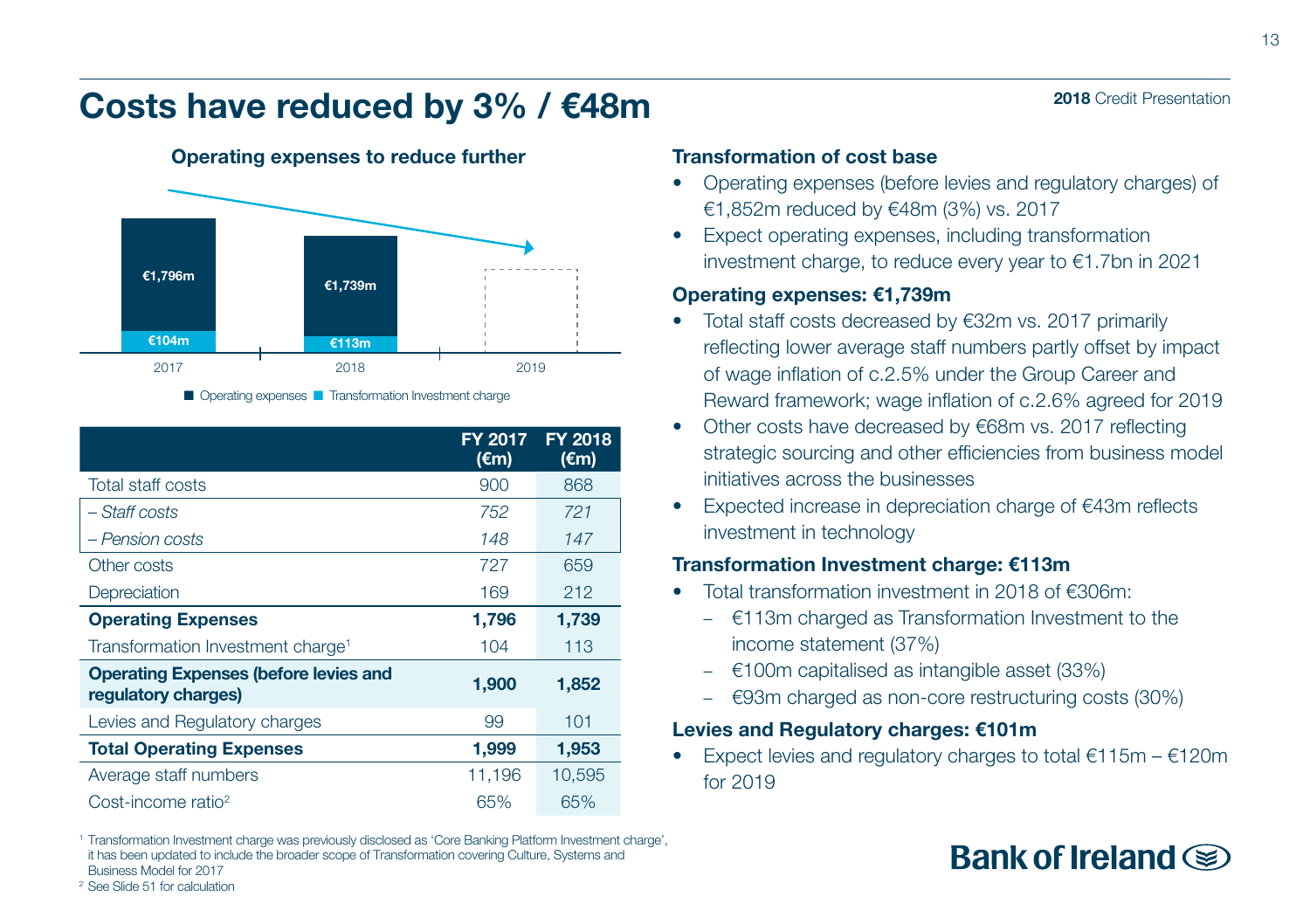# 24% improvement in NPE levels



Non-performing exposures

 $\blacksquare$  NPEs as a % of gross customer loans  $\blacksquare$  Non-performing exposures

Net impairment gains / (losses)



### Asset quality continues to improve

- Non-performing exposures (NPEs) of €5.0bn, a reduction of €1.5bn (24%) during 2018
- NPE ratio reduced by 200bps to 6.3%
- Reductions reflect successful resolution strategies and the positive economic environment. Expect further reductions in 2019 and beyond
- SREP guidance received on coverage levels for NPEs coverage levels will increase on unsecured NPEs (older than 2 years) and secured NPEs (older than 7 years) from end of 2020
- NPE reduction strategies will be kept under review to respond to the associated and evolving regulatory framework

### Net impairment gains of €36m in 2018

- Net impairment gains on loans and advances to customers of €36m for 2018, primarily reflecting:
	- Strong performance of the Group's loan portfolios
	- Positive outcomes from ongoing resolution of NPEs
	- Continued positive economic environment and an outlook of continued economic growth in key markets
- Absent a change in the economic environment or outlook, expect net impairment charge to be in the range of up to

# Bank of Ireland  $\circledast$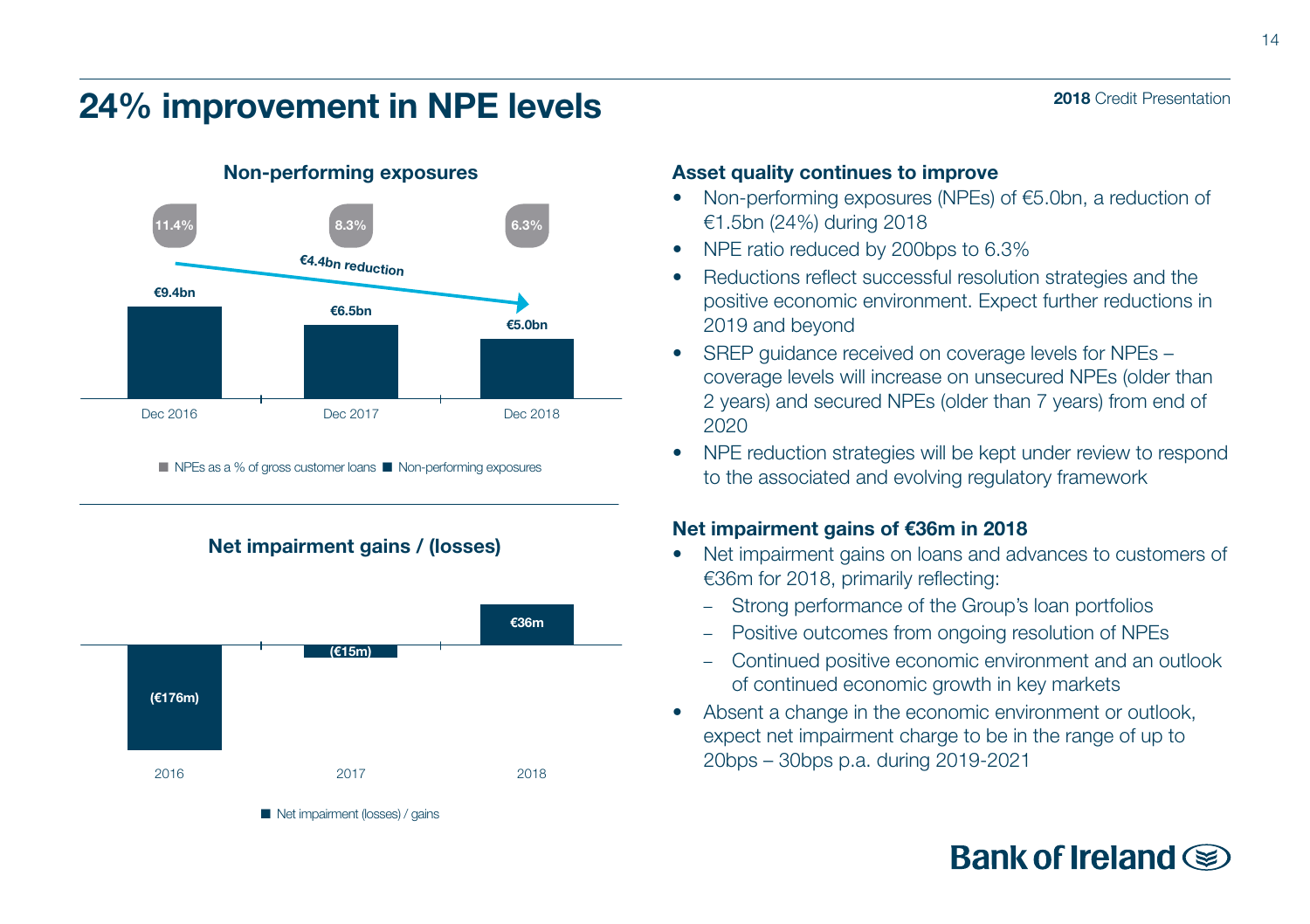# ROI Mortgages

Continued proactive arrears management



### >90 days arrears

• Bank of Ireland is significantly below the industry average for both Owner Occupier (28% of industry average) and Buy to Let (28% of industry average)

### >720 days arrears

• Bank of Ireland is significantly below the industry average for both Owner Occupier (24% of industry average) and Buy to Let (20% of industry average)

### NPE resolution strategies

- Continued progress on reduction in ROI mortgage NPEs, c.€0.4bn reduction in 2018
- Portfolio of Buy to Let mortgage NPEs prioritised for alternative resolution strategies e.g. potential securitisation and/or sale
	- Loans of c.€0.6bn €0.8bn;
	- Net Interest Income of c. $f10m f14m$
	- CET1 Capital Intensity of c.30bps 50bps

# 2018 Credit Presentation

15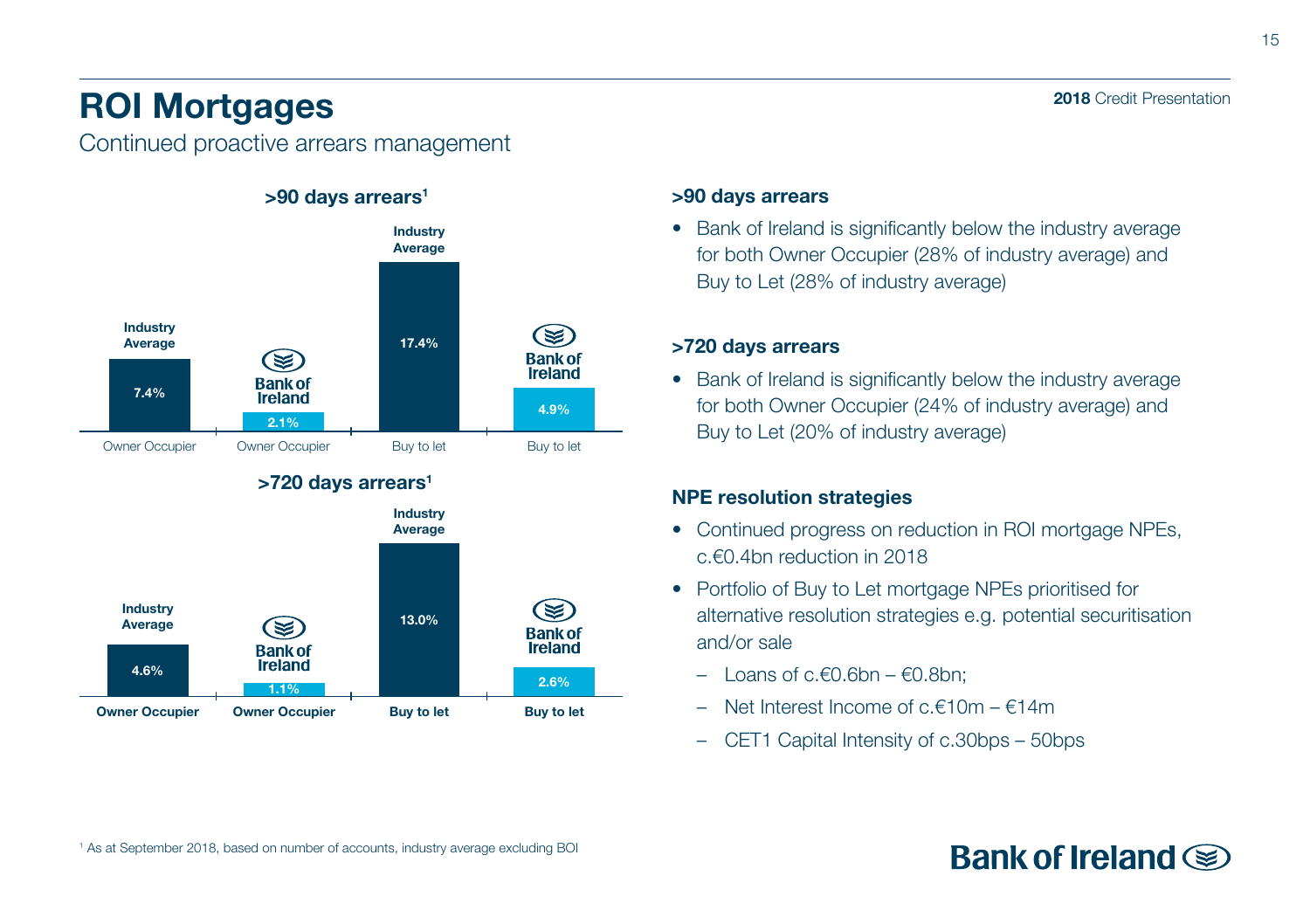# Capital and liquidity available to support growth

|                                    | <b>Dec 2017</b><br>(€bn) | <b>Dec 2018</b><br>(€bn) |
|------------------------------------|--------------------------|--------------------------|
| <b>Customer loans</b>              | 76                       | 77                       |
| Liquid assets                      | 24                       | 25                       |
| Wealth and Insurance assets        | 17                       | 17                       |
| Other assets                       | 6                        | 5                        |
| <b>Total assets</b>                | 123                      | 124                      |
| Customer deposits                  | 76                       | 79                       |
| Wholesale funding                  | 13                       | 11                       |
| Wealth and Insurance liabilities   | 17                       | 17                       |
| Other liabilities                  | 7                        | $\overline{7}$           |
| Shareholders' equity               | 9                        | 9                        |
| Additional Tier 1 security & other | 1                        | 1                        |
| <b>Total liabilities</b>           | 123                      | 124                      |
| TNAV per share                     | €7.52                    | €7.85                    |
| Closing EUR / GBP FX rates         | 0.89                     | 0.89                     |

### **Strong liquidity ratios**

- Liquidity Coverage Ratio: 136%
- Net Stable Funding Ratio: 130%
- Loan to Deposit Ratio: 97%

### Robust Leverage Ratio

- Fully Loaded Leverage Ratio: 6.3%
- Regulatory Leverage Ratio: 7.0%

### Customer deposits: €78.9bn

• Customer deposits predominantly sourced through retail distribution channels

### Wholesale funding: €11.4bn

- Monetary Authority borrowings of  $E2.7$ bn<sup>1</sup> have reduced by €2.3bn since Dec 2017 primarily due to repayment of funding drawn under the FCB's TLTRO
- MREL target of €13.3bn (representing 26.4% of RWA at Dec 2016) to be met by 1 Jan 2021:
	- MREL ratio of 23.1% at Dec 2018 (based on RWA at Dec 2018)
	- Modest MREL eligible issuance c.€1bn-€2bn p.a. anticipated

# Bank of Ireland  $\circledast$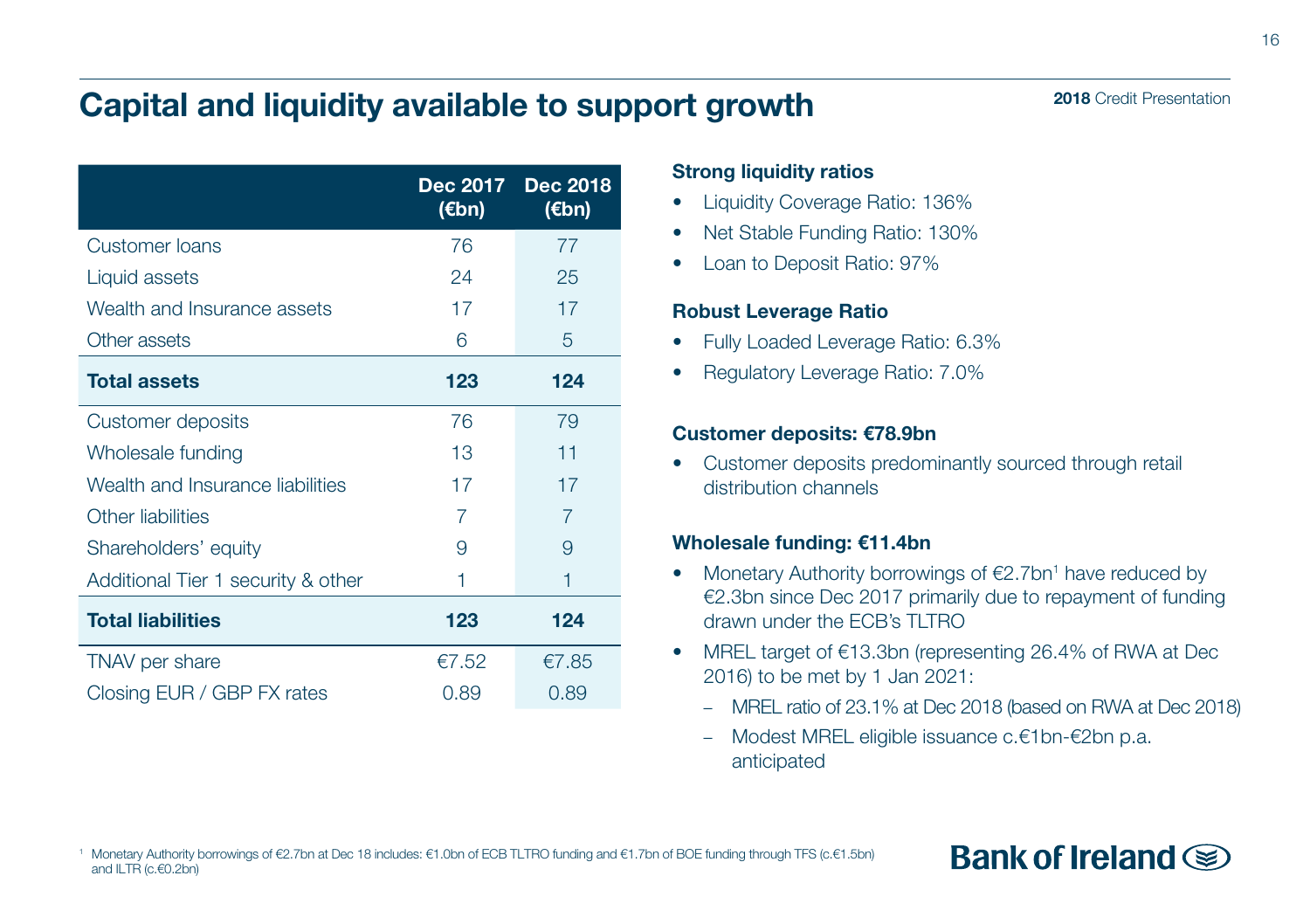# **Outlook**

### 2018 Credit Presentation



RoTE target: in excess of 10% by 2021

<sup>1</sup> Absent a change in the economic environment or outlook

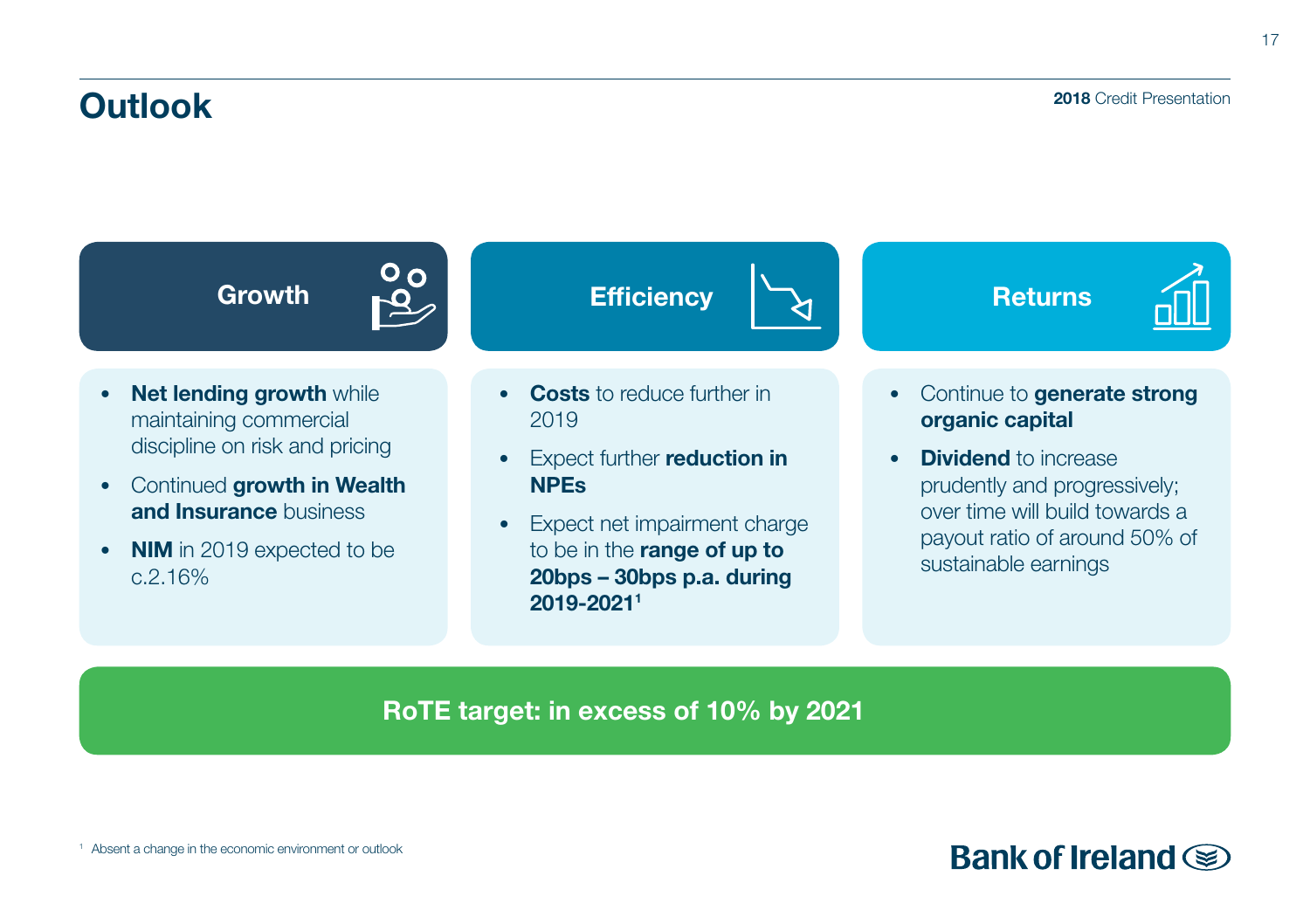2018 Credit Presentation

# Capital & MREL

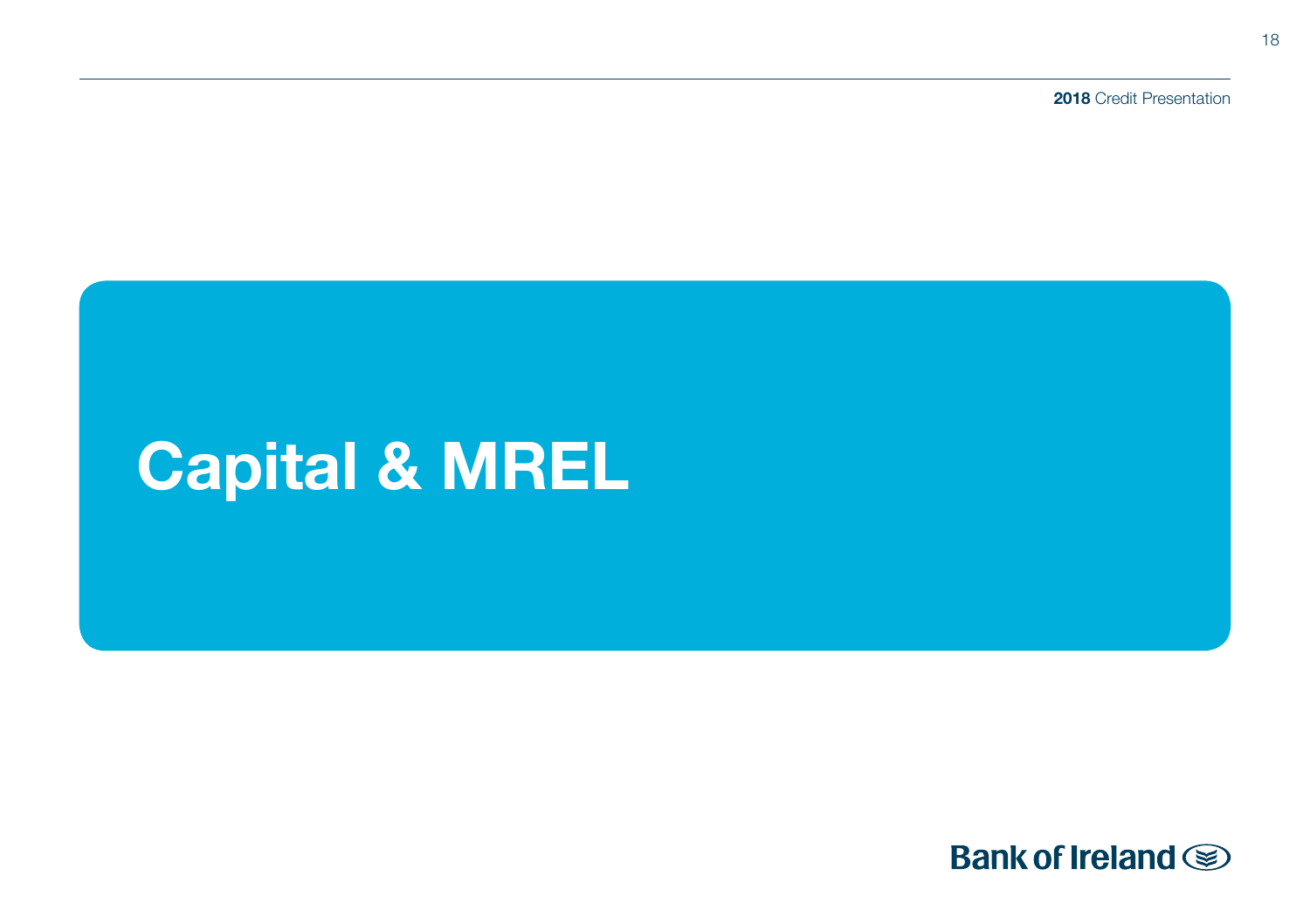# Corporate Structure

2018 Credit Presentation

BOIG established in 2017



- Preferred resolution strategy for the Group consists of a Single Point of Entry (SPE) bail-in strategy through the Group holding company (BOIG)
	- Transparent and well-defined resolution strategy in comparison to other jurisdictions
	- BOIG introduced on top of the existing group structure supporting an SPE preferred resolution strategy
	- No change to any of the Group's existing operating companies
- Bail-in at BOIG is the primary resolution tool. MREL requirements are expected to be met through junior and senior issuance from BOIG
- Losses are passed to BOIG by the write-down of intragroup assets. BOIG investors bear losses in accordance with the resolution<sup>2</sup> hierarchy. Resolution authorities required to apply the "No Creditor worse off" principle in application of the bail-in tool
- Funding requirements may also continue to be met, as required, through the issue of Irish Covered Bonds (ACS) by Bank of Ireland Mortgage Bank and senior unsecured issuance by GovCo

1 100% shareholding via intermediate holding company <sup>2</sup> Per Regulations 87 and 96 of the European Union (Bank Recovery and Resolution) Regulations 2015

# Bank of Ireland (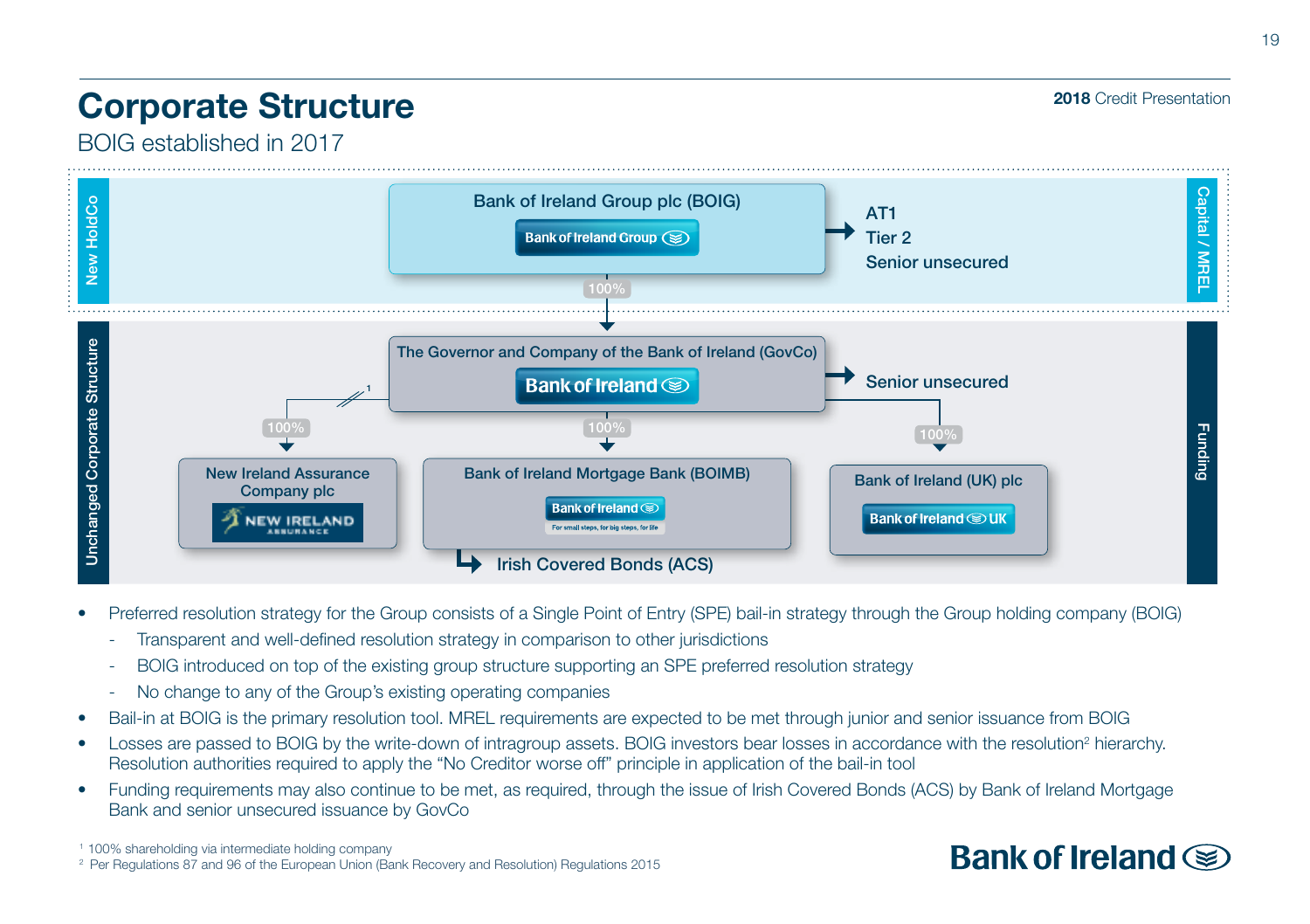# BOI Credit Ratings

Investment grade ratings for BOIG and GovCo

|                                                           | <b>STANDARD</b><br>&POOR'S                                                                                                                                                                                                                   | Moody's                                                                                                                                                                                                             | <b>FitchRatings</b>                                                                                                                                                                                                                                |
|-----------------------------------------------------------|----------------------------------------------------------------------------------------------------------------------------------------------------------------------------------------------------------------------------------------------|---------------------------------------------------------------------------------------------------------------------------------------------------------------------------------------------------------------------|----------------------------------------------------------------------------------------------------------------------------------------------------------------------------------------------------------------------------------------------------|
| <b>BOIG Issuer Ratings</b><br><b>GovCo Issuer Ratings</b> | <b>BBB- (Positive)</b><br><b>BBB+ (Positive)</b>                                                                                                                                                                                             | Baa3 (Positive)<br>A3 (Positive)                                                                                                                                                                                    | <b>BBB</b> (Stable)<br><b>BBB</b> (Positive)                                                                                                                                                                                                       |
| Progress on BOI<br><b>Credit Ratings</b>                  | Oct 2018: GovCo rating upgraded one<br>notch from BBB to BBB+ and BOIG<br>rating BBB- affirmed (outlook remains<br>Positive)<br>Dec 2018: Affirmed the BBB- and<br>BBB+ ratings on BOIG and GovCo<br>respectively (outlook remains Positive) | Jul 2017: Assigned Baa3 (Positive)<br>rating to newly established holding<br>company<br>Dec 2018: GovCo rating upgraded<br>one notch from Baa1 to A3 and<br>BOIG rating Baa3 affirmed (outlook<br>remains Positive) | Nov 2017: 1 notch upgrade for both<br>BOIG and GovCo issuer ratings to<br><b>BBB.</b> Stable outlook<br>Dec 2018: Affirmed the BBB ratings<br>on BOIG and GovCo; GovCo outlook<br>revised to Positive from Stable (BOIG<br>outlook remains Stable) |
| <b>Key Rating Drivers</b><br>Upside could develop from:   | Further reductions in non-<br>٠<br>performing loans<br>Additional loss-absorbing<br>$\bullet$<br>capacity (ALAC) uplift                                                                                                                      | Improvements in capitalisation<br>and risk absorption capacity; while<br>maintaining stable profitability,<br>funding and liquidity metrics<br>Further reductions in non-<br>٠<br>performing loans                  | Further reductions in non-performing<br>loans; while reducing capital<br>encumbrance<br>Successful execution of strategy to<br>٠<br>improve cost efficient and profitable                                                                          |
| Irish Covered Bonds (ACS)                                 | Moody's<br>$\mathbf{A}$                                                                                                                                                                                                                      |                                                                                                                                                                                                                     |                                                                                                                                                                                                                                                    |

Aaa

20

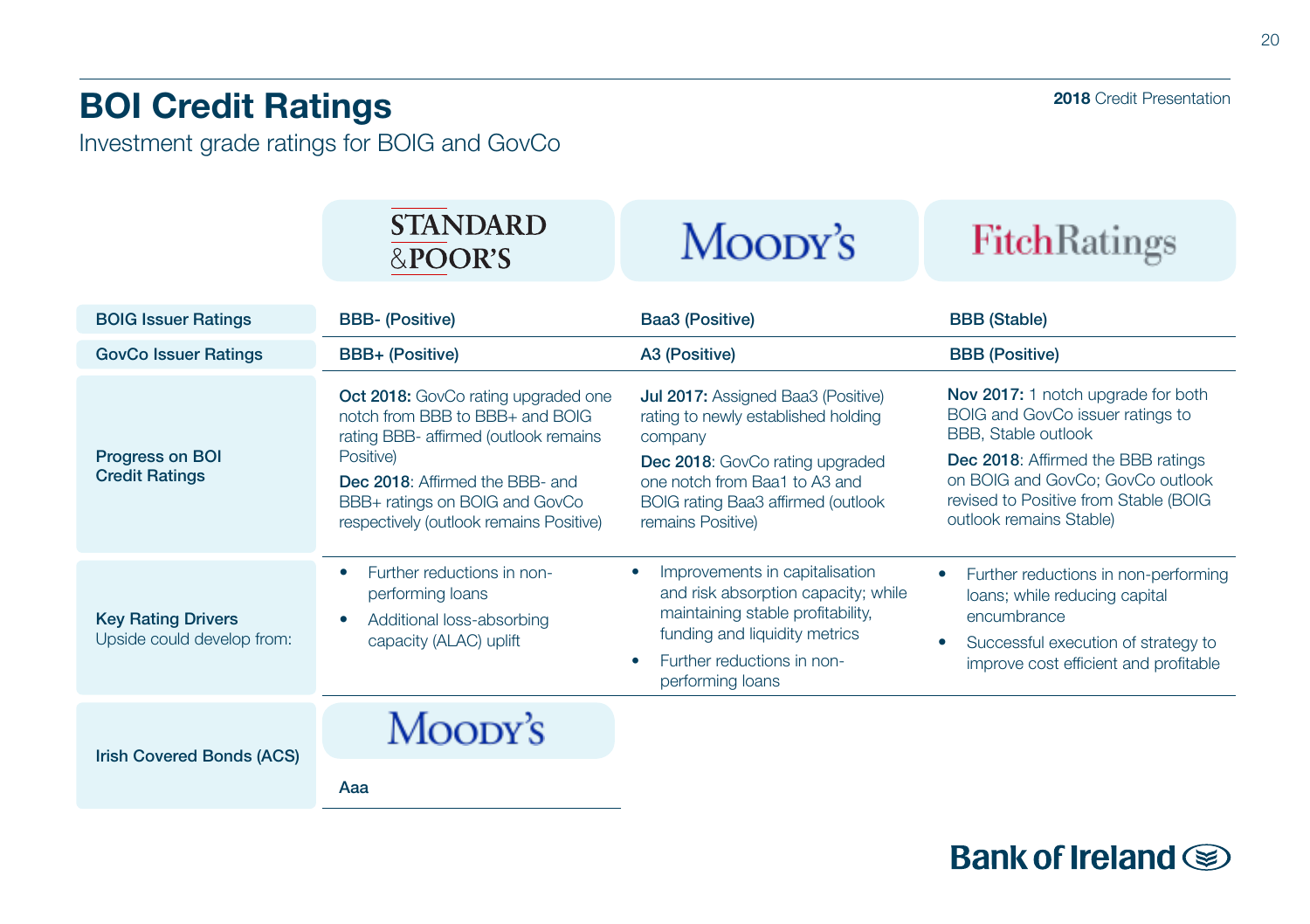# Strong capital generation and position

13.6% (0.7%)  $(0.4\%)$  0.1% 1.8% (0.4%) (0.6%) **Transformation** investment 1 Jan 18 CET1 (post IFRS 9 impact 20bps) Loan growth / **RWA** Organic capital generation<sup>1</sup> Regulatory Capital Demand<sup>2</sup> 2018 Dividend Other Dec 18 CET1 13.4%  $\blacksquare$  CET1 ratio  $\blacksquare$  CET1 movements

### Fully loaded CET1 ratio

### Capital position

- Strong capital position fully loaded CET1 ratio of 13.4% at Dec 2018
- Continued organic capital generation 180bps of capital generated in 2018
- No change to capital guidance; the Group expects to maintain a CET1 ratio in excess of 13% on a regulatory basis and on a fully loaded basis by the end of O-SII phase in period<sup>3</sup>

<sup>3</sup> The Other Systemically Important Institution (O-SII) buffer will be introduced at 0.5% in July 2019, increasing to 1.0% in July 2020 and 1.5% in July 2021





<sup>1</sup> Organic capital generation primarily consists of attributable profit and movements in regulatory deductions

<sup>&</sup>lt;sup>2</sup> Regulatory capital demand primarily reflects the impact of TRIM on Irish mortgages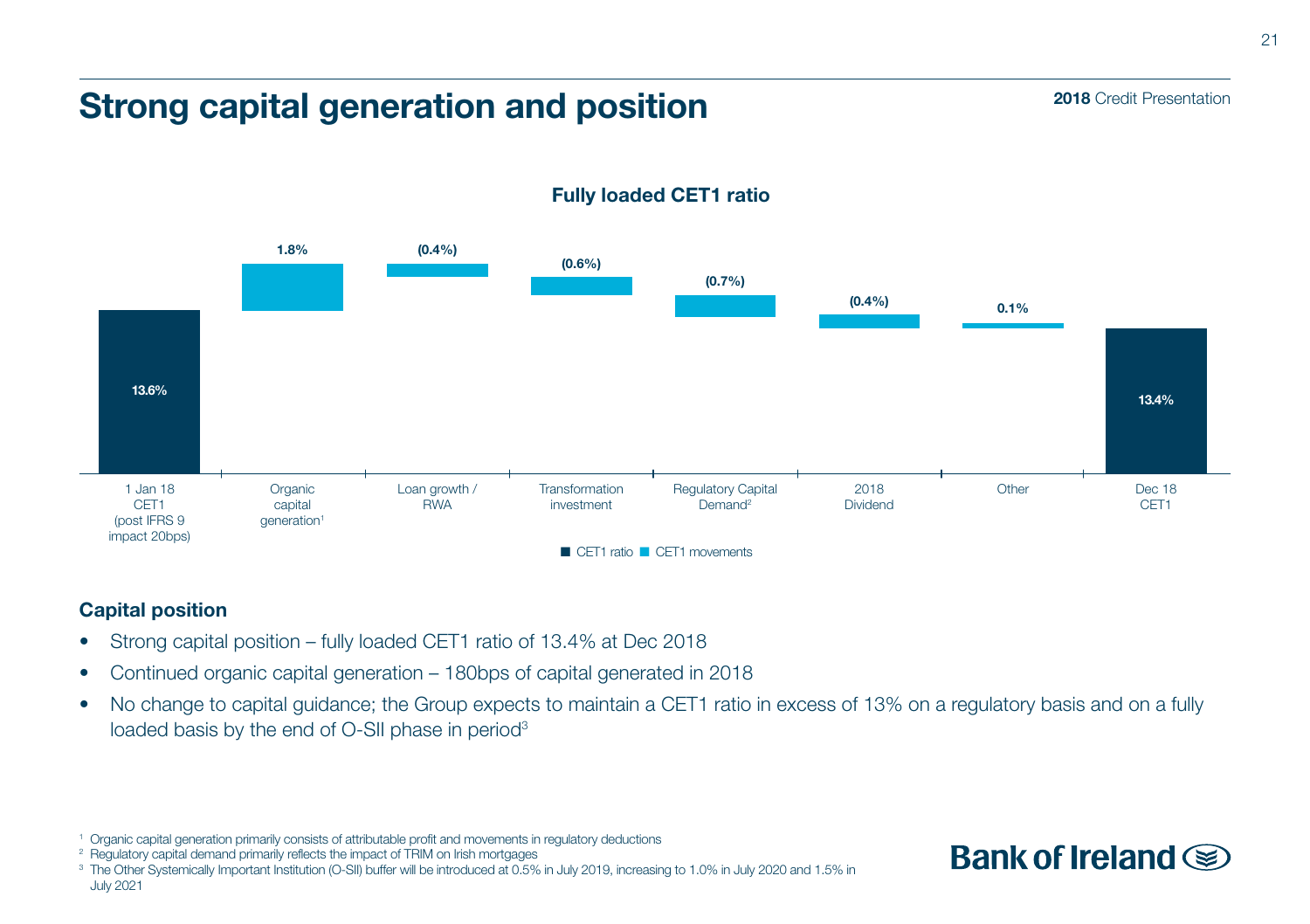# Strategic investment and rigorous allocation of capital

|                            |                |                                             | Investment / allocation of capital in 2018                                                                                                                                                                                                                                                                                                                                            |
|----------------------------|----------------|---------------------------------------------|---------------------------------------------------------------------------------------------------------------------------------------------------------------------------------------------------------------------------------------------------------------------------------------------------------------------------------------------------------------------------------------|
|                            |                | <b>Growth in</b><br>loan book<br>200-250bps | CET1 of c.200-250bps to accommodate c.20% loan book growth over 4 years<br>$(2018 - 2021)$<br>Net lending growth of €1.3bn in 2018 (c.40bps)                                                                                                                                                                                                                                          |
| Organic capital generation | $\overline{2}$ | <b>Transformation</b><br>50-60bps p.a.      | Transformation Programme: investment of 50-60bps p.a.<br>Transformation investment of €306m (c.60bps) in 2018<br>On track to reduce costs every year to $€1.7$ bn in 2021<br>$\bullet$                                                                                                                                                                                                |
| (180 <u>bps)</u>           | 3              | <b>Regulatory</b><br>capital<br>demand      | IFRS 16 impact of 20 bps on 1 Jan 2019<br>Capital resilience demonstrated in 2018 EBA Stress Test<br>Evolving regulatory framework including EBA and ECB guidelines (definition of default,<br>$\bullet$<br>IRB models, NPE requirements, etc.) could consume c.80bps of CET1 by end 2020<br>Will pursue opportunities to unlock capital in balance sheet as appropriate<br>$\bullet$ |
|                            |                | Dividend /<br>distributions                 | Dividend increased to 16c per share ( $\epsilon$ 173m / 40bps) from 11.5c per share<br>$\bullet$<br>(€124m / 25bps) in 2017<br>No change to dividend policy or guidance<br>$\bullet$<br>Other means of capital distribution will be considered to the extent the Group has<br>$\bullet$<br>excess capital                                                                             |

# **Bank of Ireland**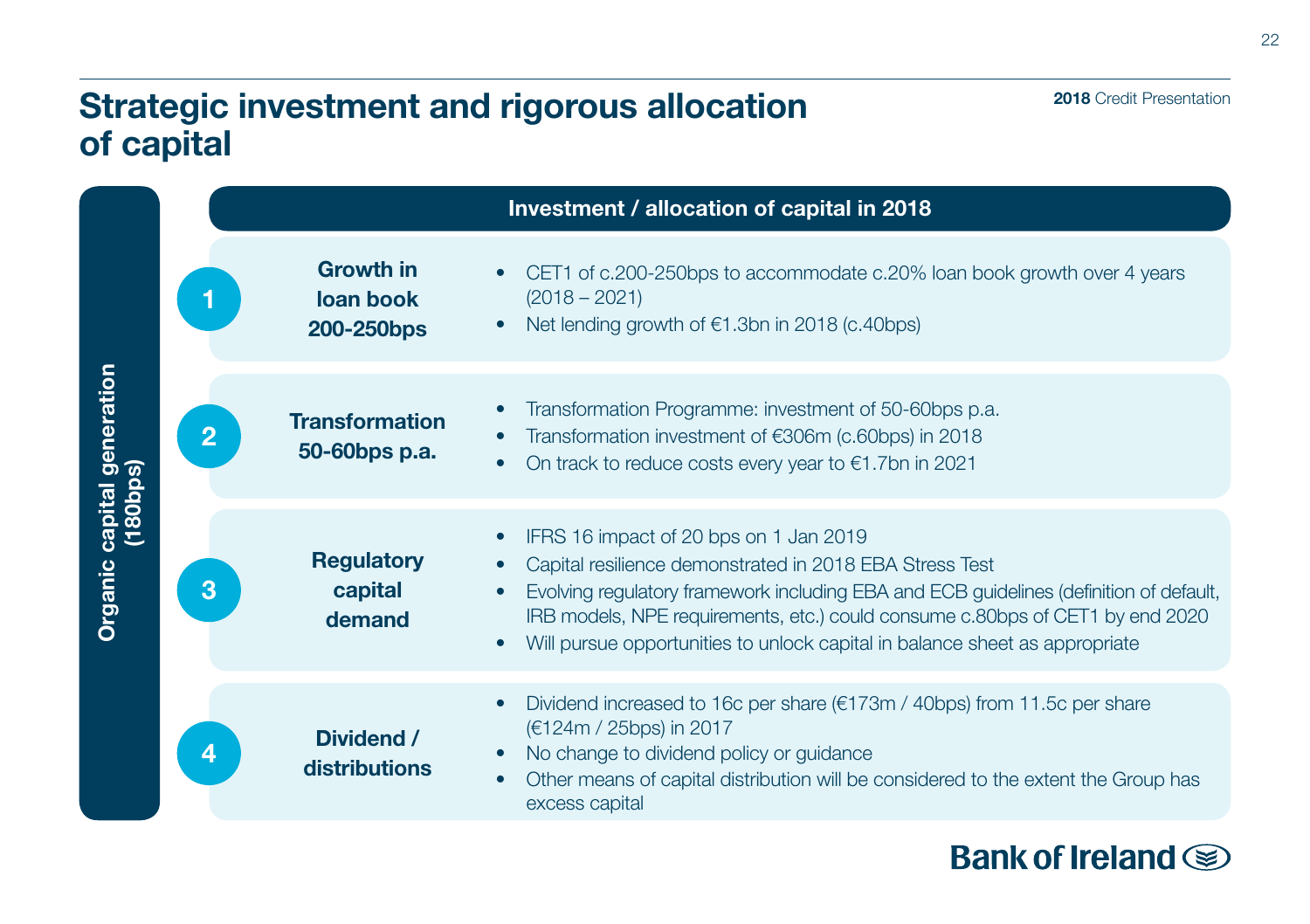# Robust capital ratios

|                              | Dec 2017 | Dec 2018 |
|------------------------------|----------|----------|
| <b>CET1</b> ratios:          |          |          |
| <b>Fully Loaded</b>          | 13.8%    | 13.4%    |
| Regulatory                   | 15.8%    | 15.0%    |
| <b>Tier 1 ratios:</b>        |          |          |
| <b>Fully Loaded</b>          | 14.9%    | 14.4%    |
| Regulatory                   | 17.0%    | 16.0%    |
| <b>Total Capital ratios:</b> |          |          |
| <b>Fully Loaded</b>          | 17.9%    | 17.2%    |
| Regulatory                   | 20.2%    | 18.8%    |
| <b>MREL:</b>                 |          |          |
| <b>MREL</b> ratio            |          | 23.1%    |
| Leverage ratios:             |          |          |
| <b>Fully Loaded</b>          | 6.2%     | 6.3%     |
| Regulatory                   | 7.0%     | 7.0%     |
| <b>Risk Weighted Assets:</b> |          |          |
| <b>Fully Loaded</b>          | €44.8bn  | €47.6bn  |
| Regulatory                   | €45.0bn  | €47.8bn  |

### 2018 Credit Presentation

### Tier 1 & Total Capital

- Tier 1 and Total Capital ratios reflect growth in the CET1 ratio in the period and movement in the haircuts associated with subordinated debt issued by BOIG subsidiaries<sup>1</sup>
- Total Capital ratios also include the partial amortisation of Tier 2 instruments

### MREL

- MREL target of €13.3bn (representing 26.4% of RWA at Dec 2016) to be met by 1 Jan 2021:
	- MREL issuance of c.€1.2bn completed in 2018
	- Improved MREL ratio of 23.1% at Dec 2018 up from 21.6% at Jun 2018 (based on RWA at Dec 2018 and Jun 2018 respectively)
	- Modest MREL eligible issuance expected of c.€1bn €2bn p.a.

### Risk Weighted Assets

• RWA has increased from €45.0bn at Dec 2017 to €47.8bn at Dec 2018 primarily driven by loan book growth, RWA mix and the impact of ROI Mortgage TRIM exercise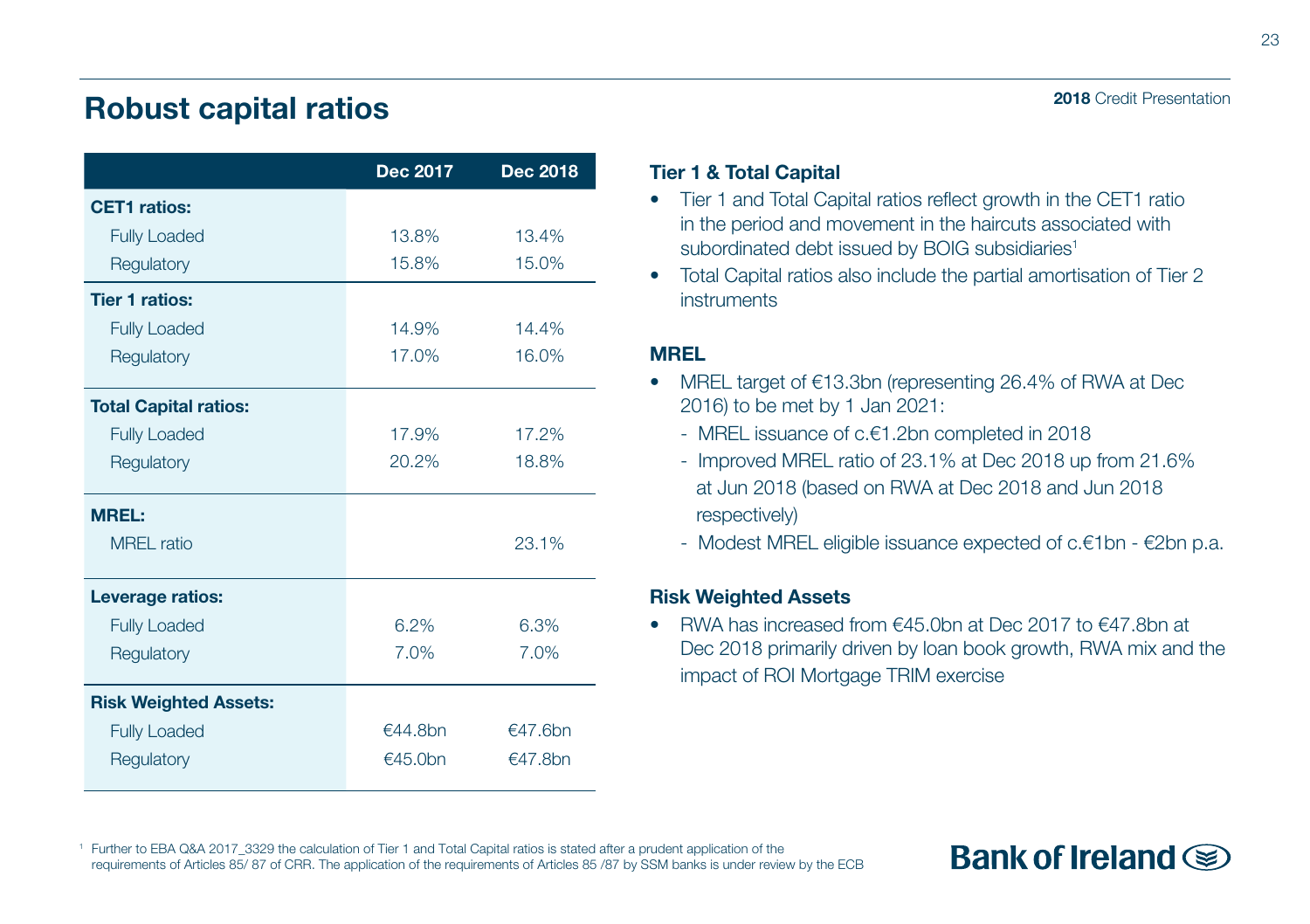### 2018 Credit Presentation



- The Group has been advised of the decision by the SRB and the Bank of England of its binding MREL requirement to be met by 1 January 2021.
- This has been set at a level of 12.86% of total liabilities and own funds as at December 2016 (equivalent to 26.39% of risk weighted assets)
- Based on current MREL ratio<sup>3</sup>, modest new MREL issuance expected to meet this requirement

1 Minimum Requirement for Own Funds and Eligible Liabilities as at 31 December 2018

2 Other Systemically Important Institution (O-SII), Capital Conservation Buffer (CCB) and Pillar 2 Requirement (P2R)

3 MREL ratio of 23.1% as at 31 December 2018 (based on RWA at Deember 2018)

4 Bank Specific Adjustment of 0.86%

**MREL Requirement<sup>1</sup>** 

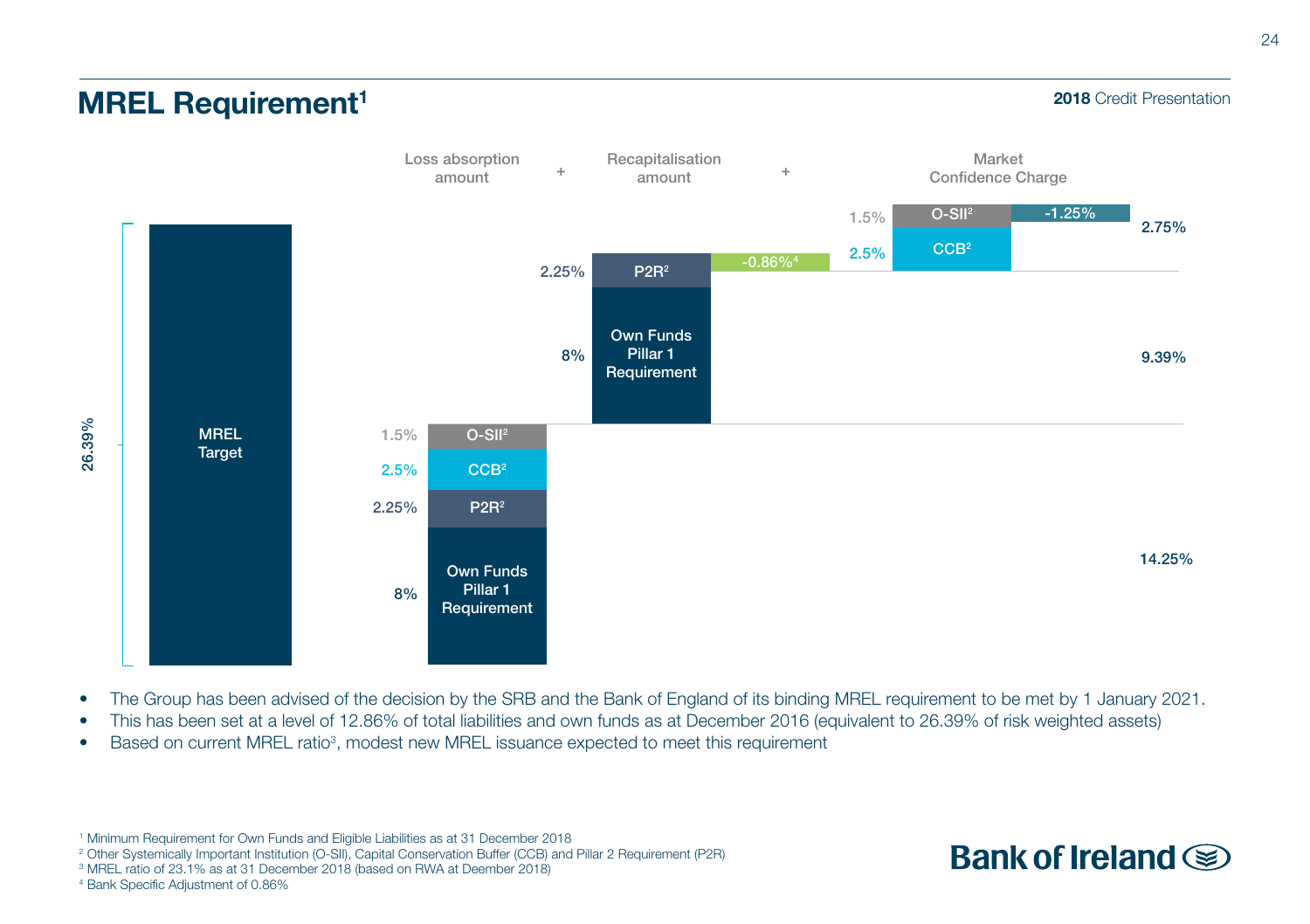# Regulatory Capital Requirements

2018 Credit Presentation

| <b>Pro forma CET1 Regulatory Capital Requirements</b> | Set by               | Range                       | 2017  | 2018                     | 2019                                             | 2020   | 2021   |
|-------------------------------------------------------|----------------------|-----------------------------|-------|--------------------------|--------------------------------------------------|--------|--------|
| Pillar 1 - CET1                                       | <b>CRR</b>           | 4.50%                       | 4.50% | 4.50%                    | 4.50%                                            | 4.50%  | 4.50%  |
| Pillar 2 Requirement (P2R)                            | <b>SSM</b>           | $1\% - 2.25\%$ <sup>2</sup> | 2.25% | 2.25%                    | 2.25%                                            | 2.25%  | 2.25%  |
| Capital Conservation Buffer (CCB)                     | <b>CRD</b>           | 2.50%                       | 1.25% | 1.88%                    | 2.50%                                            | 2.50%  | 2.50%  |
| Countercyclical buffer (CCvB) <sup>1</sup>            |                      |                             |       |                          |                                                  |        |        |
| Ireland (c.60% of RWA) (from 5 July 2019)             | CBI                  | $0\% - 2.50\%$              | -     | $\overline{\phantom{0}}$ | 0.60%                                            | 0.60%  | 0.60%  |
| UK (c.30% of RWA)                                     | FPC (UK)             | $0\% - 2.50\%$              | -     | 0.3%                     | 0.30%                                            | 0.30%  | 0.30%  |
| US and other (c.10% of RWA)                           | Fed/Various          | $0\% - 2.50\%$              |       |                          |                                                  |        | ٠      |
| O-SII buffer (from 1 July 2019)                       | <b>CBI</b>           | $0\% - 2.00\%$              |       | -                        | 0.50%                                            | 1.00%  | 1.50%  |
| Systemic Risk Buffer - Ireland                        | Minister for Finance | $0\% - 3.00\%$              | N/A   | N/A                      | N/A                                              | N/A    | N/A    |
| Pro forma Minimum CET1 Regulatory Requirements        |                      |                             | 8.00% | 8.93%                    | 10.65%                                           | 11.15% | 11.65% |
| <b>Pillar 2 Guidance (P2G)</b>                        |                      |                             |       |                          | Not disclosed in line with regulatory preference |        |        |

### Regulatory Capital Requirements

- A minimum CET1 ratio of 9.55% on a regulatory basis from 1 Jan 2019, increasing to 10.65% from July 2019. This includes
	- A Pillar 1 requirement of 4.5%, a Pillar 2 requirement (P2R) of 2.25%, a capital conservation buffer of 2.50%, a UK CCyB of 0.3%, an Other Systemically Important (O-SII) Buffer of 0.5% (from 1 July 2019) and an ROI CCyB of 0.6% (from 5 July 2019)
- The FPC (UK) has set the UK CCyB at 1% from Nov 2018
- The CBI (ROI) announced its intention to increase the CCyB in Ireland from 0% to 1.0%, effective from 5 Jul 2019
- The Systemic Risk Buffer under Article 133 CRD IV is currently not implemented in Irish law but may be introduced at the discretion of the Minister for Finance
- Pillar 2 Guidance (P2G) is not disclosed in accordance with regulatory preference, increase of 62bps in Capital Conservation Buffer (CCB) in 2019 was offset by a like for like reduction in P2G. In addition the P2G for 2019 reduced following the outcome of the 2018 EBA Stress Test

<sup>2</sup> Expected range for Pillar 2 Requirement



<sup>1</sup> CCyB could be set in excess of 2.50% in exceptional circumstances. A change in the CCyB could also be implemented in less than 12 months in exceptional circumstances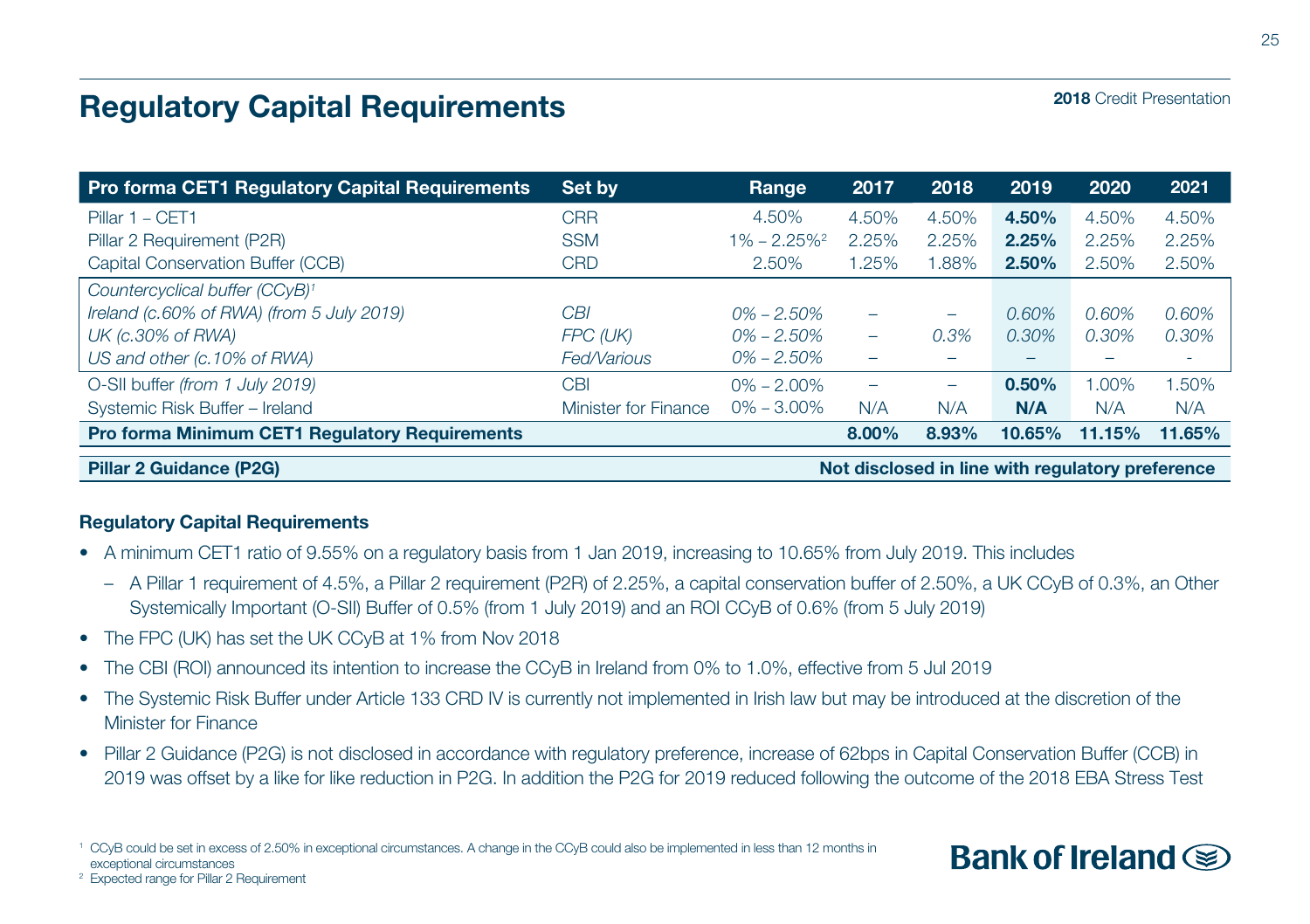# Risk Weighted Assets (RWAs)

### Customer lending average credit risk weights – Dec 20181/2

(Based on regulatory exposure class)

|                                     | EAD <sup>3</sup><br>$(\epsilon$ bn) | <b>RWA</b><br>(€bn) | Avg. Risk<br>Weight |
|-------------------------------------|-------------------------------------|---------------------|---------------------|
| <b>ROI Mortgages</b>                | 24.2                                | 8.3                 | 34%                 |
| <b>UK Mortgages</b>                 | 21.5                                | 4.8                 | 22%                 |
| <b>SME</b>                          | 15.8                                | 11.9                | 75%                 |
| Corporate                           | 10.4                                | 9.2                 | 88%                 |
| <b>Other Retail</b>                 | 5.8                                 | 4.0                 | 68%                 |
| <b>Customer lending credit risk</b> | 77.8                                | 38.1                | 49%                 |

- IRB approach accounts for:
	- 70% of credit exposure at default (Dec 2017: 70%)
	- 74% of credit RWA (Dec 2017: 73%)
- RWA has increased from €45.0bn at Dec 2017 to €47.8bn at Dec 2018 primarily driven by changes in book size and mix and the impact of TRIM
- The Group's ROI mortgages average risk weight increased from 29% at June 2018 to 34% at Dec 2018, driven primarily by the impact of the TRIM exercise

### EBA Transparency Exercise 2018

Country by Country Average IRB risk weights

### Residential Mortgages – June 2018



### Corporates – June 2018



### <sup>1</sup> EAD and RWA include both IRB and Standardised approaches and comprises both non-defaulted and defaulted loans

<sup>2</sup> Securitised exposures are excluded from the table (i.e. excludes exposures included in CRT executed in Nov 2017 and Dec 2016)

<sup>3</sup> Exposure at default (EAD) is a regulatory estimate of credit risk exposure consisting of both on balance exposures and off balance sheet commitments

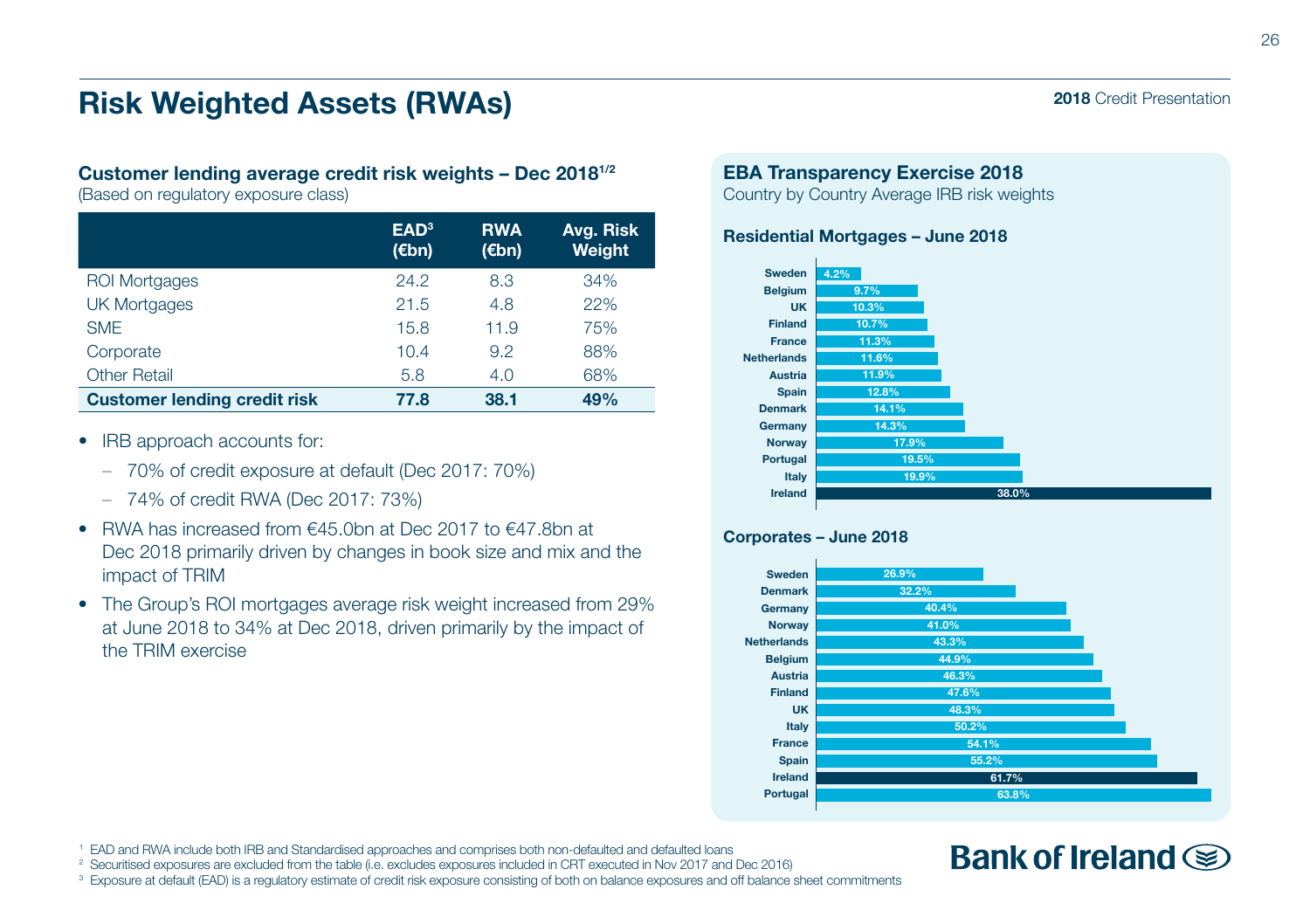# Capital / MREL

Summary Highlights

| Ratings                     | BOIG (HoldCo) investment grade ratings with positive outlook from Moody's and S&P<br>Upgrades to the Bank's senior ratings by Moody's and S&P reflect the issuance of<br>bail-in-able debt by BOIG leading to greater protection for the Bank's senior creditors          |
|-----------------------------|---------------------------------------------------------------------------------------------------------------------------------------------------------------------------------------------------------------------------------------------------------------------------|
| <b>Economy</b>              | Continued economic growth in core markets; supporting strong organic capital generation<br>of 180bps in 2018                                                                                                                                                              |
| Regulatory<br><b>Ratios</b> | The Group expects to maintain a CET1 ratio in excess of 13% on a regulatory basis and<br>on a fully loaded basis by the end of the O-SII phase-in period <sup>1</sup><br>Robust regulatory ratios provide significant buffer to credit investors (c.500bps buffer to MDA) |
| <b>MREL</b>                 | MREL issuance of c.€1.2bn completed in 2018<br>Based on current MREL ratio and SRB MREL Policy, modest new MREL issuance<br>expected c.€1bn-€2bn p.a.                                                                                                                     |

<sup>1</sup> The Other Systemically Important Institution (O-SII) buffer will be introduced at 0.5% in July 2019, increasing to 1.0% in July 2020 and 1.5% in July 2021

# **Bank of Ireland**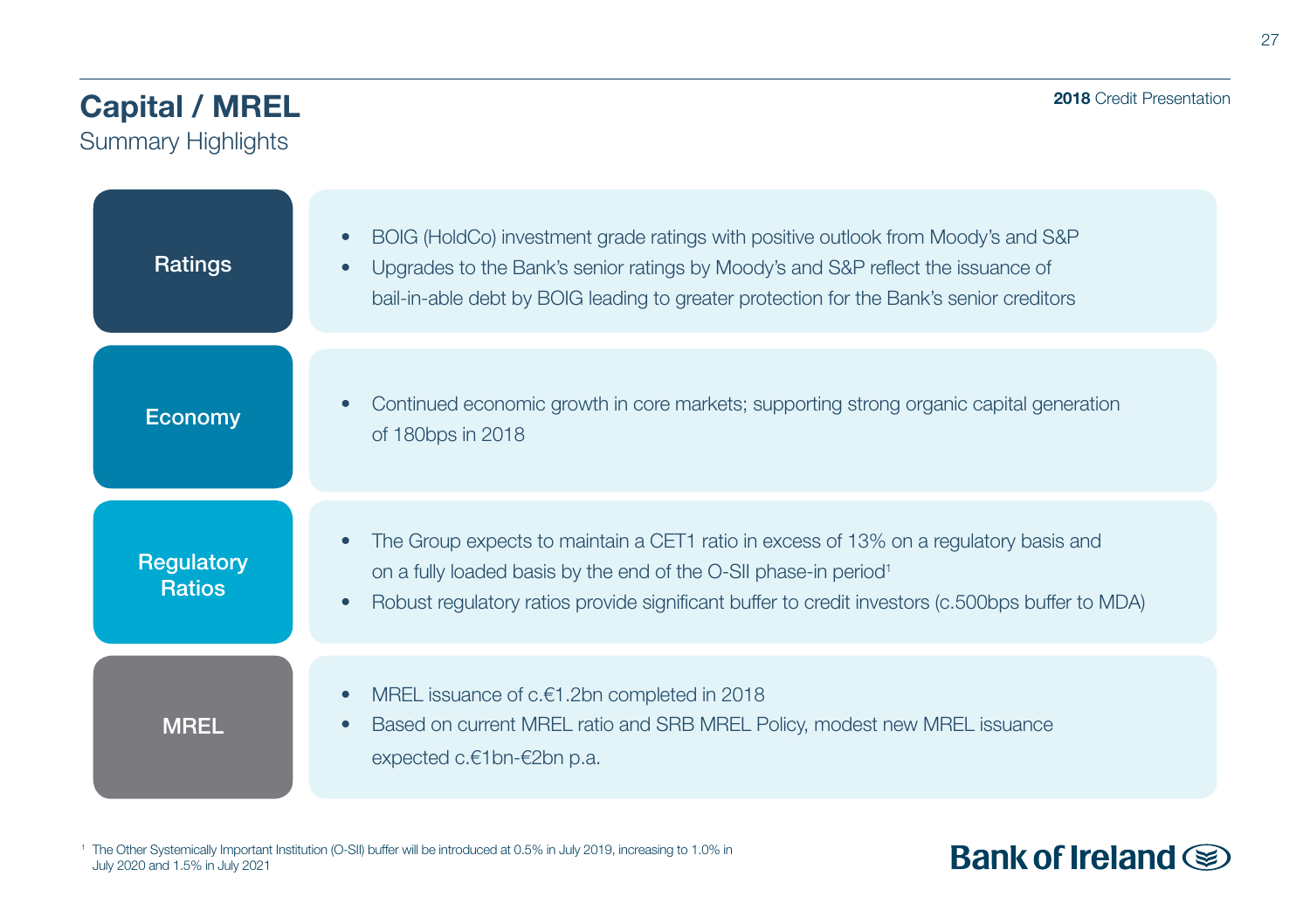2018 Credit Presentation

# Appendix

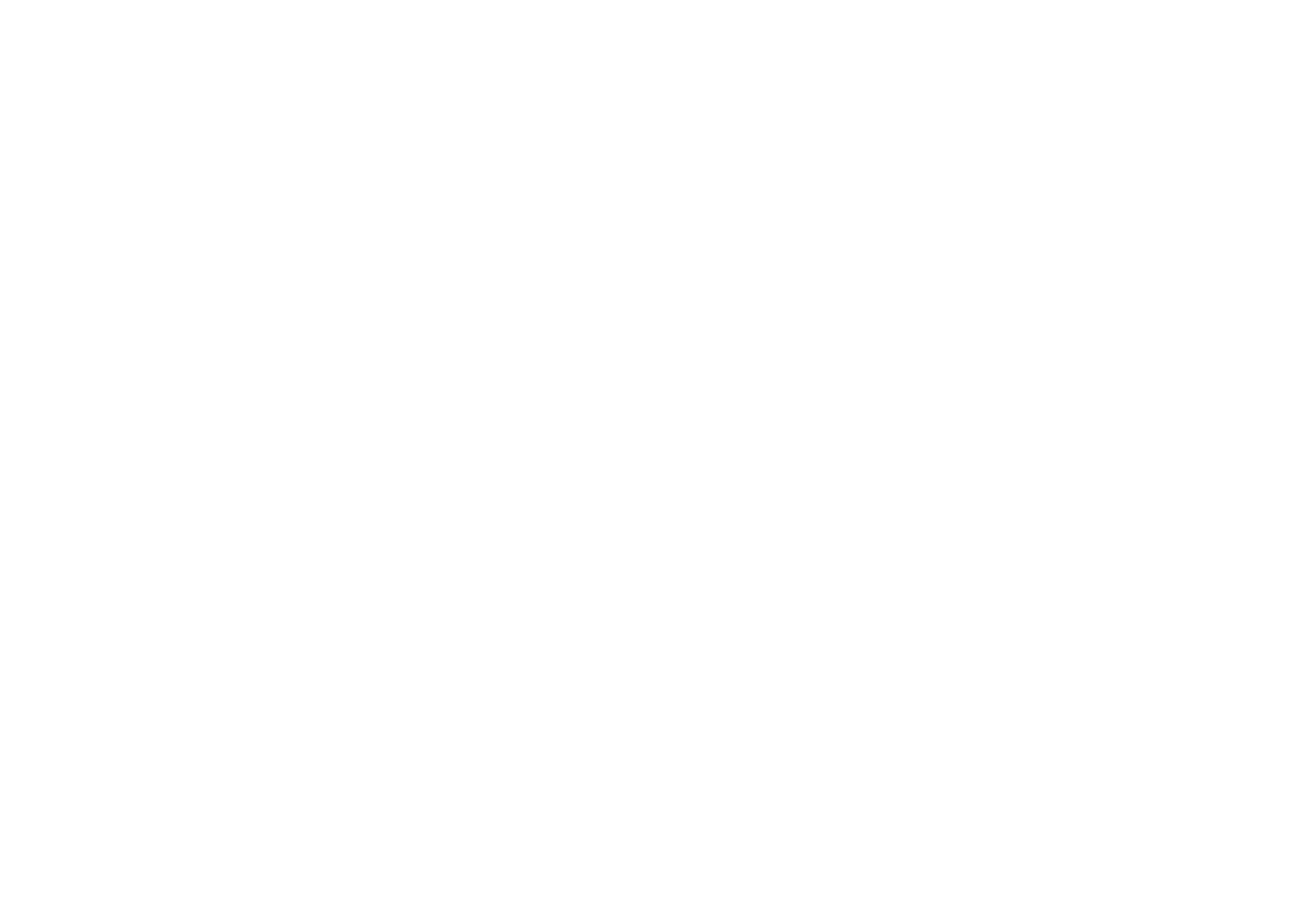# Appendix

### 2018 Credit Presentation

|                                                                          | <b>Slide No.</b> |
|--------------------------------------------------------------------------|------------------|
| <b>BOI Overview</b><br>$\bullet$                                         |                  |
| <b>Business profile</b>                                                  | 31               |
| Historic financial results                                               | 33               |
| Profile of customer loans                                                | 35               |
| Gross new lending volumes                                                | 36               |
| ROI mortgage loan book<br>$\bullet$                                      | 37               |
| UK mortgage loan book<br>$\bullet$                                       | 38               |
| <b>Income Statement</b><br>$\bullet$                                     |                  |
| Divisional performance                                                   | 39               |
| <b>Interest Rate Sensitivity</b>                                         | 40               |
| Net interest income analysis                                             | 41               |
| Non-core Items                                                           | 42               |
| <b>Transformation Investment</b>                                         | 43               |
| <b>Asset Quality</b><br>$\bullet$                                        |                  |
| Non-performing exposures by portfolio                                    | 44               |
| Debt Securities at fair value through other comprehensive income (FVOCI) | 45               |
| <b>UK Customer Loans</b>                                                 | 46               |
| Capital<br>$\bullet$                                                     |                  |
| CET1 ratios                                                              | 47               |
| Capital Guidance and Distribution Policy                                 | 48               |
| <b>Defined Benefit Pension Schemes</b><br>$\bullet$                      | 49               |
| Ordinary shareholders' equity and TNAV<br>$\bullet$                      | 50               |
| Cost income ratio: Dec 2018<br>$\bullet$                                 | 51               |
| Return on tangible equity (RoTE)<br>$\bullet$                            | 52               |
| Forward-Looking statement<br>$\bullet$                                   | 53               |
| <b>Contact Details</b><br>$\bullet$                                      | 54               |



# **Bank of Ireland**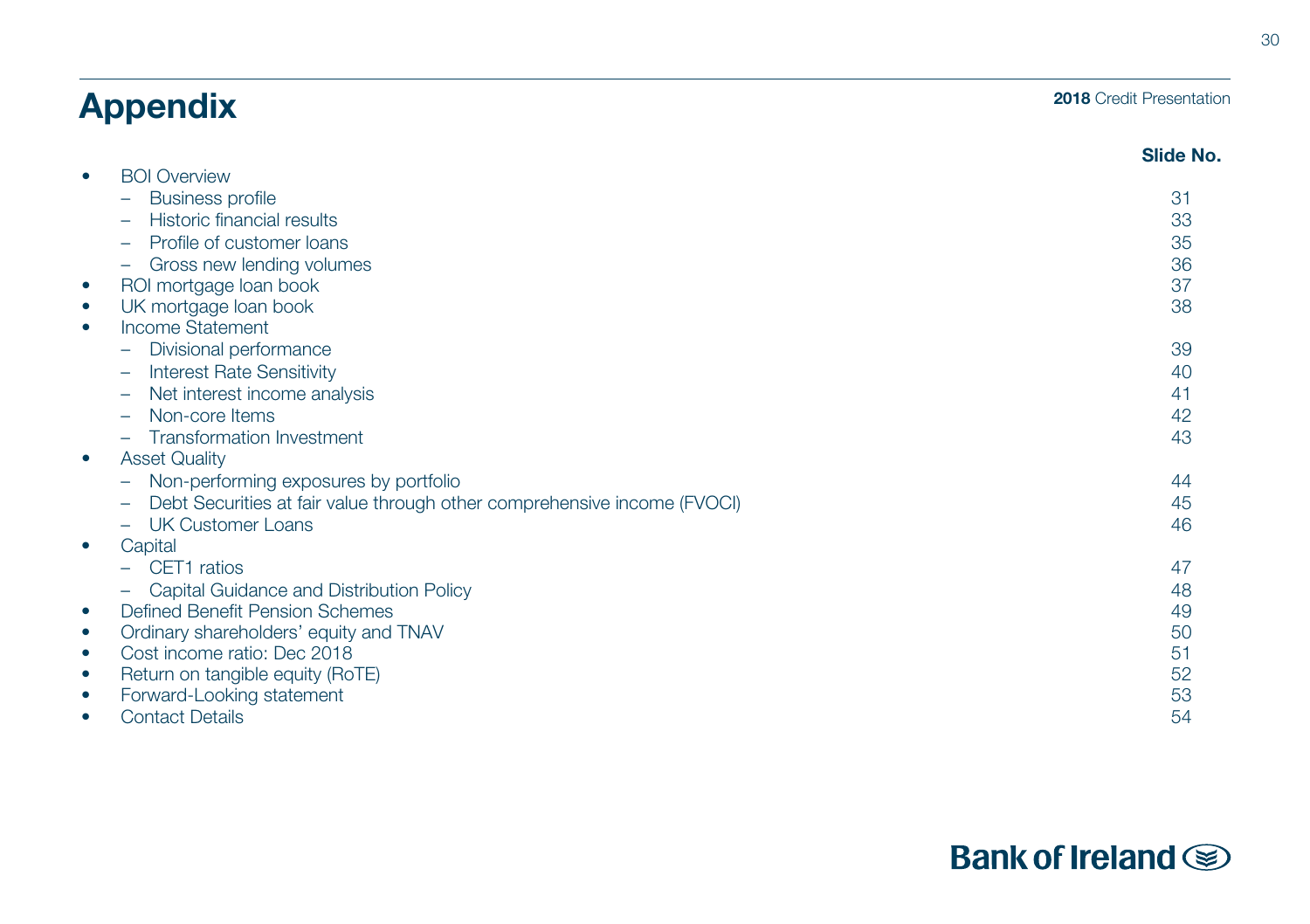# BOI Overview: Ireland

Ireland's leading retail and commercial bank



# 2018 Credit Presentation

# **Bank of Ireland Some**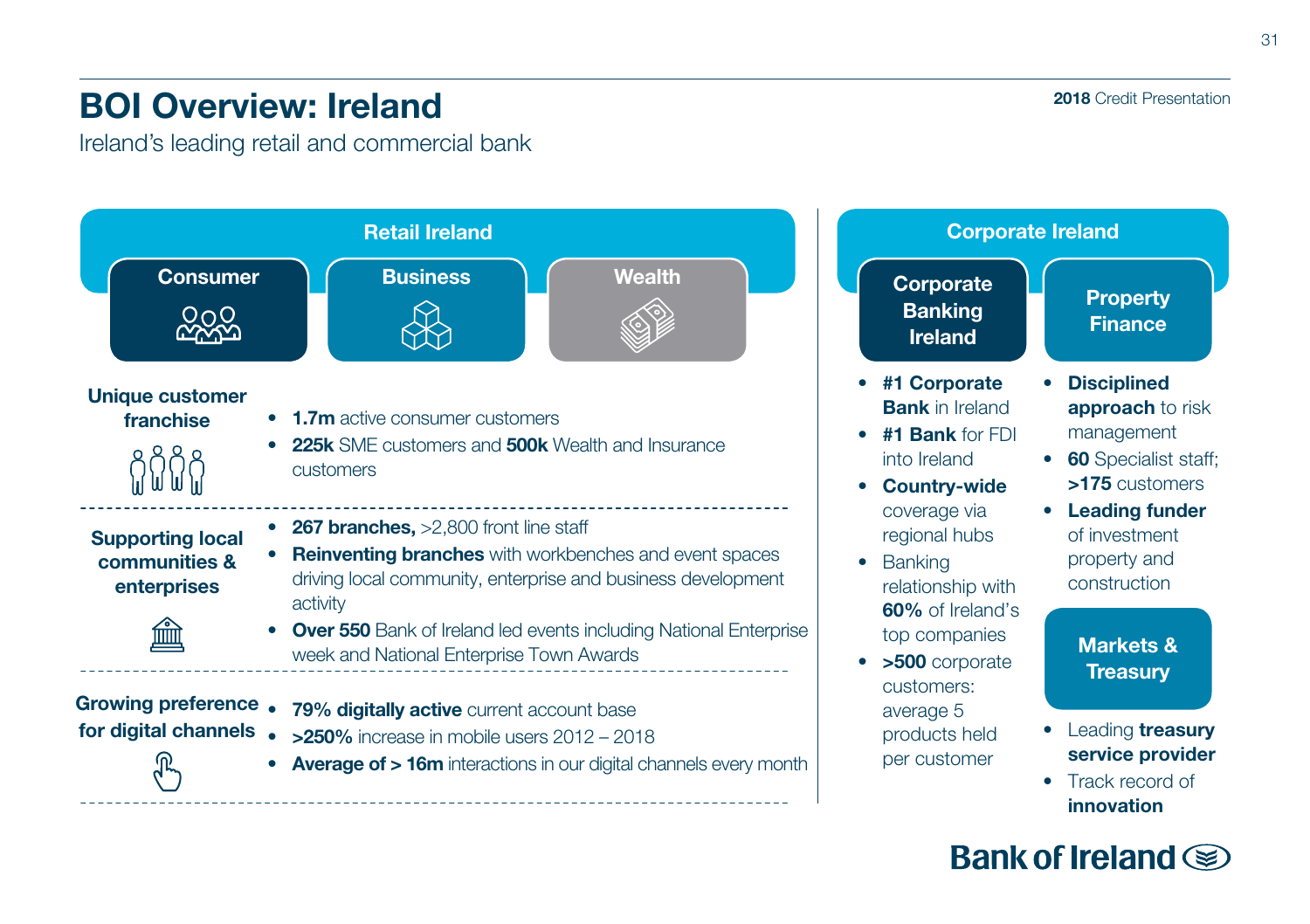# BOI Overview: UK / International

Attractive UK and International businesses provide diversification and further opportunities for growth

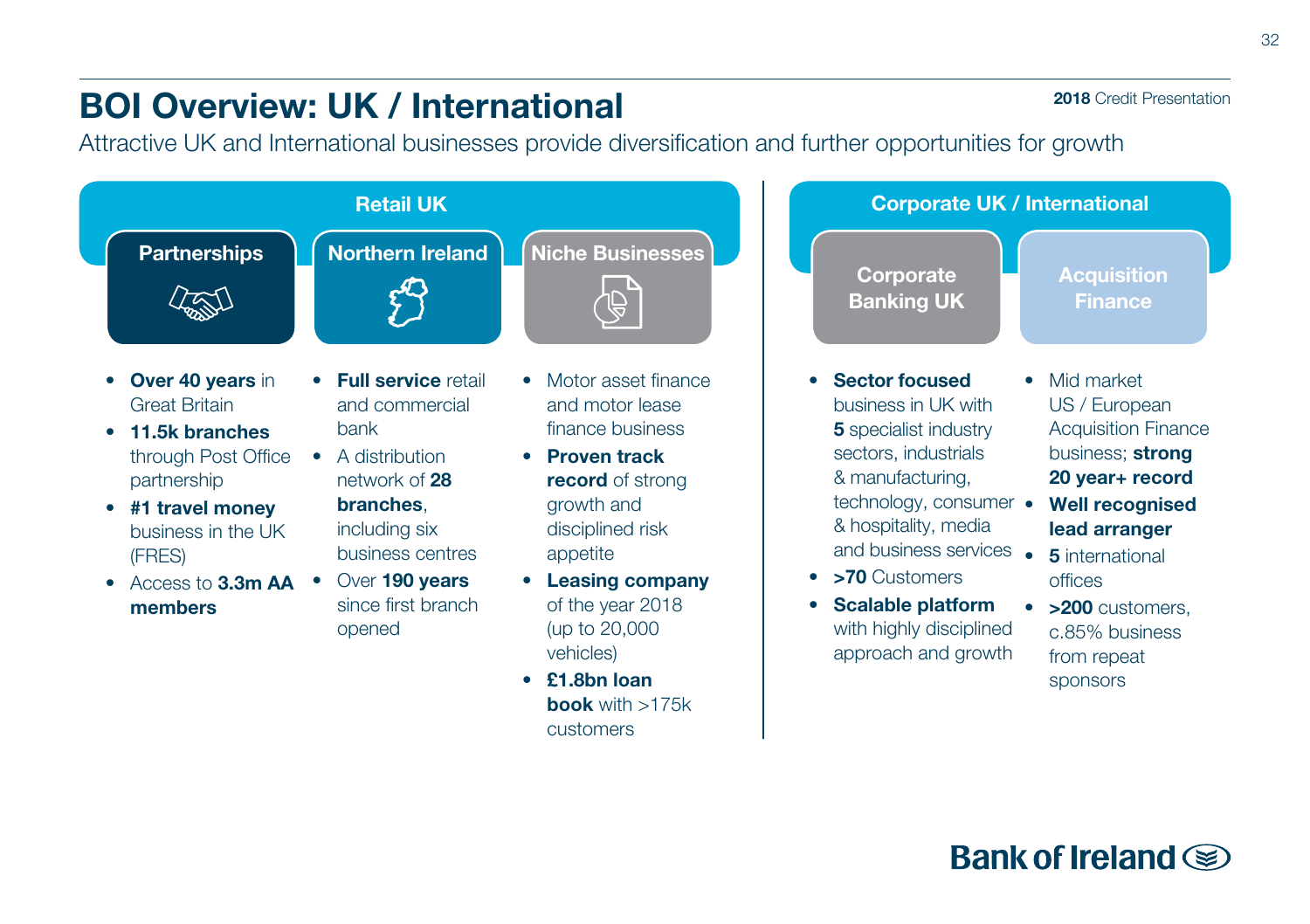# BOI Overview

2018 Credit Presentation

# Income Statement

|                                               | <b>FY 2014</b><br>(€m) | FY 2015<br>$(\epsilon m)$ | FY 2016 <sup>3</sup><br>$(\epsilon m)$ | FY 2017 <sup>4</sup><br>$(\epsilon m)$ | <b>FY 2018</b><br>$(\epsilon m)$ |
|-----------------------------------------------|------------------------|---------------------------|----------------------------------------|----------------------------------------|----------------------------------|
| Total income                                  | 2,974                  | 3,272                     | 3,126                                  | 3,049                                  | 2,805                            |
| – Net interest income                         | 2,358                  | 2,454                     | 2,298                                  | 2,248                                  | 2,146                            |
| - Other income (net) before additional gains  | 448                    | 591                       | 677                                    | 727                                    | 650                              |
| - Additional gains                            | 168                    | 227                       | 151                                    | 74                                     | 9                                |
| Operating expenses                            | (1,601)                | (1,746)                   | (1,741)                                | (1,796)                                | (1,739)                          |
| Transformation Investment charge <sup>1</sup> |                        | ۰                         | (41)                                   | (104)                                  | (113)                            |
| Levies and Regulatory charges                 | (72)                   | (75)                      | (109)                                  | (99)                                   | (101)                            |
| <b>Operating profit pre-impairment</b>        | 1,301                  | 1,451                     | 1,235                                  | 1,050                                  | 852                              |
| Net impairment (losses) / gains               | (472)                  | (296)                     | (178)                                  | (15)                                   | 42                               |
| Share of associates / JVs                     | 92                     | 46                        | 41                                     | 43                                     | 41                               |
| Underlying profit before tax                  | 921                    | 1,201                     | 1,098                                  | 1,078                                  | 935                              |
| Non core items                                | (1)                    | 31                        | (63)                                   | (226)                                  | (100)                            |
| <b>Profit before tax</b>                      | 920                    | 1,232                     | 1,035                                  | 852                                    | 835                              |
| Net interest margin                           | 2.11%                  | 2.19%                     | 2.20%                                  | 2.29%                                  | 2.20%                            |
| Cost / income ratio <sup>2</sup>              | 54%                    | 53%                       | 57%                                    | 62%                                    | 66%                              |
| Dividend per share                            |                        | ٠                         | ٠                                      | 11.5c                                  | 16.0c                            |

<sup>1</sup> Transformation Investment charge was previously disclosed as 'Core Banking Platform Investment charge', it has been updated to include the broader scope of Transformation covering Culture, Systems and Business Model

- <sup>2</sup> Cost / income ratio is calculated as operating expenses (excluding levies and regulatory charges) divided by total income
- <sup>3</sup> Comparative figures for 2016 have been restated to reflect the impact of the reclassification of the charges relating to the Central Bank of Ireland's Tracker Mortgage Examination Review as non-core and the impact of the voluntary change in the Group's accounting policy for Life assurance operations
- <sup>4</sup> Comparative figures have been restated to reflect the impact of the reclassification of €7 million of costs from the Transformation Investment charge (formerly the Core Banking Platform Investment charge) to Operating expenses (before Transformation Investment and levies and regulatory charges) for 2017

# **Bank of Ireland Some**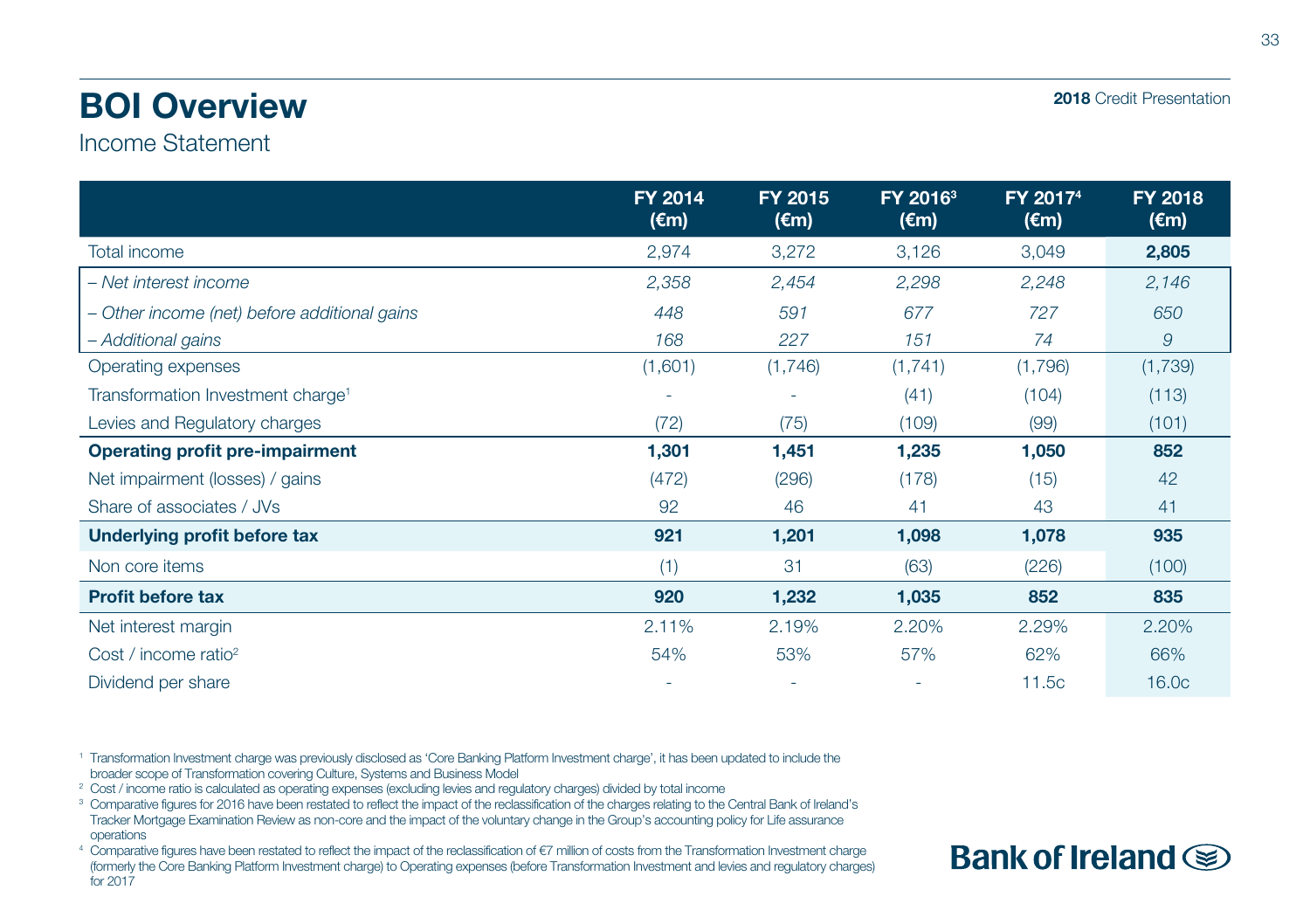# BOI Overview

Summary Balance Sheet

|                                                     | <b>Dec 14</b><br>$(\epsilon$ bn) | <b>Dec 15</b><br>(€bn) | <b>Dec 16</b><br>$(\epsilon$ bn) | Dec 17<br>$(\epsilon$ bn) | <b>Dec 18</b><br>$(\epsilon$ bn) |
|-----------------------------------------------------|----------------------------------|------------------------|----------------------------------|---------------------------|----------------------------------|
| Customer loans <sup>1</sup>                         | 82                               | 85                     | 78                               | 76                        | 77                               |
| Liquid assets                                       | 25                               | 24                     | 21                               | 24                        | 25                               |
| Wealth and Insurance assets                         | 16                               | 16                     | 17                               | 17                        | 17                               |
| Other assets                                        | 7                                | 6                      | $\overline{7}$                   | 6                         | 5                                |
| <b>Total assets</b>                                 | 130                              | 131                    | 123                              | 123                       | 124                              |
| Customer deposits                                   | 75                               | 80                     | 75                               | 76                        | 79                               |
| Wholesale funding                                   | 20                               | 14                     | 14                               | 13                        | 11                               |
| Wealth and Insurance liabilities                    | 16                               | 16                     | 17                               | 17                        | 17                               |
| Other liabilities                                   | 8                                | 10                     | 6                                | 5                         | 5                                |
| Subordinated liabilities and AT1                    | $\overline{2}$                   | 3                      | $\overline{2}$                   | 3                         | 3                                |
| Shareholders' equity                                | 9                                | 8                      | 9                                | 9                         | $\overline{9}$                   |
| <b>Total liabilities &amp; Shareholders' equity</b> | 130                              | 131                    | 123                              | 123                       | 124                              |
| Fully loaded CET1 ratio                             | 9.3%                             | 11.3%                  | 12.3%                            | 13.8%                     | 13.4%                            |
| Net stable funding ratio                            | 114%                             | 120%                   | 122%                             | 127%                      | 130%                             |
| Loan to deposit ratio                               | 110%                             | 106%                   | 104%                             | 100%                      | 97%                              |
| TNAV per share                                      | €6.49                            | €7.24                  | €7.40                            | €7.52                     | €7.85                            |

34

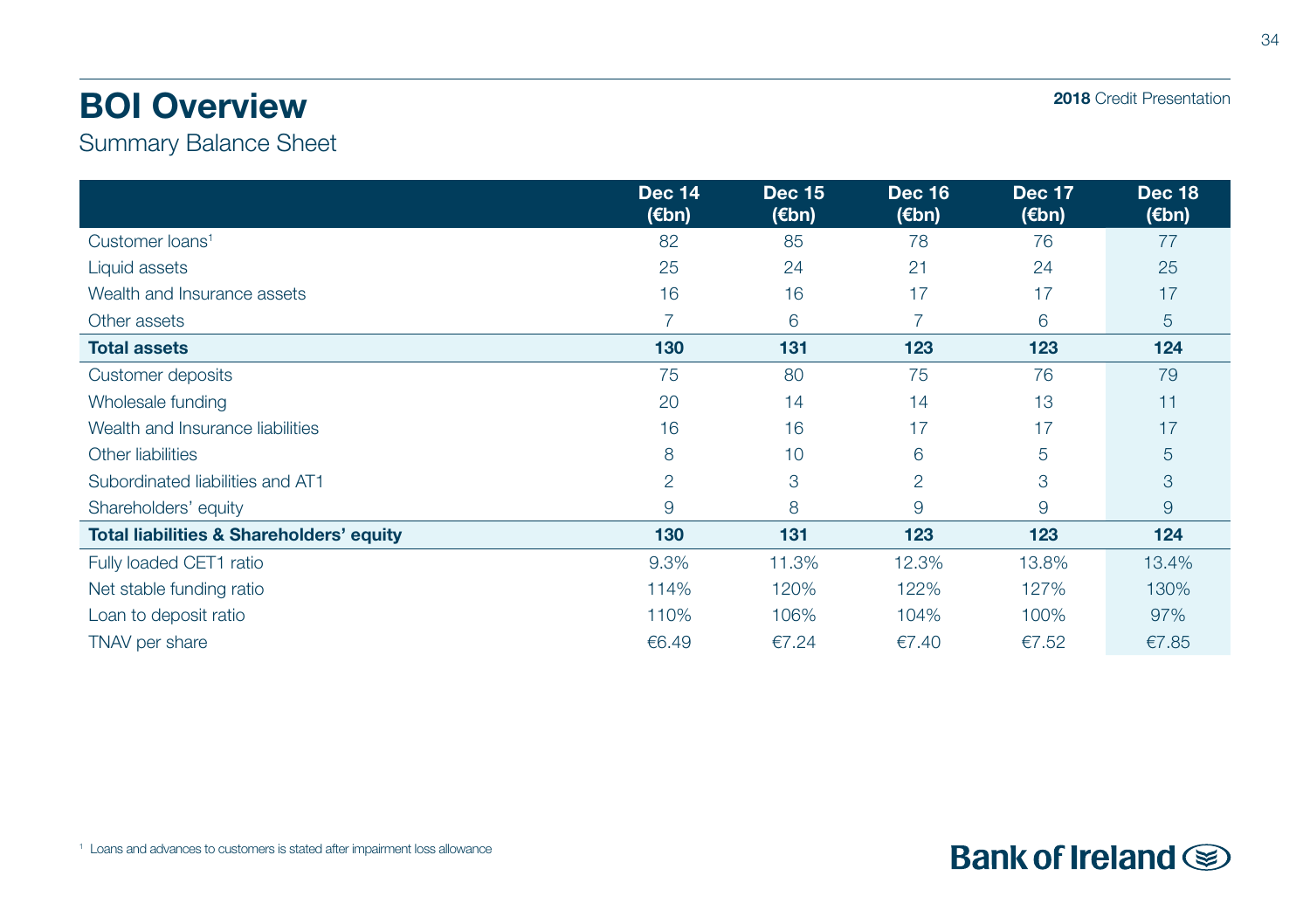# BOI Overview

Profile of customer loans<sup>1</sup> at Dec 18 (Gross)

| <b>Composition (Dec 2018)</b>    | <b>ROI</b><br>$(\epsilon$ bn) | <b>UK</b><br>$(\epsilon$ bn) | <b>RoW</b><br>$(\epsilon$ bn) | <b>Total</b><br>$(\epsilon$ bn) | <b>Total</b><br>(%) |
|----------------------------------|-------------------------------|------------------------------|-------------------------------|---------------------------------|---------------------|
| <b>Mortgages</b>                 | 23.7                          | 21.7                         | 0.0                           | 45.4                            | 58%                 |
| Non-property SME and corporate   | 10.8                          | 4.6 <sup>2</sup>             | 4.1                           | 19.5                            | 24%                 |
| <b>SME</b>                       | 7.6                           | 1.6                          | 0.0                           | 9.2                             | 11%                 |
| Corporate                        | 3.2                           | 3.0                          | 4.1                           | 10.3                            | 13%                 |
| <b>Property and construction</b> | 5.7                           | 1.9                          | 0.7                           | 8.3                             | 11%                 |
| Investment property              | 5.2                           | 1.8                          | 0.7                           | 7.7                             | 10%                 |
| Land and development             | 0.5                           | 0.1                          | 0.0                           | 0.6                             | 1%                  |
| <b>Consumer</b>                  | 2.2                           | 3.0                          | 0.0                           | 5.2                             | 7%                  |
| <b>Customer loans (gross)</b>    | 42.4                          | 31.2                         | 4.8                           | 78.4                            | 100%                |
| Geographic (%)                   | 54%                           | 40%                          | 6%                            | 100%                            |                     |

<sup>2</sup> Includes GB business and corporate loan books, which BOI was required to run down under its EU approved Restructuring Plan (2017: £0.7bn; 2018: £0.4bn)

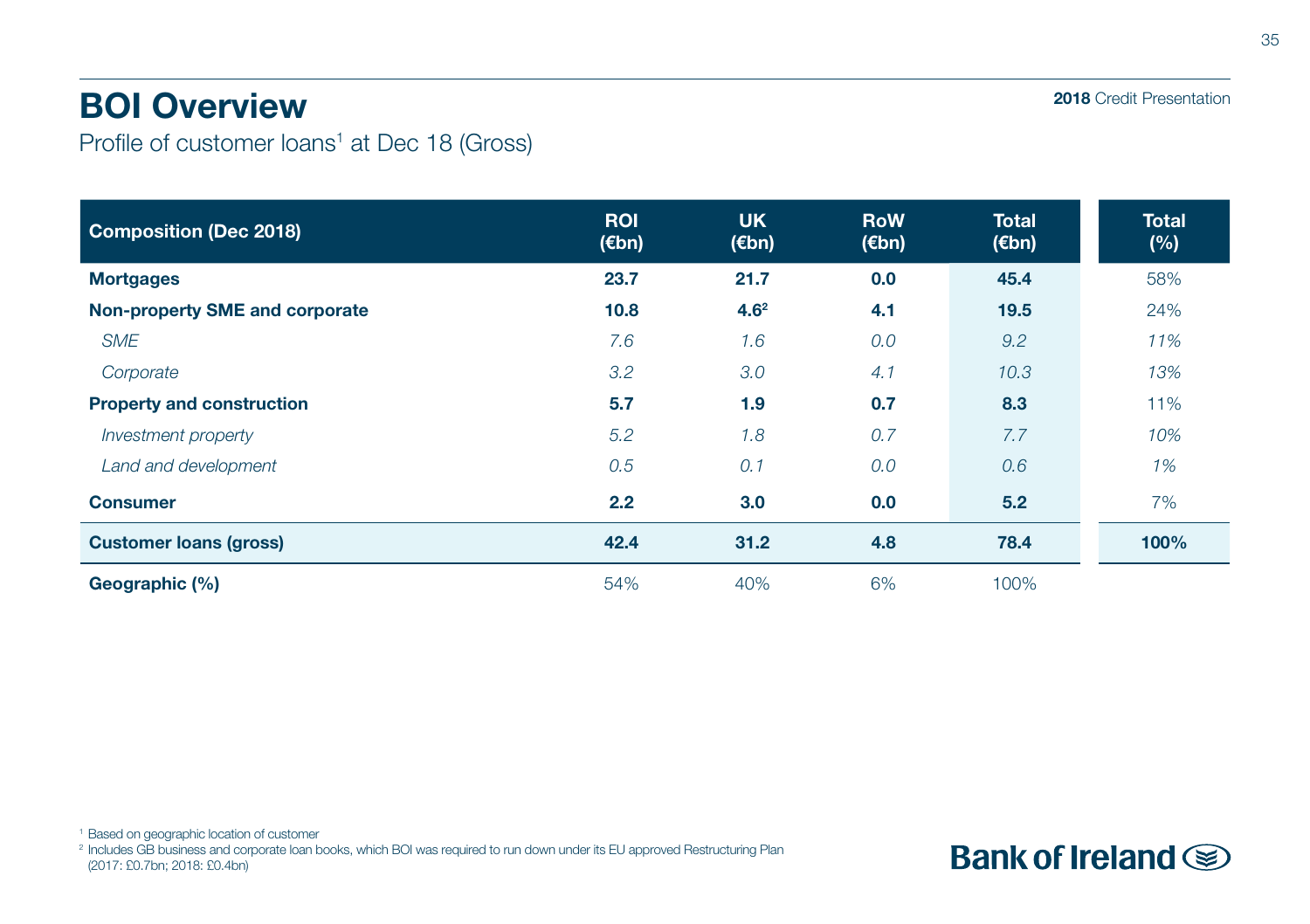# Gross new lending volumes

€2.9bn €5.7bn €2.3bn €0.5bn €0.7bn €1.1bn €1.1bn €1.1bn €0.6bn €0.9bn €3.6bn €4.4bn Corporate Banking 2017 2018 2017 2018 2017 2018 £4.6bn Retail UK £3.2bn £3.3bn £0.2bn £0.2bn £1.1bn £1.6bn €1.1bn €1.2bn Retail Ireland €5.3bn €2.0bn €2.9bn €0.4bn £5.2bn

■ Mortgages ■ Consumer ■ Business Banking ■ Property ■ Corporate Ireland ■ Acquisition Finance ■ Corporate UK

2018 Credit Presentation

36

Bank of Ireland So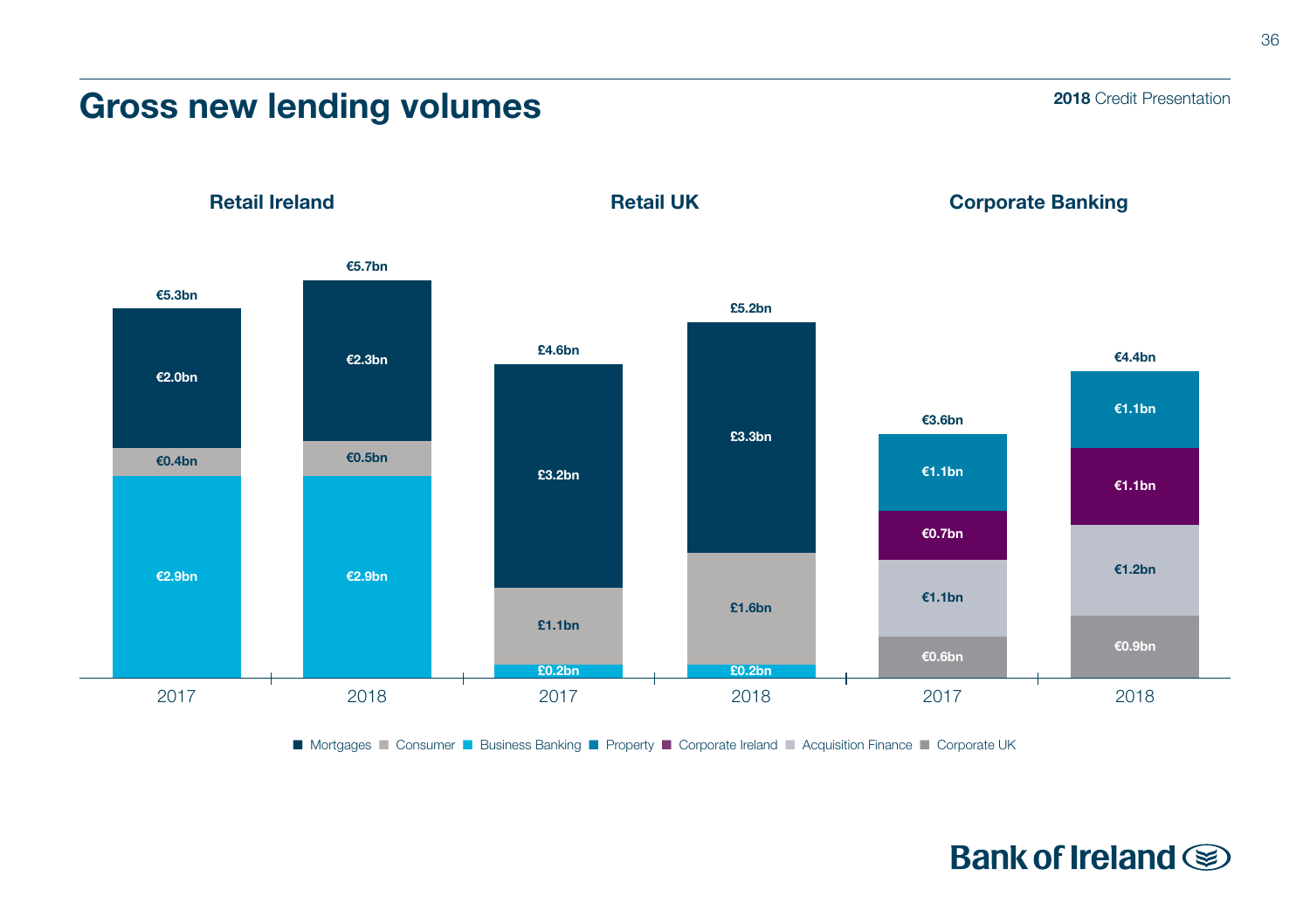### 2018 Credit Presentation

# ROI Mortgages: €23.7bn



New Lending volumes and Market Share

### Pricing strategy

- Fixed rate led mortgage pricing strategy which provides value, certainty and stability to our customers and to the Group
- Fixed rate products accounted for c.92% of our new lending in 2018, up from c.30% in 2014

### Distribution strategy

- Market share of 27% in 2018 consistent with 2017
- Re-entered the Irish mortgage broker market in late 2018

### Wider proposition

- 7 in 10 ROI customers who take out a new mortgage take out a life assurance policy through BOI Group
- 3 in 10 ROI customers who take out a new mortgage take out a general insurance policy through BOI Group with insurance partners



### LTV profile

- Average LTV of 61% on existing mortgage stock at Dec 2018 (Dec 17: 63%, Dec 16: 72%)
- Average LTV of 71% on new mortgages in 2018 (Dec 17: 69%<sup>2</sup>, Dec 16: 67%<sup>2</sup>)

### Tracker mortgages

- €9.3bn or 95% of trackers at Dec 2018 are on a capital and interest repayment basis
- 79% of trackers are Owner Occupier mortgages; 21% of trackers are Buy to Let mortgages
- Loan asset spread on ECB tracker mortgages was c.65bps<sup>3</sup> in 2018

# Bank of Ireland  $\circledast$

<sup>1</sup> Excluding portfolio acquisitions (2016 - €0.2bn; 2017 - €0.1bn; 2018 - Nil)

<sup>&</sup>lt;sup>2</sup> LTV on new business includes the impact of the portfolio acquisitions

<sup>3</sup> Average customer pay rate of 109bps less Group average cost of funds of 44bps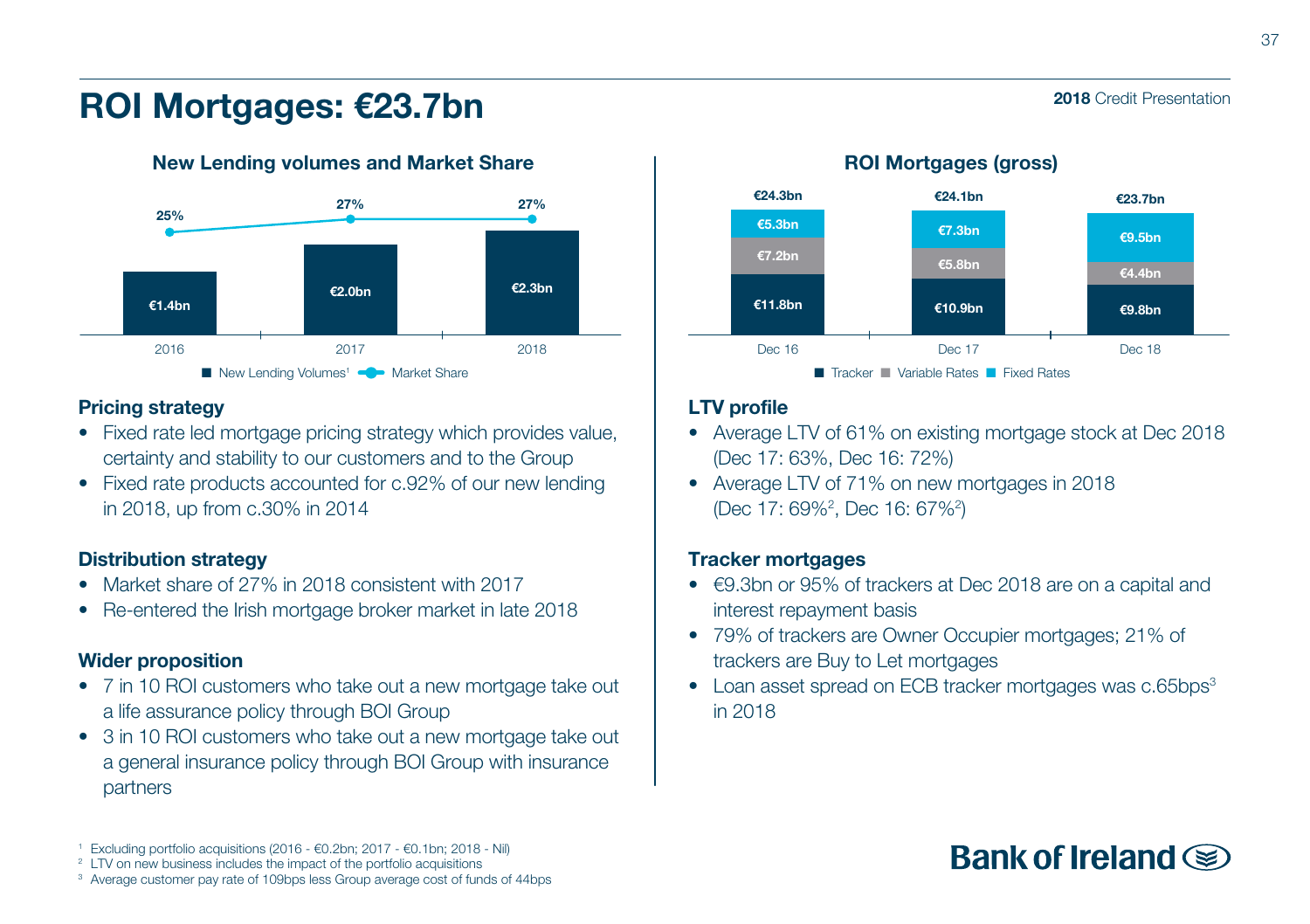# UK Mortgages: £19.4bn/€21.7bn



### UK Mortgages (gross)



UK Mortgages new lending volumes

### UK Mortgages (gross)



### LTV profile

- Average LTV of 62% on existing stock at Dec 2018 (Dec 17: 62%, Dec 16: 62%)
- Average LTV of 72% on new UK mortgages in 2018 (2017: 72%, 2016: 71%)

# **Bank of Ireland**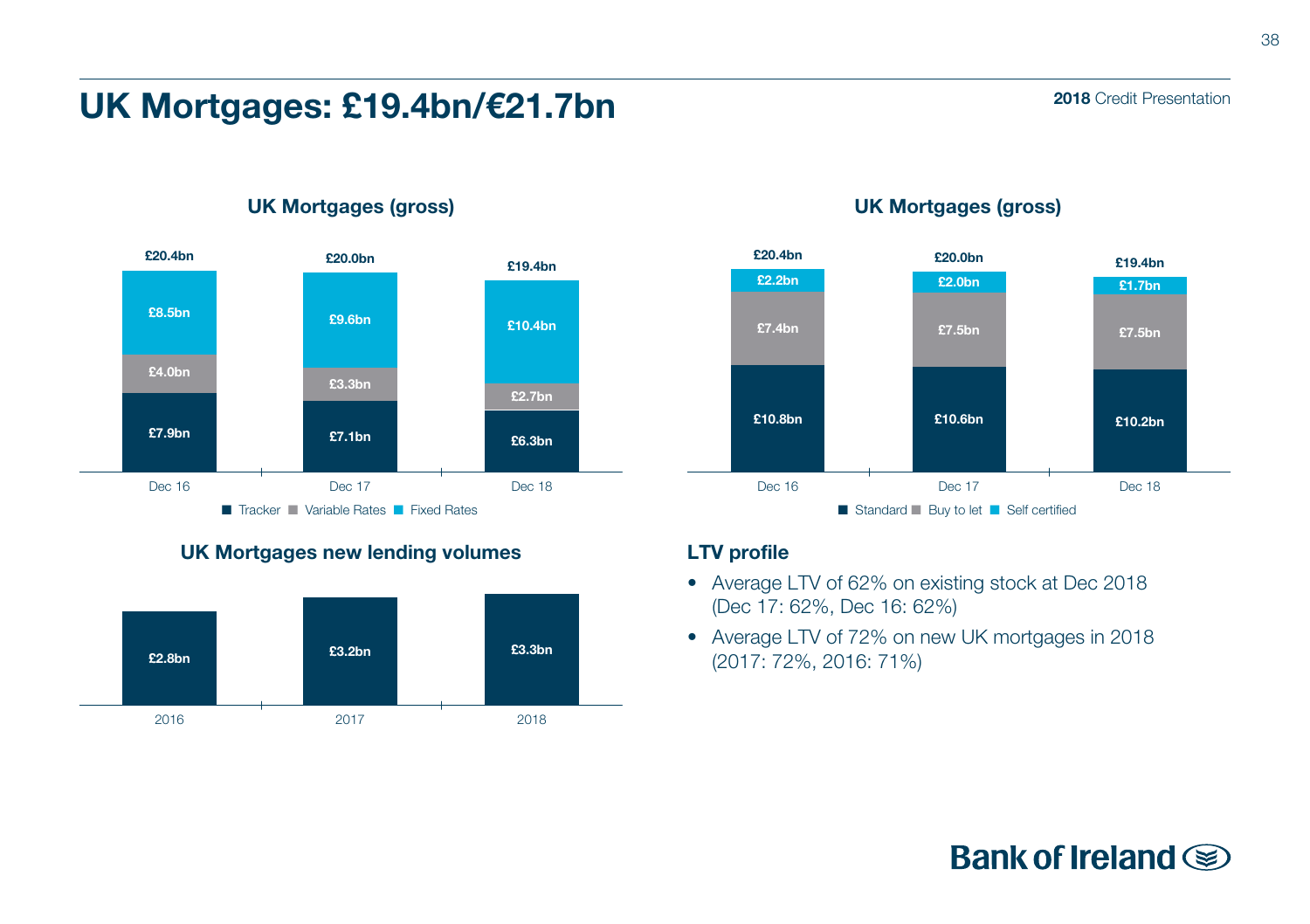# Income Statement

### Divisional performance

| Year ended Dec 18                                    | Underlying profit / (loss) before<br>tax and additional gains / (losses)<br>(€m) | <b>Additional gains /</b><br>(losses)<br>(€m) | Underlying profit / (loss)<br>before tax<br>$(\epsilon m)$ |
|------------------------------------------------------|----------------------------------------------------------------------------------|-----------------------------------------------|------------------------------------------------------------|
| Retail Ireland                                       | 665                                                                              | (16)                                          | 649                                                        |
| Wealth and Insurance (formerly Bank of Ireland Life) | 67                                                                               |                                               | 67                                                         |
| Retail UK – $\epsilon$                               | 175                                                                              |                                               | 182                                                        |
| Retail $UK - E$                                      | 155                                                                              | 6                                             | 161                                                        |
| Corporate and Treasury                               | 477                                                                              | 9                                             | 486                                                        |
| Group Centre & other                                 | (346)                                                                            | 10                                            | (336)                                                      |
| Transformation Investment charge                     | (113)                                                                            | -                                             | (113)                                                      |
| Group                                                | 926                                                                              | 9                                             | 935                                                        |

| Year ended Dec 171                                   | Underlying profit / (loss <u>) before</u><br>tax and additional gains<br>(€m) | <b>Additional gains</b><br>(€m) | Underlying profit / (loss)<br>before tax<br>$(\epsilon m)$ |
|------------------------------------------------------|-------------------------------------------------------------------------------|---------------------------------|------------------------------------------------------------|
| Retail Ireland                                       | 700                                                                           |                                 | 701                                                        |
| Wealth and Insurance (formerly Bank of Ireland Life) | 117                                                                           |                                 | 117                                                        |
| Retail UK – $\epsilon$                               | 94                                                                            | 9                               | 103                                                        |
| Retail $UK - E$                                      | 83                                                                            | 8                               | 91                                                         |
| Corporate & Treasury                                 | 523                                                                           | 22                              | 545                                                        |
| Group Centre & Other                                 | (326)                                                                         | 42                              | (284)                                                      |
| Core Banking Platforms investment                    | (104)                                                                         | ۰                               | (104)                                                      |
| Group                                                | 1.004                                                                         | 74                              | 1.078                                                      |

<sup>1</sup> Comparative figures have been restated to reflect the impact of: (i) the reclassification of €7 million of costs from the Transformation Investment charge (formerly the Core Banking Platform Investment charge) to Operating expenses (before Transformation Investment and levies and regulatory charges) for 2017. The Transformation Investment charge has been booked in Group Centre for the current and comparative year; (ii) the Group's decision to re-organise the Wealth and Insurance operating segment (formerly Bank of Ireland Life) to incorporate the Private Banking and Insurance Services business units which were previously reported within Retail Ireland. This has resulted in an increase of €11 million in the underlying profit before tax of Wealth and Insurance and a corresponding decrease in the underlying profit before tax of Retail Ireland for 2017; and (iii) the Group's decision to reorganise the Corporate and Treasury segment to incorporate Group Treasury's costs which were previously reported within Group Centre. This has resulted in a decrease of €8million in the underlying profit before tax of Corporate and Treasury and a corresponding increase in Group Centre for 2017

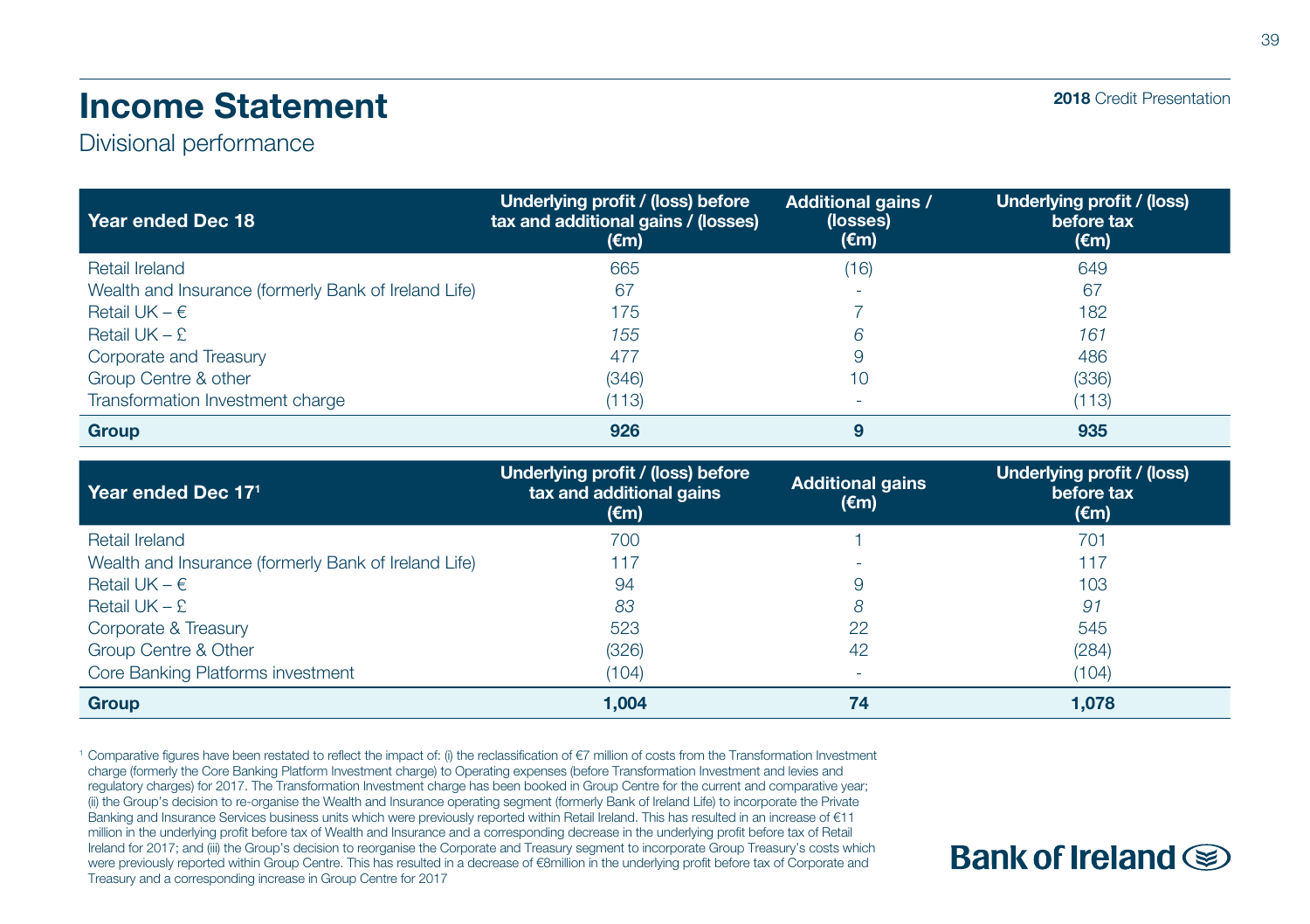# Interest Rate Sensitivity

The table below shows the estimated sensitivity of the Group's income (before tax) to an instantaneous and sustained 1% parallel movement in interest rates

| <b>Estimated sensitivity on Group income (1 year horizon)</b> | <b>Dec 17</b><br>(€m) | <b>Dec 18</b><br>$(\epsilon m)$ |  |  |
|---------------------------------------------------------------|-----------------------|---------------------------------|--|--|
| 100bps higher                                                 | c.170                 | c.180                           |  |  |
| 100bps lower                                                  | (C.200)               | (C.210)                         |  |  |

The estimates are based on management assumptions primarily related to:

- the re-pricing of customer transactions;
- the relationship between key official interest rates set by Monetary Authorities and market determined interest rates; and
- the assumption of a static balance sheet by size and composition

In addition, changes in market interest rates could impact a range of other items including the valuation of the Group's IAS19 defined benefit pension schemes

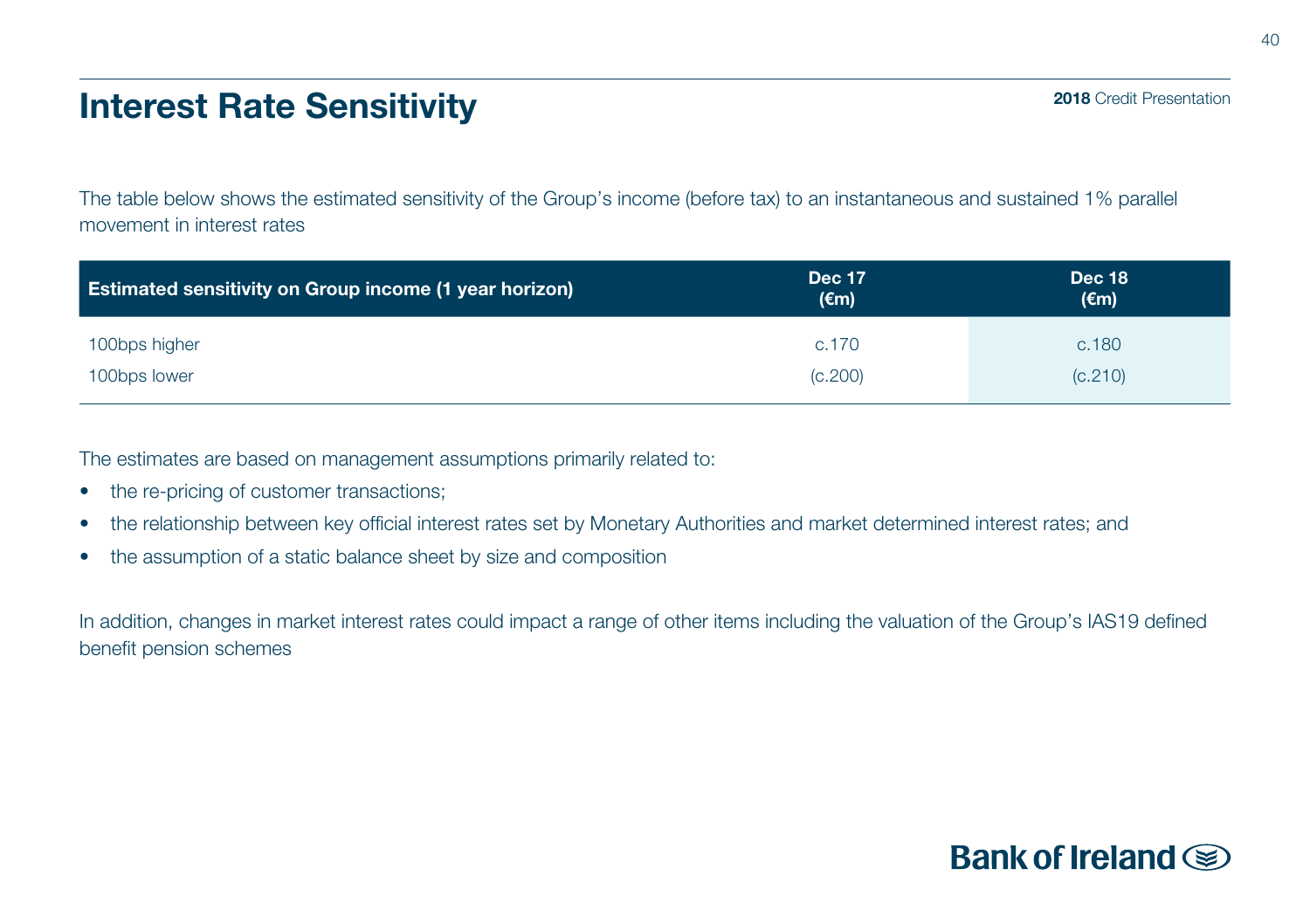# Income Statement

Net interest income analysis

|                                                         | H1 2017                                     |                                |                             | H <sub>2</sub> 2017                          |                                            | H1 2018                     |                                                        |                                                   | H <sub>2</sub> 2018          |                                                                        |                                |                             |
|---------------------------------------------------------|---------------------------------------------|--------------------------------|-----------------------------|----------------------------------------------|--------------------------------------------|-----------------------------|--------------------------------------------------------|---------------------------------------------------|------------------------------|------------------------------------------------------------------------|--------------------------------|-----------------------------|
|                                                         | Average<br><b>Volumes Interest</b><br>(€bn) | <b>Gross</b><br>$(\epsilon m)$ | <b>Gross</b><br>Rate<br>(%) | Average<br><b>Volumes</b><br>$(\epsilon$ bn) | <b>Gross</b><br>Interest<br>$(\epsilon m)$ | <b>Gross</b><br>Rate<br>(%) | Average<br><b>Volumes</b><br>$(\epsilon$ <sub>bn</sub> | <b>Gross</b><br><b>Interest</b><br>$(\epsilon m)$ | <b>Gross</b><br>Rate<br>(% ) | <b>Average</b><br><b>Volumes Interest</b><br>$(\epsilon$ <sub>bn</sub> | <b>Gross</b><br>$(\epsilon m)$ | <b>Gross</b><br>Rate<br>(%) |
| Ireland Loans <sup>1</sup>                              | 35.5                                        | 547                            | 3.11%                       | 35.3                                         | 545                                        | 3.07%                       | 34.6                                                   | 531                                               | 3.09%                        | 34.4                                                                   | 531                            | 3.06%                       |
| <b>UK Loans</b>                                         | 29.5                                        | 460                            | 3.15%                       | 28.0                                         | 430                                        | 3.05%                       | 28.1                                                   | 440                                               | 3.16%                        | 27.6                                                                   | 447                            | 3.21%                       |
| <b>C&amp;T Loans</b>                                    | 12.7                                        | 254                            | 4.03%                       | 12.8                                         | 253                                        | 3.92%                       | 13.6                                                   | 259                                               | 3.85%                        | 14.6                                                                   | 287                            | 3.89%                       |
| <b>Total Loans &amp; Advances to Customers</b>          | 77.7                                        | 1,261                          | 3.27%                       | 76.1                                         | 1,228                                      | 3.20%                       | 76.3                                                   | 1,230                                             | 3.25%                        | 76.6                                                                   | 1,265                          | 3.28%                       |
| <b>Liquid Assets</b>                                    | 21.3                                        | 49                             | 0.46%                       | 20.8                                         | 43                                         | 0.41%                       | 22.1                                                   | 35                                                | 0.32%                        | 22.7                                                                   | 38                             | 0.33%                       |
| <b>NAMA Sub Debt</b>                                    | 0.3                                         | 17                             | 11.97%                      | 0.3                                          | 17                                         | 11.97%                      | 0.2                                                    | $\overline{4}$                                    | 3.50%                        | 0.1                                                                    | $\overline{2}$                 | 5.24%                       |
| <b>Total Interest Earning Assets</b>                    | 99.3                                        | 1,327                          | 2.70%                       | 97.2                                         | 1,288                                      | 2.63%                       | 98.6                                                   | 1,269                                             | 2.60%                        | 99.4                                                                   | 1,305                          | 2.60%                       |
| <b>Ireland Deposits</b>                                 | 20.6                                        | (12)                           | $(0.12\%)$                  | 20.4                                         | (9)                                        | $(0.08\%)$                  | 20.5                                                   | (8)                                               | $(0.08\%)$                   | 20.7                                                                   | (8)                            | $(0.08\%)$                  |
| Credit Balances <sup>2</sup>                            | 27.1                                        | $\mathbf{0}$                   | $(0.00\%)$                  | 29.3                                         | 4                                          | 0.03%                       | 30.5                                                   | $\overline{2}$                                    | 0.01%                        | 32.8                                                                   | 3                              | 0.02%                       |
| <b>UK Deposits</b>                                      | 19.3                                        | (83)                           | $(0.86\%)$                  | 18.2                                         | (74)                                       | $(0.80\%)$                  | 18.9                                                   | (81)                                              | $(0.86\%)$                   | 18.6                                                                   | (88)                           | $(0.94\%)$                  |
| <b>C&amp;T Deposits</b>                                 | 6.0                                         | (10)                           | $(0.35\%)$                  | 5.2                                          | (9)                                        | $(0.35\%)$                  | 4.7                                                    | (9)                                               | $(0.39\%)$                   | 4.9                                                                    | (9)                            | (0.37%)                     |
| <b>Total Deposits</b>                                   | 73.0                                        | (105)                          | $(0.29\%)$                  | 73.1                                         | (88)                                       | $(0.24\%)$                  | 74.6                                                   | (96)                                              | $(0.26\%)$                   | 77.0                                                                   | (102)                          | $(0.26\%)$                  |
| Wholesale Funding <sup>3</sup>                          | 14.3                                        | (43)                           | $(0.60\%)$                  | 12.3                                         | (36)                                       | (0.58%)                     | 12.3                                                   | (45)                                              | $(0.73\%)$                   | 11.0                                                                   | (52)                           | $(0.94\%)$                  |
| Subordinated Liabilities                                | 1.4                                         | (35)                           | (5.17%)                     | 1.8                                          | (42)                                       | $(4.80\%)$                  | 2.1                                                    | (49)                                              | $(4.77\%)$                   | 2.1                                                                    | (51)                           | $(4.86\%)$                  |
| <b>Total Interest Bearing Liabilities</b>               | 88.7                                        | (183)                          | $(0.42\%)$                  | 87.2                                         | (166)                                      | $(0.38\%)$                  | 89.0                                                   | (190)                                             | $(0.43\%)$                   | 90.1                                                                   | (205)                          | $(0.45\%)$                  |
| <b>IFRS Income Classification</b><br>Other <sup>4</sup> |                                             | (8)<br>$\overline{7}$          |                             |                                              | 5<br>(25)                                  |                             |                                                        | 7<br>9                                            |                              |                                                                        | $\overline{7}$<br>(22)         |                             |
| <b>Net Interest Margin</b>                              | 99.3                                        | 1,143                          | 2.32%                       | 97.2                                         | 1,102                                      | 2.25%                       | 98.6                                                   | 1,095                                             | 2.23%                        | 99.4                                                                   | 1,085                          | 2.17%                       |
| Average ECB Base rate                                   |                                             |                                | $0.00\%$                    |                                              |                                            | $0.00\%$                    |                                                        |                                                   | $0.00\%$                     |                                                                        |                                | $0.00\%$                    |
| Average 3 month Euribor                                 |                                             |                                | $(0.33\%)$                  |                                              |                                            | $(0.33\%)$                  |                                                        |                                                   | $(0.33\%)$                   |                                                                        |                                | $(0.32\%)$                  |
| Average BOE Base rate                                   |                                             |                                | 0.25%                       |                                              |                                            | 0.32%                       |                                                        |                                                   | 0.50%                        |                                                                        |                                | 0.70%                       |
| Average 3 month LIBOR                                   |                                             |                                | 0.33%                       |                                              |                                            | 0.38%                       |                                                        |                                                   | 0.62%                        |                                                                        |                                | 0.82%                       |

<sup>1</sup> Includes average interest earning assets of c.€0.3bn in 2018 carried at Fair Value through Profit or Loss with associated FY18 interest income of c.€15m<br><sup>2</sup> Credit balances in H2 2018: ROI €25.4bn, UK €3.3bn, C&T €4.

<sup>3</sup> Includes impact of credit risk transfer transactions executed in Dec 2016 and Nov 2017

<sup>4</sup> Includes customer termination fees, EIR adjustments and other adjustments that are expected to be of a non-recurring nature

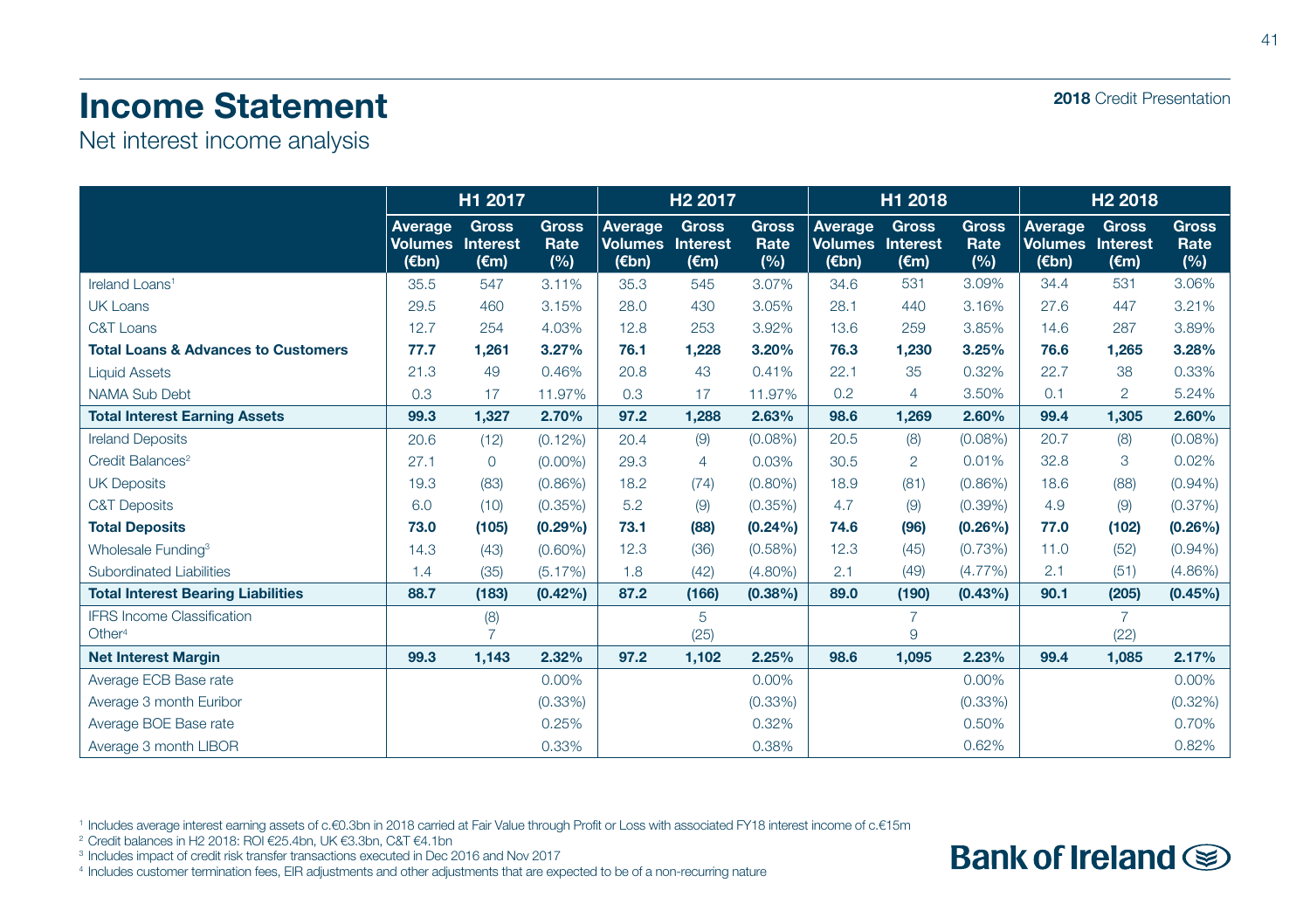# Non-core items

### 2018 Credit Presentation

|                                                                             | <b>FY 2017</b><br>$(\epsilon m)$ | <b>FY 2018</b><br>$(\epsilon m)$ |
|-----------------------------------------------------------------------------|----------------------------------|----------------------------------|
| Cost of restructuring programme                                             | (48)                             | (111)                            |
| - Transformation investment costs <sup>1</sup>                              | (48)                             | (93)                             |
| $-$ Other restructuring charges <sup>2</sup>                                |                                  | (18)                             |
| Gain on disposal of Property                                                |                                  | 7                                |
| Gross-up for policyholder tax in the Wealth and Insurance business          | 10                               | (7)                              |
| Investment return on treasury stock held for policyholders                  | (1)                              | 6                                |
| (Loss) / gain on disposal / liquidation of business activities              | (5)                              | 5                                |
| Tracker Mortgage Examination Review charges                                 | (170)                            |                                  |
| (Charge) / gain arising on the movement in the Group's credit spreads       | (5)                              |                                  |
| Cost of corporate reorganisation and establishment of a new holding company | (7)                              | ٠                                |
| <b>Total non-core items</b>                                                 | (226)                            | (100)                            |

<sup>1</sup> Transformation Investment costs of €93 million primarily relate to a reduction in employee numbers (€74 million), programme management costs

(€8 million) and costs related to the implementation of the Group's property strategy (€11 million)

<sup>2</sup> Other restructuring charges of €18 million primarily relate to impairment of property, plant and equipment and intangible assets

# **Bank of Ireland**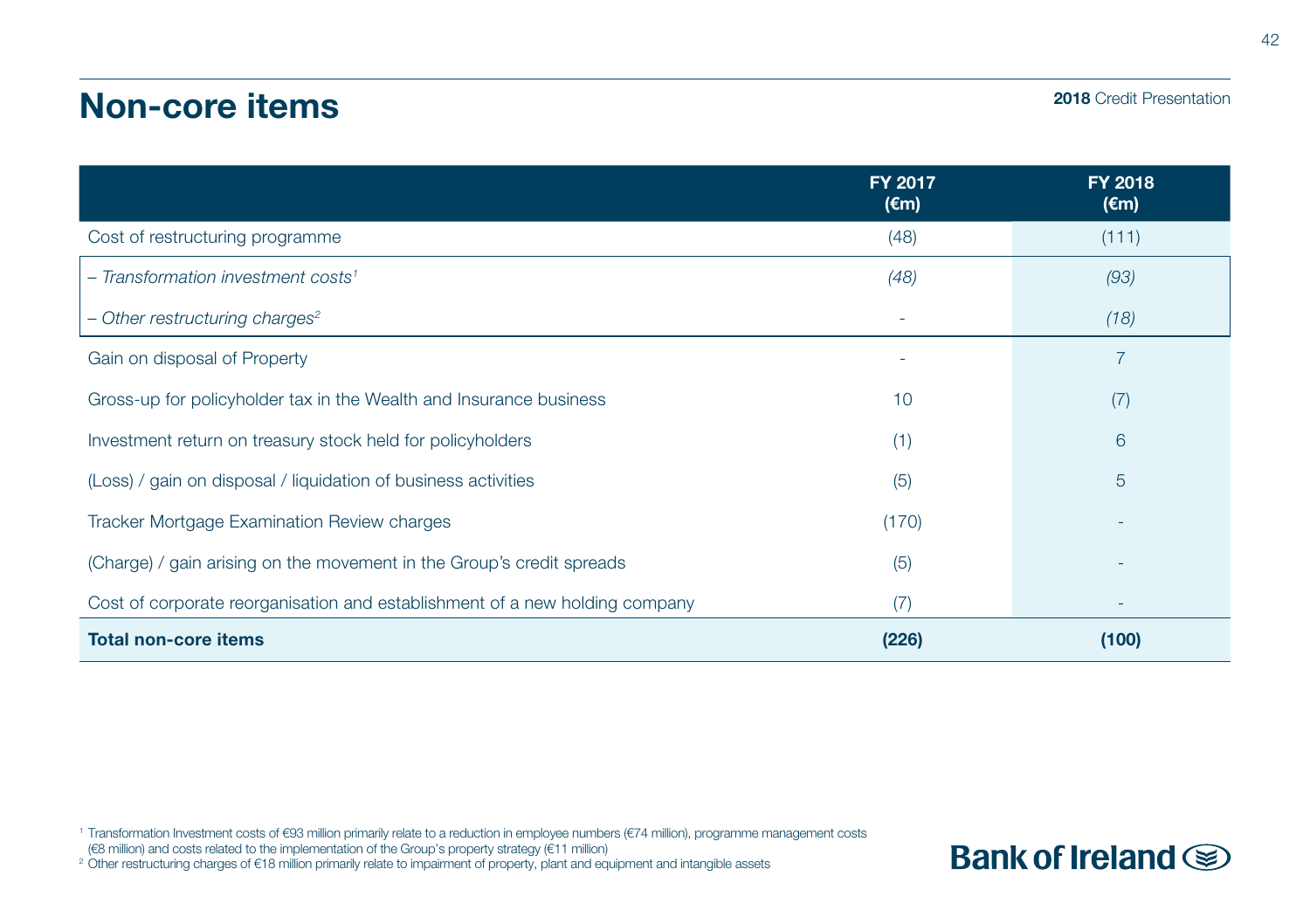# Transformation Investment



### 2016-21 investment: €1.4bn

# Costs will decrease every year in absolute terms



### Increasing our investment to support growth and drive efficiencies

- Scope: Culture, Systems, Business Model
- Average annual investment of €275m from 2018-2021; equates to CET1 capital of c.50-60bps p.a.
- Expected accounting treatment of investment (average €275m p.a.):
	- 40% capitalised as intangible asset
	- 40% charged as Transformation Investment charge in the Income statement
	- 20% charged as non-core restructuring costs in the Income statement

### Efficiency targets

- Cost target of c.€1.7bn in 2021
- Costs reduce every year: 2018 2021
- Cost income ratio improves from 65% to c.50% in 2021

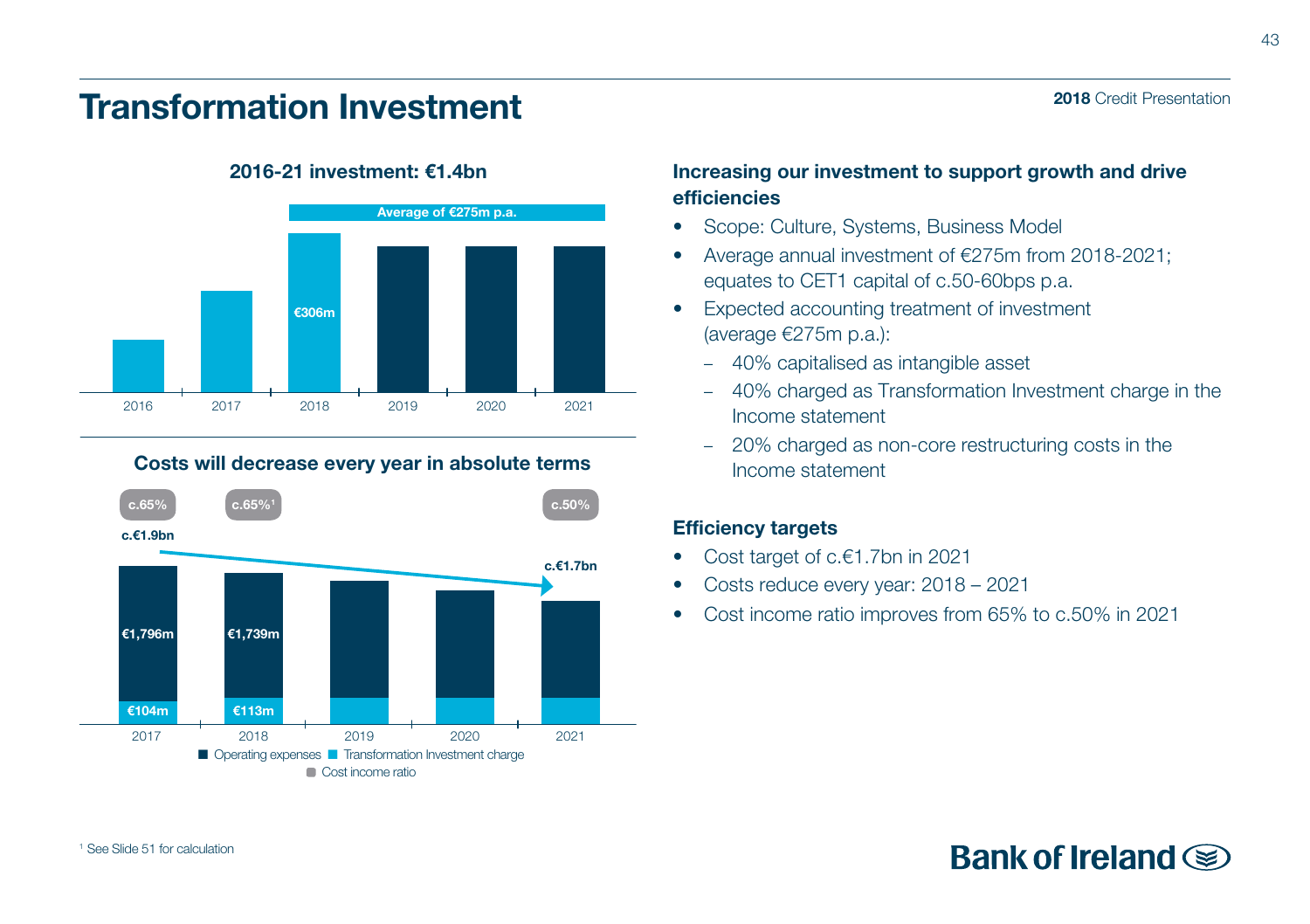# Non-performing exposures by portfolio

| 2018 Credit Presentation |  |  |
|--------------------------|--|--|
|--------------------------|--|--|

| <b>Composition (Dec 18)</b>                  | <b>Advances</b><br>$(\epsilon$ bn) | Non-performing<br>exposures<br>$(\epsilon$ bn) | Non-performing<br>exposures as %<br>of advances | <b>Impairment</b><br>loss allowance<br>$(\epsilon$ bn) | Impairment loss<br>allowance as % of<br>non-performing exposures |
|----------------------------------------------|------------------------------------|------------------------------------------------|-------------------------------------------------|--------------------------------------------------------|------------------------------------------------------------------|
| <b>Residential Mortgages</b>                 | 45.4                               | 2.8                                            | 6.0%                                            | 0.5                                                    | 20%                                                              |
| - Republic of Ireland                        | 23.7                               | 2.3                                            | 9.5%                                            | 0.4                                                    | 21%                                                              |
| $-UK$                                        | 21.7                               | 0.5                                            | 2.3%                                            | 0.1                                                    | 15%                                                              |
| <b>Non-property SME and Corporate</b>        | 19.5                               | 1.2                                            | 6.2%                                            | 0.6                                                    | 52%                                                              |
| - Republic of Ireland SME                    | 7.6                                | 0.8                                            | 11.2%                                           | 0.4                                                    | 49%                                                              |
| $- UK SME$                                   | 1.6                                | 0.1                                            | 6.1%                                            | 0.1                                                    | 53%                                                              |
| - Corporate                                  | 10.3                               | 0.3                                            | 2.6%                                            | 0.7                                                    | 60%                                                              |
| <b>Property and construction</b>             | 8.3                                | 0.9                                            | 11.0%                                           | 0.4                                                    | 45%                                                              |
| - Investment property                        | 7.7                                | 0.8                                            | 10.7%                                           | 0.4                                                    | 44%                                                              |
| - Land and development                       | 0.6                                | 0.1                                            | 14.0%                                           | 0.0                                                    | 54%                                                              |
| <b>Consumer</b>                              | 5.2                                | 0.1                                            | 2.1%                                            | 0.2                                                    | 140%                                                             |
| <b>Total loans and advances to customers</b> | 78.4                               | 5.0                                            | 6.3%                                            | 1.7                                                    | 35%                                                              |

| <b>Composition (Dec 17)</b>           | Advances<br>$(\epsilon$ bn) | Non-performing<br>exposures<br>$(\epsilon$ bn) | Non-performing<br>exposures as %<br>of advances | <b>Impairment</b><br>loss allowance<br>$(\epsilon$ bn) | <b>Impairment loss</b><br>allowance as % of<br>non-performing exposures |
|---------------------------------------|-----------------------------|------------------------------------------------|-------------------------------------------------|--------------------------------------------------------|-------------------------------------------------------------------------|
| <b>Residential Mortgages</b>          | 46.7                        | 3.1                                            | 6.6%                                            | 0.7                                                    | 23%                                                                     |
| - Republic of Ireland                 | 24.1                        | 2.7                                            | 11.0%                                           | 0.6                                                    | 24%                                                                     |
| $-UK$                                 | 22.6                        | 0.4                                            | 1.9%                                            | 0.1                                                    | 14%                                                                     |
| <b>Non-property SME and Corporate</b> | 18.7                        | 1.7                                            | 8.9%                                            | 0.9                                                    | 49%                                                                     |
| - Republic of Ireland SME             | 8.2                         | 1.3                                            | 15.4%                                           | 0.6                                                    | 46%                                                                     |
| $-UK SME$                             | 1.7                         | 0.1                                            | 8.6%                                            | 0.1                                                    | 42%                                                                     |
| - Corporate                           | 8.8                         | 0.3                                            | 3.0%                                            | 0.2                                                    | 69%                                                                     |
| <b>Property and construction</b>      | 8.8                         | 1.7                                            | 19.1%                                           | 0.7                                                    | 44%                                                                     |
| - Investment property                 | 8.3                         | 1.5                                            | 17.9%                                           | 0.6                                                    | 43%                                                                     |
| - Land and development                | 0.5                         | 0.2                                            | 39.4%                                           | 0.1                                                    | 55%                                                                     |
| <b>Consumer</b>                       | 4.3                         | 0.1                                            | 2.1%                                            | 0.1                                                    | 98%                                                                     |
| Total loans and advances to customers | 78.5                        | 6.5                                            | 8.3%                                            | 2.4                                                    | 36%                                                                     |

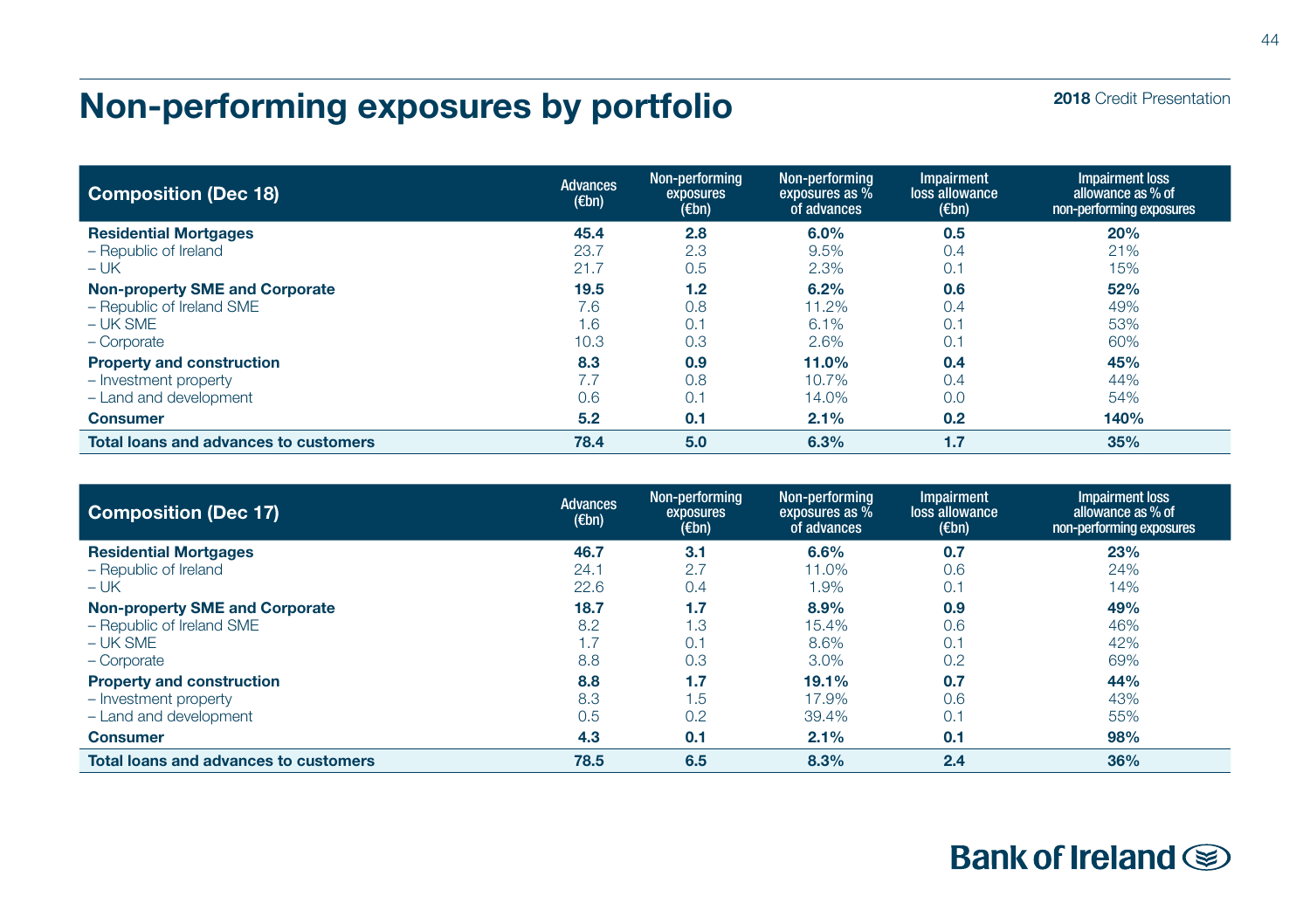# Debt Securities at fair value through other comprehensive income (FVOCI)

|                         | <b>ROI</b><br>$(\epsilon$ bn) | <b>UK</b><br>(€bn) | <b>France</b><br>$(\epsilon$ bn) | <b>Other</b><br>$(\epsilon$ bn) | <b>Dec 18</b><br>$(\epsilon$ bn) | Dec 171<br>$(\epsilon$ bn) |
|-------------------------|-------------------------------|--------------------|----------------------------------|---------------------------------|----------------------------------|----------------------------|
| Sovereign bonds         | 2.6                           | . .                | 0.8                              | 2.6                             | 6.0                              | 7.5                        |
| Senior debt             | $\overline{\phantom{a}}$      | ۰                  | 0.3                              | 1.9                             | 2.2                              | 2.1                        |
| Covered bonds           | 0.2                           | 0.4                | 0.9                              | 2.2                             | 3.7                              | 3.1                        |
| Subordinated debt       | . .                           | ۰                  |                                  | 0.1                             | 0.1                              | 0.4                        |
| Asset backed securities | ۰                             | ۰                  |                                  |                                 | 0.0                              | 0.1                        |
| <b>Total</b>            | 2.8                           | 0.4                | 2.0                              | 6.8                             | 12.0                             | 13.2                       |
| <b>FVOCI Reserve</b>    | 0.2                           | ۰                  | ۰                                | ٠                               | 0.2                              | 0.3                        |

### Portfolio

• On 1 Jan 2018, debt securities classified as AFS financial assets under IAS39 were reclassified in accordance with IFRS 9

• The Group held €12.0bn of FVOCI debt securities at Dec 2018. Weighted average instrument level credit rating of the FVOCI portfolio is A+

• Other exposures of €6.8bn include supranational entities (€1.7bn), Spain (€0.9bn), Belgium (€0.9bn), Sweden (€0.8bn), and Other (€2.5bn – all exposures less than €0.5bn)

### NAMA

- On 1 Jan 2018, on transition to IFRS 9, the previous unamortised discount<sup>2</sup> which was amortising to the income statement under IAS39, was transferred in full to retained earnings (NIM impact c.2bps)
- In April 2018, the Group sold €0.2bn of NAMA subordinated bonds in a buy-back auction generating an additional gain in the income statement of c.€9m
- The Group holds NAMA subordinated bonds €70m nominal value, valued at 104% at Dec 2018 (Dec 17 104%)

<sup>1</sup> The Group held €13.2bn of AFS financial assets at Dec 17 which were reclassified under IFRS 9 to FVOCI (€10.1bn), Amortised Cost (€2.8bn) and FVTPL (€0.3bn)

<sup>2</sup> An initial discount was recognised on the NAMA subordinated bonds with subsequent changes in fair value being recognised in the AFS Reserve

2018 Credit Presentation

Bank of Ireland  $\circledast$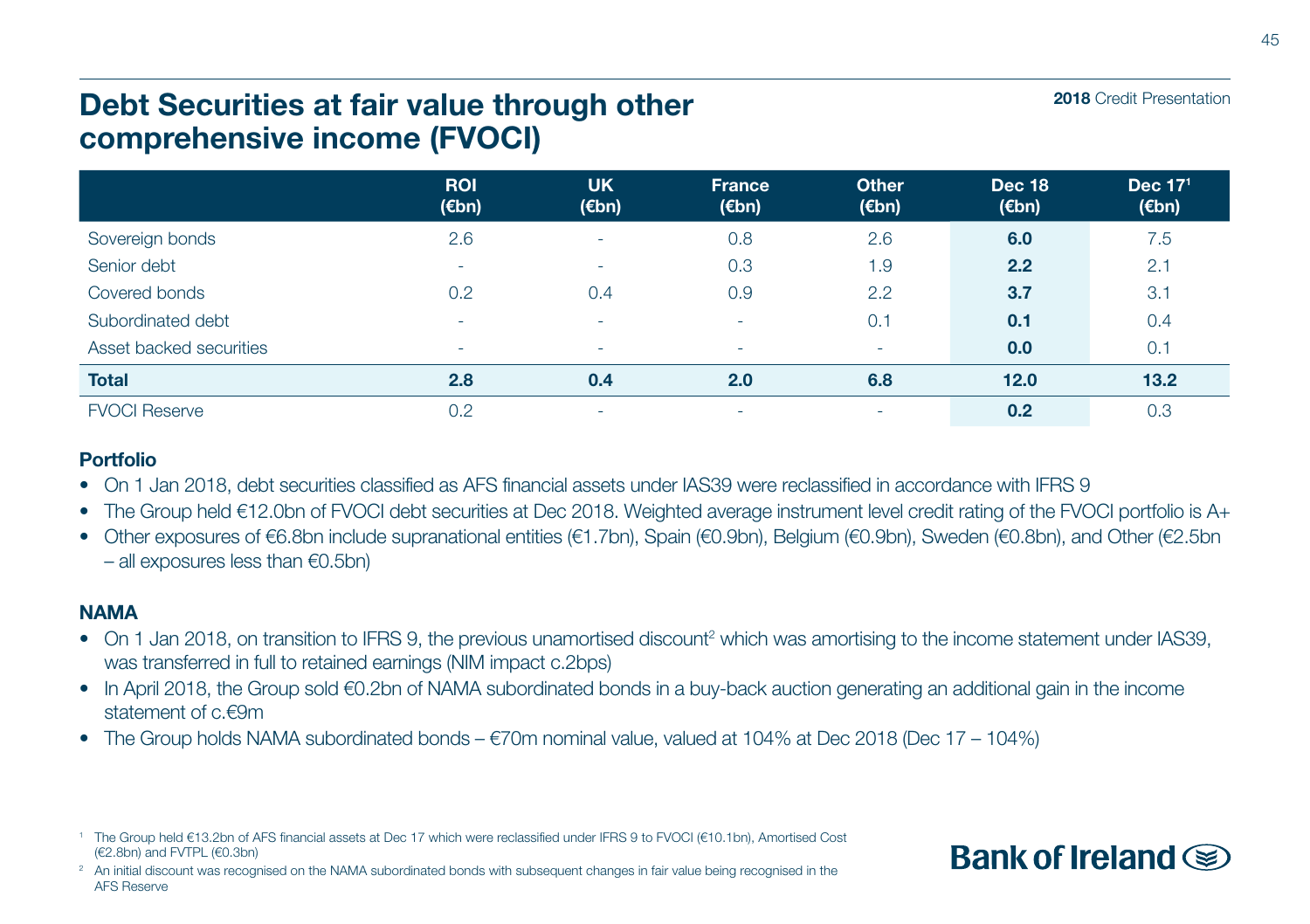# UK Customer Loans £27.9bn (€31.2bn)



### UK Mortgages – £19.4bn

### Other UK Customer Loans – £8.5bn



### UK Mortgages Analysis – £19.4bn

- Total UK mortgages of £19.4bn; (NPEs: 2%)
	- Average LTV of 62% on total book (2017: 62%)
	- Average LTV of 72% on new mortgages (2017: 72%)
- 70% of mortgages originated since January 2010 are standard owner occupier mortgages
- BTL book is well seasoned with 71% of these mortgages originating prior to January 2010
- Average balance of Greater London mortgages is c.£190k, with 93% of Greater London mortgages having an indexed LTV <70%

### Other UK Customer Loans Analysis – £8.5bn

- Non-performing exposures of £0.4bn with strong coverage ratios
- Performing loans of £8.1bn:
	- SME: broad sectoral diversification with low concentration risk
	- Corporate: specialist lending teams in Acquisition Finance, Project Finance, and Corporate lending through a focused sector strategy
	- Investment Property: primarily Retail, Office and Residential sectors
	- Consumer (£2.7bn):
		- Northridge (£1.4bn): Asset backed motor finance business; net loan book increase of £0.3bn in 2018; mid-market pricing targeting prime business only; below industry arrears and loan losses
		- Personal loan volumes (£0.7bn): net loan book increase of £0.3bn in 2018; improved credit risk process has driven increase in customer applications and drawdowns
		-

# Bank of Ireland  $\circledast$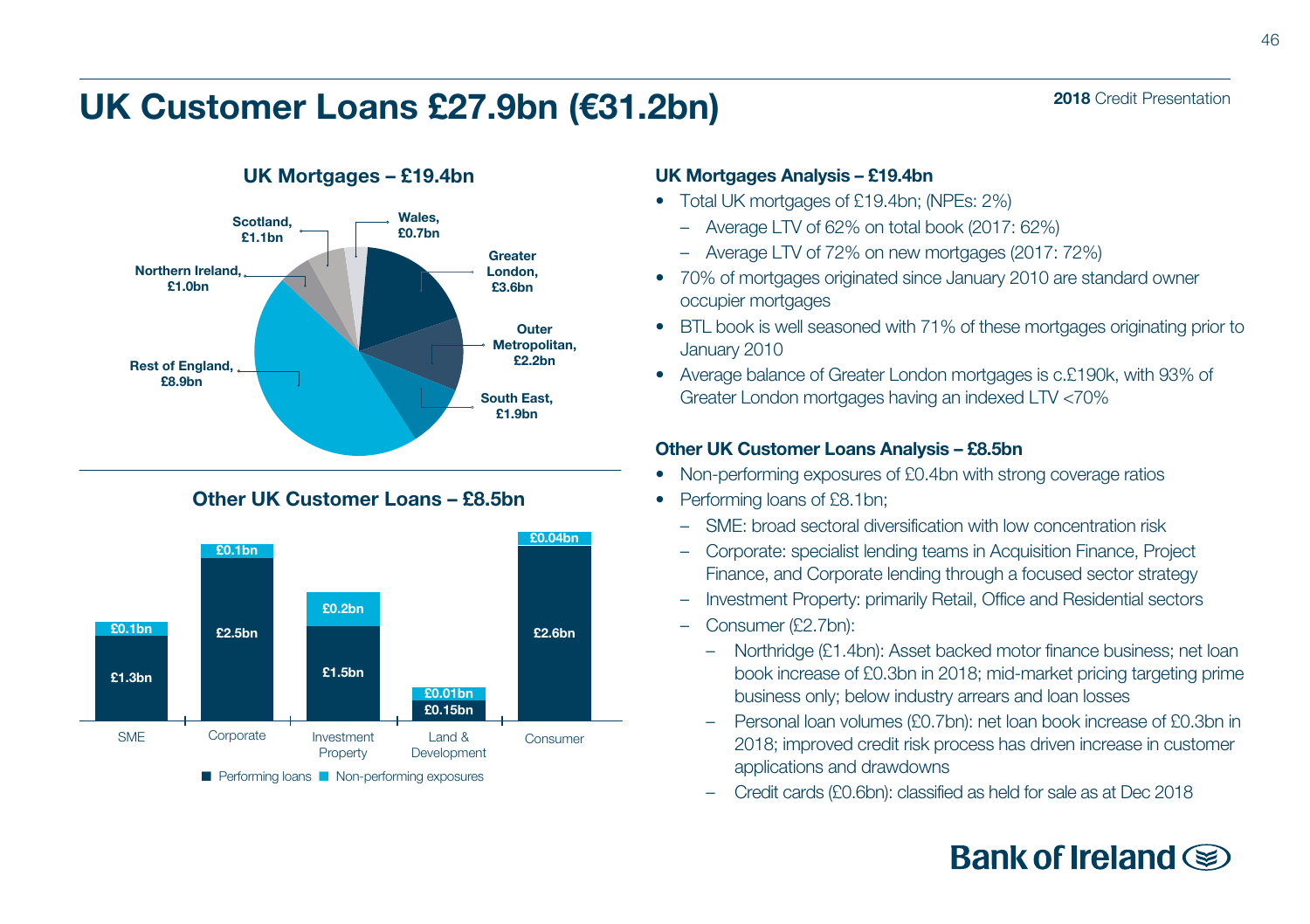# **Capital**

CET1 ratios – Dec 2018

|                                     | <b>Regulatory ratio</b><br>$(\epsilon$ bn) | <b>Fully loaded ratio</b><br>(€bn) |
|-------------------------------------|--------------------------------------------|------------------------------------|
| <b>Total equity</b>                 | 10.1                                       | 10.1                               |
| <b>Less Additional Tier 1</b>       | (0.8)                                      | (0.8)                              |
| Deferred tax <sup>1</sup>           | (0.4)                                      | (1.1)                              |
| Intangible assets and goodwill      | (0.7)                                      | (0.7)                              |
| Foreseeable dividend <sup>2</sup>   | (0.2)                                      | (0.2)                              |
| Expected loss deduction             | (0.6)                                      | (0.6)                              |
| Other items <sup>3</sup>            | (0.2)                                      | (0.3)                              |
| <b>Common Equity Tier 1 Capital</b> | 7.2                                        | 6.4                                |
| <b>Credit RWA</b>                   | 41.6                                       | 41.4                               |
| <b>Operational RWA</b>              | 4.5                                        | 4.5                                |
| Market, CCR and Securitisations     | 1.7                                        | 1.7                                |
| <b>Total RWA</b>                    | 47.8                                       | 47.6                               |
| <b>Common Equity Tier 1 ratio</b>   | 15.0%                                      | 13.4%                              |
| <b>Total Capital Ratio</b>          | 18.8%                                      | 17.2%                              |
| <b>Leverage Ratio</b>               | 7.0%                                       | 6.3%                               |

### Phasing impacts on Regulatory ratio

- Deferred tax assets certain DTAs<sup>1</sup> are deducted at a rate of 40% for 2018, increasing annually at a rate of 10% thereafter until 2024
- IFRS 9 the Group has elected to apply the transitional arrangement which on a Regulatory CET1 basis resulted in minimal impact from initial adoption and will partially mitigate future impacts in the period to 2022. The transitional arrangement allows a 95% add-back in 2018, decreasing to 85%, 70%, 50% and 25% in subsequent years

² Dividend deduction of €173m

47



<sup>1</sup> Deferred tax assets due to temporary differences are included in other RWA with a 250% risk weighting applied

<sup>&</sup>lt;sup>3</sup> Other items - the principal items being the cash flow hedge reserve, securitisation deduction and 10%/15% threshold deduction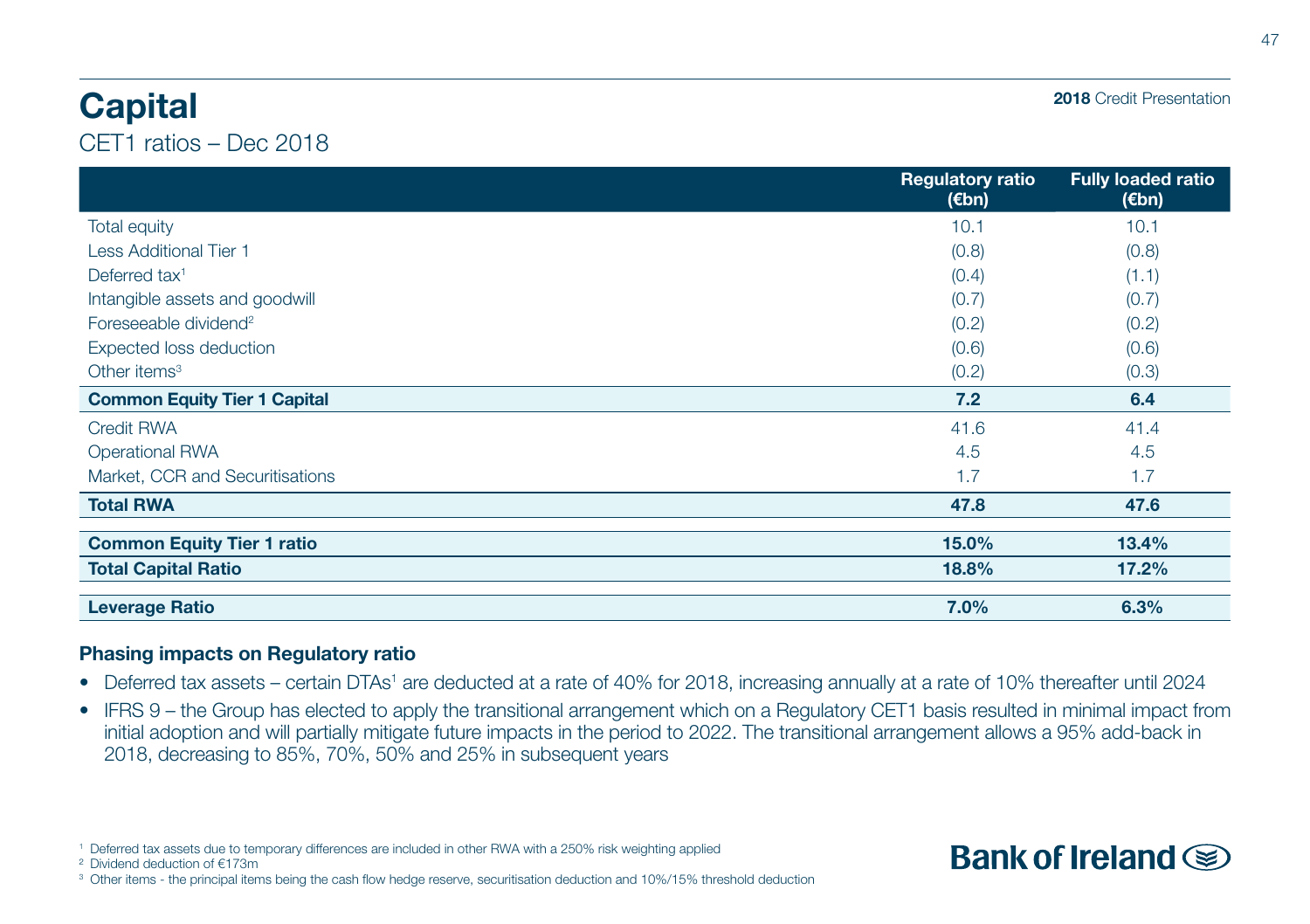# Capital Guidance and Distribution Policy

| <b>Capital</b><br><b>Guidance</b>    | The Group expects to maintain a CET1 ratio in excess of 13% on a regulatory basis and on a fully loaded<br>basis by the end of the O-SII phase-in period <sup>1</sup><br>This includes meeting applicable regulatory capital requirements plus an appropriate management buffer                                                                                                                                                                                                                                                                                                                                                                            |
|--------------------------------------|------------------------------------------------------------------------------------------------------------------------------------------------------------------------------------------------------------------------------------------------------------------------------------------------------------------------------------------------------------------------------------------------------------------------------------------------------------------------------------------------------------------------------------------------------------------------------------------------------------------------------------------------------------|
| <b>Distribution</b><br><b>Policy</b> | The Group expects that dividends will increase on a prudent and progressive basis and, over time, will build<br>towards a payout ratio of around 50% of sustainable earnings<br>Dividend level and rate of progression will reflect, amongst other things:<br>Strength of the Group's capital and capital generation;<br>-<br>Board's assessment of growth and investment opportunities available;<br>-<br>Any capital the Group retains to cover uncertainties; and<br>-<br>Any impact from the evolving regulatory and accounting environments<br>-<br>Other means of capital distribution will be considered to the extent the Group has excess capital |
| <b>Proposed</b><br><b>Dividend</b>   | Proposed dividend of 16 cent per share / $\epsilon$ 173m in respect of 2018, increased from 11.5 cent per share /<br>€124m in 2017                                                                                                                                                                                                                                                                                                                                                                                                                                                                                                                         |

<sup>1</sup> The Other Systemically Important Institution (O-SII) buffer will be introduced at 0.5% in July 2019, increasing to 1.0% in July 2020 and 1.5% in July 2021

# **Bank of Ireland**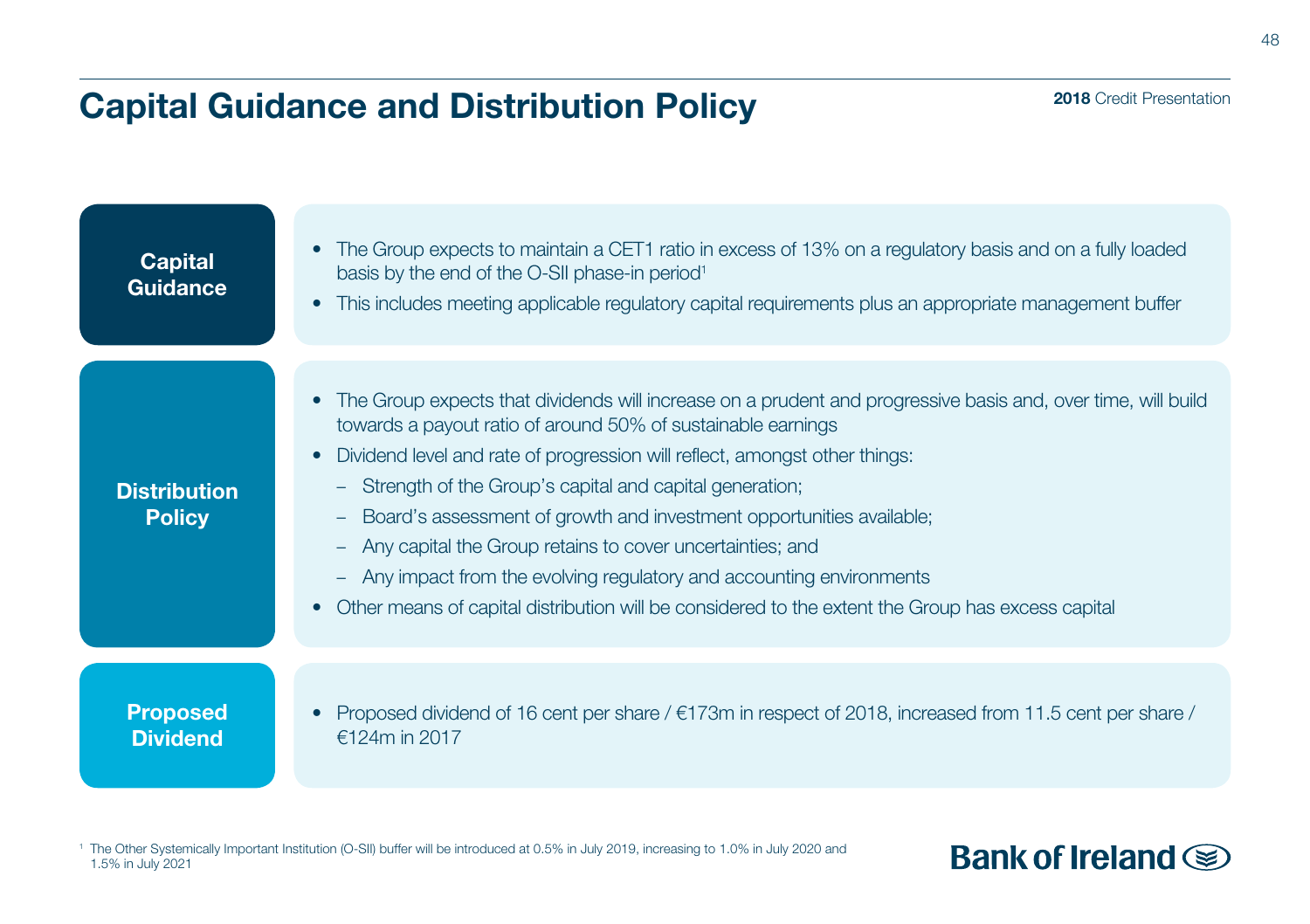# Defined Benefit Pension Schemes



IAS19 Pension Deficit Sensitivities (Jun 2016 / Dec 2016 / Dec 2017 / Dec 2018) Interest Rates<sup>1</sup> Credit Spreads<sup>2</sup> Inflation<sup>3</sup> Global Equity<sup>4</sup> €313m €176m €118m €102m €122m €124m €128m €90m €173m €162m €162m €153m  $71m \left| \right|$   $\epsilon$ 55

<sup>1</sup> Sensitivity of Group deficit to a 0.25% decrease in interest rates

- <sup>2</sup> Sensitivity of IAS19 liabilities to a 0.10% decrease in credit spread over risk free rates
- <sup>3</sup> Sensitivity of Group deficit to a 0.10% increase in long term inflation
- <sup>4</sup> Sensitivity of deficit to a 5% decrease in global equity markets with allowance for other correlated diversified asset classes

### Mix of BSPF\* Defined Benefit Pension Scheme Assets (%)1



\* BSPF = Bank of Ireland Staff Pensions Fund

<sup>1</sup> Graphs shows BSPF asset allocation. BSPF represents approx. 77% of DB Pension assets

<sup>2</sup> Diversified assets includes infrastructure, private equity, hedge funds and property

- IAS19 Pension deficit of €0.23bn at Dec 2018: schemes in deficit €0.27bn, schemes in surplus €0.04bn
- The primary drivers of the movement were:
	- Deficit reducing contribution of c.€82m to BSPF and c.€34m to other schemes
	- Net positive impact of changes in long term assumptions and experience in 2018
- The Group has continued to support Trustees in diversifying asset portfolios away from listed equity into other return-seeking but potentially less volatile asset classes. In Q4 2018 the BSPF investment in listed equities was reduced from 15% to 5%
- BSPF asset returns of +1.5% and +2.6%.p.a. were achieved over 1 year and 3 years respectively to end Dec 2018

# Bank of Ireland  $\circledast$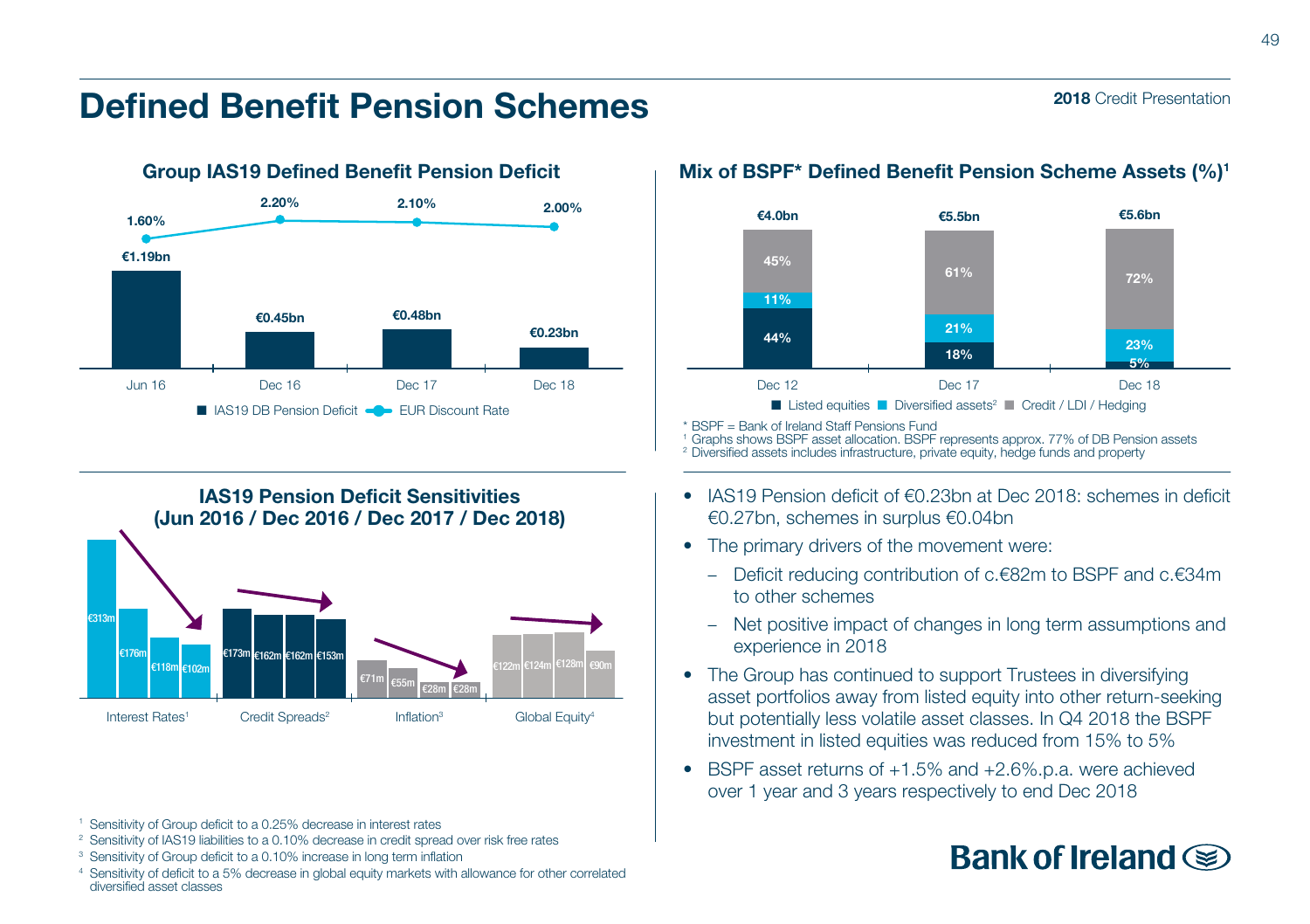# Ordinary shareholders' equity and TNAV

| 2018 Credit Presentation |  |  |
|--------------------------|--|--|
|--------------------------|--|--|

| Movement in ordinary shareholders' equity                                        | 2017<br>$(\epsilon m)$ | 2018<br>$(\epsilon m)$ |
|----------------------------------------------------------------------------------|------------------------|------------------------|
| Ordinary shareholders' equity at beginning of period                             | 8,612                  | 8,859                  |
| <b>Movements:</b>                                                                |                        |                        |
| Profit attributable to shareholders                                              | 664                    | 620                    |
| Impact of adopting IFRS 9                                                        |                        | (31)                   |
| Dividend paid to ordinary shareholders (2017 dividend of 11.5c per share)        |                        | (124)                  |
| Dividends on preference equity interests                                         | (4)                    |                        |
| Distribution on other equity instruments – additional tier 1 coupon (net of tax) | (24)                   |                        |
| Remeasurement of the net defined benefit pension liability                       | (113)                  | 129                    |
| Debt instruments at FVOCI reserve movements                                      |                        | 133                    |
| Available for sale (AFS) reserve movements                                       | (9)                    | (341)                  |
| Cash flow hedge reserve movement                                                 | (115)                  | (51)                   |
| Foreign exchange movements                                                       | (147)                  | 10                     |
| Other movements                                                                  | (5)                    | 39                     |
| Ordinary shareholders' equity at end of period                                   | 8,859                  | 9.243                  |

| Tangible net asset value                                    | <b>Dec 17</b><br>(€m) | <b>Dec 18</b><br>$(\epsilon m)$ |
|-------------------------------------------------------------|-----------------------|---------------------------------|
| Ordinary shareholders' equity at the end of period          | 8.859                 | 9.243                           |
| <b>Adjustments:</b>                                         |                       |                                 |
| Intangible assets and goodwill                              | (779)                 | (802)                           |
| Own stock held for benefit of life assurance policyholders  | 33                    | 25                              |
| Tangible net asset value (TNAV)                             | 8.113                 | 8.466                           |
| Number of ordinary shares in issue at the end of the period | 1.079                 | 1.079                           |
| TNAV per share $(\epsilon)$                                 | €7.52                 | €7.85                           |

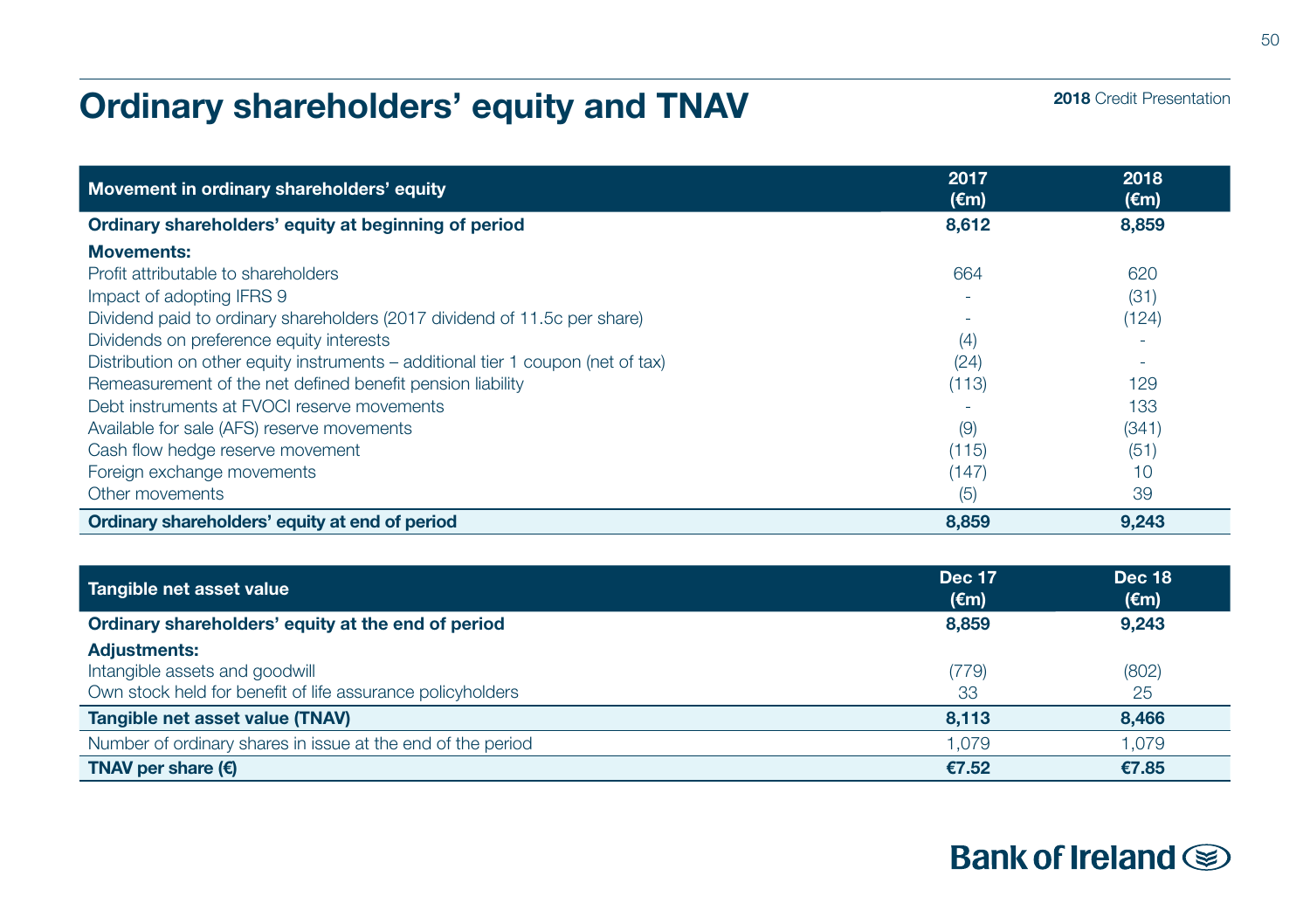# Cost income ratio: Dec 2018

Headline vs. Adjusted

|                                        | FY 2018<br><b>Headline</b><br>$(\epsilon m)$ | Pro forma<br>adjustments<br>$(\epsilon m)$ | FY 2018<br>Pro forma<br>(€m) |
|----------------------------------------|----------------------------------------------|--------------------------------------------|------------------------------|
| Net interest income                    | 2,146                                        | ۰                                          | 2,146                        |
| <b>Other income</b>                    |                                              |                                            |                              |
| - Business income                      | 672                                          | $\sim$                                     | 672                          |
| - Additional gains                     | 9                                            | (9)                                        | ٠                            |
| $-$ Other valuation items <sup>1</sup> | (22)                                         | 56                                         | 34                           |
| <b>Total Income</b>                    | 2,805                                        | 47                                         | 2,852                        |
| <b>Costs</b>                           |                                              |                                            |                              |
| - Operating expenses                   | 1,739                                        | $\overline{\phantom{a}}$                   | 1,739                        |
| - Transformation Investment            | 113                                          | ٠                                          | 113                          |
| <b>Costs</b>                           | 1,852                                        | ۰                                          | 1,852                        |
| Cost income ratio                      | 66%                                          |                                            | 65%                          |

- Cost income ratio excludes;
	- Levies and Regulatory charges
	- Non-core items
- 2018 adjusted cost income ratio is adjusted for;
	- Additional Gains and valuation items<sup>1</sup> ( $€47m$ )

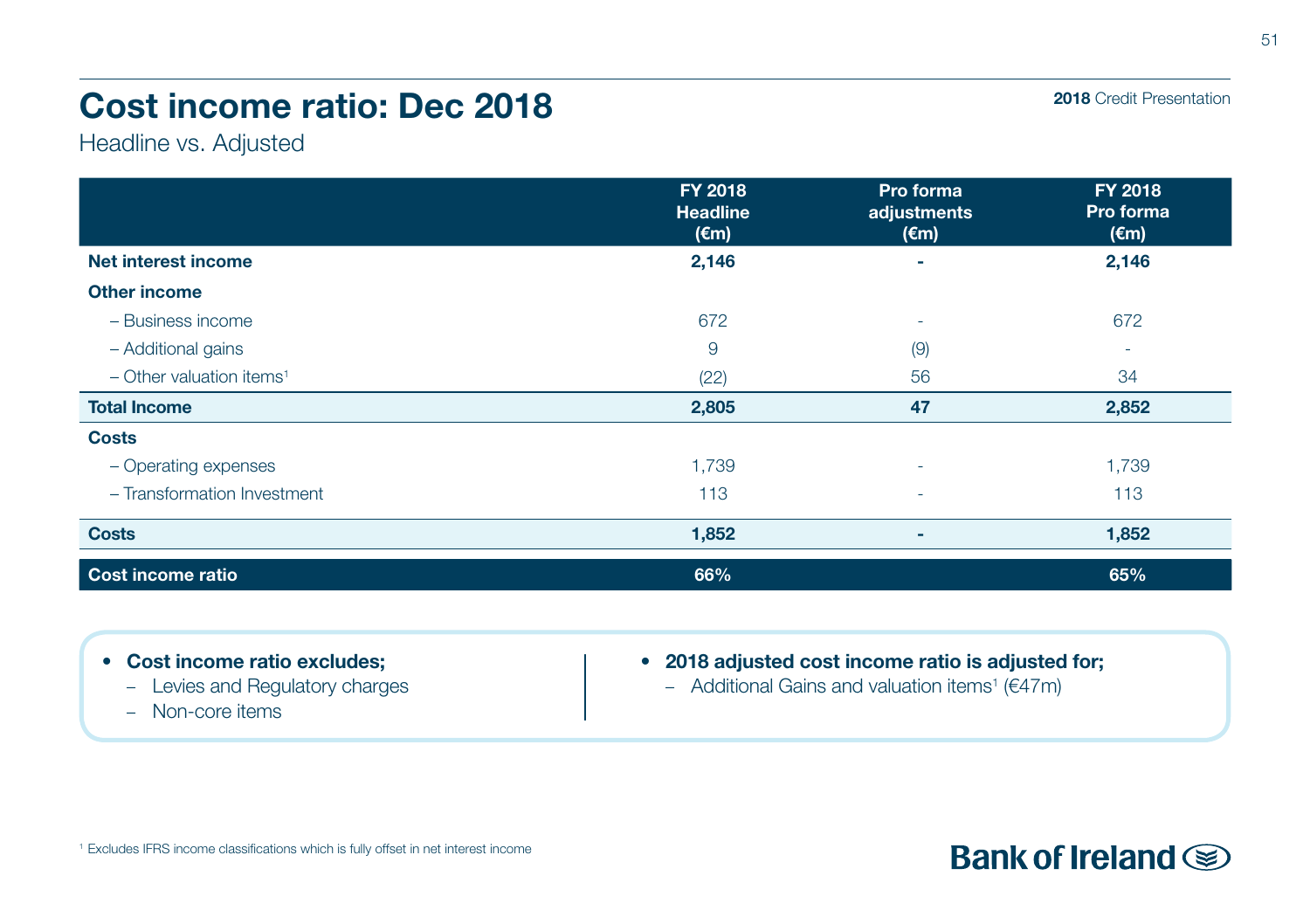# Return on tangible equity (RoTE)

2018: Headline vs. Adjusted

|                                        |                                           | <b>Adjustments</b>                                                             |                                            |                                                         |                                                      |                                           |
|----------------------------------------|-------------------------------------------|--------------------------------------------------------------------------------|--------------------------------------------|---------------------------------------------------------|------------------------------------------------------|-------------------------------------------|
|                                        | 2018<br><b>Headline</b><br>$(\epsilon m)$ | <b>Additional gains,</b><br>& valuations<br>items <sup>1</sup> ,<br>net of tax | 2018<br>impairment<br>gains, net of<br>tax | "Normalised"<br>impairment<br>adjustment, net<br>of tax | <b>Adjustment for</b><br><b>CET1 Ratio</b><br>at 13% | 2018<br><b>Adjusted</b><br>$(\epsilon m)$ |
| <b>Profit for the period</b>           | 675                                       |                                                                                |                                            |                                                         |                                                      |                                           |
| Non-Core items, net of tax             | 78                                        |                                                                                |                                            |                                                         |                                                      |                                           |
| Coupon on Additional Tier 1 securities | (48)                                      |                                                                                |                                            |                                                         |                                                      |                                           |
| Preference share dividends             | (7)                                       |                                                                                |                                            |                                                         |                                                      |                                           |
| <b>Adjusted profit after tax</b>       | 698                                       | 38                                                                             | (34)                                       | (127)                                                   | ۰                                                    | 575                                       |
| <b>At Dec 2018</b>                     |                                           |                                                                                |                                            |                                                         |                                                      |                                           |
| Shareholders' equity                   | 9,243                                     |                                                                                |                                            |                                                         | (184)                                                | 9,059                                     |
| Intangible assets                      | (802)                                     |                                                                                |                                            |                                                         |                                                      | (802)                                     |
| Shareholders' tangible equity          | 8,441                                     |                                                                                |                                            |                                                         | (184)                                                | 8,257                                     |
| Average shareholders' tangible equity  | 8,229                                     |                                                                                |                                            | ۰                                                       | (296)                                                | 7,933                                     |
| Return on tangible equity (RoTE)       | 8.5%                                      |                                                                                |                                            |                                                         |                                                      | 7.2%                                      |

- 2018 Adjusted Return on Tangible Equity is adjusted for;
	- $-$  Additional gains and valuations items<sup>1</sup>, net of tax  $-$  €38m
	- Reversal of 2018 net impairment gain 2018, net of tax €34m
	- "Normalised" impairment charge (20bps), net of tax €127m
	- Average Shareholders' tangible equity calculated on a CET1 Ratio at 13% €296m

2018 Credit Presentation

# **Bank of Ireland Some**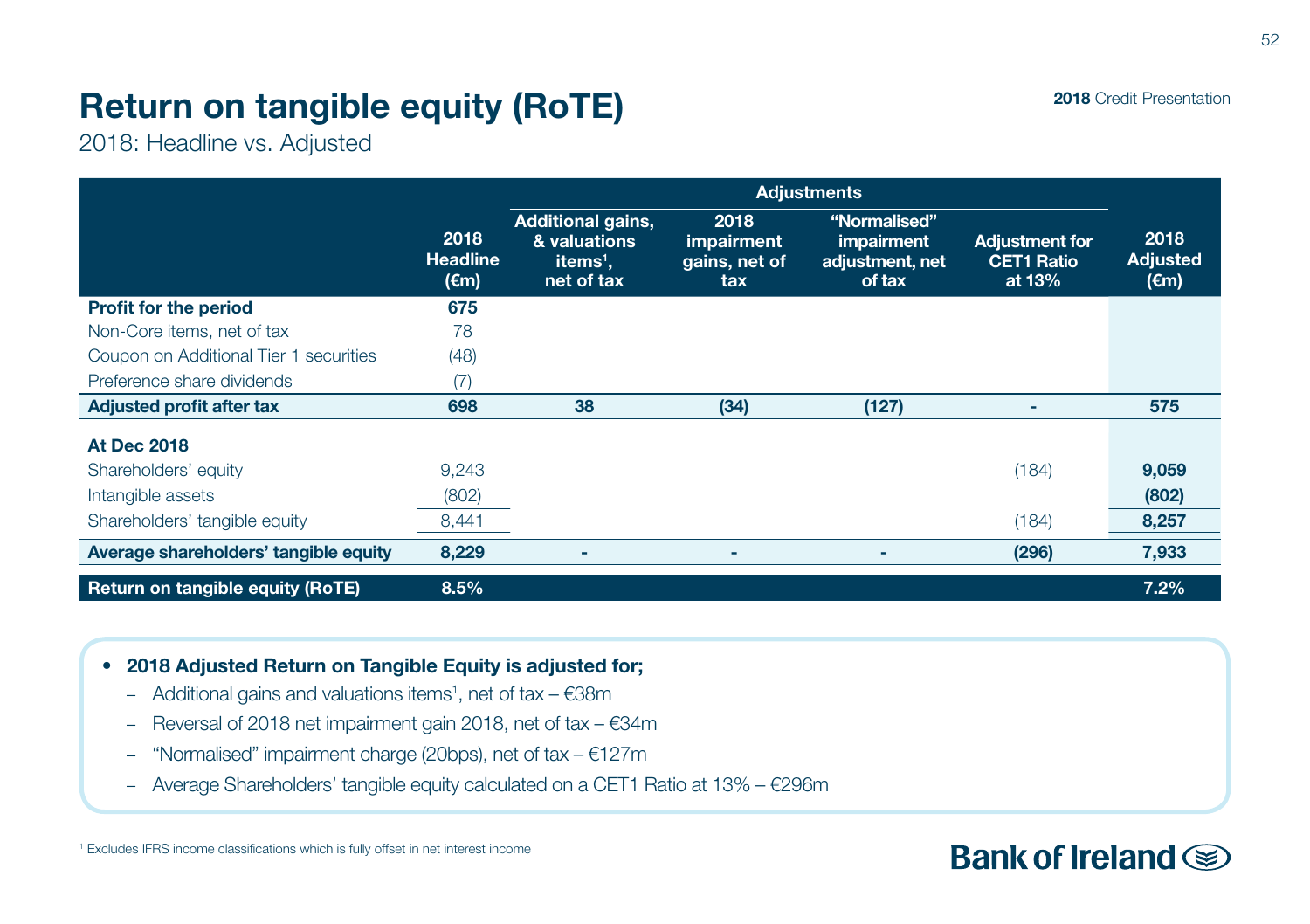# Forward-Looking statement

This document contains forward-looking statements with respect to certain of the Bank of Ireland Group plc (the 'Company' or 'BOIG plc') and its subsidiaries' (collectively the 'Group' or 'BOIG plc Group') plans and its current goals and expectations relating to its future financial condition and performance, the markets in which it operates and its future capital requirements. These forward-looking statements often can be identified by the fact that they do not relate only to historical or current facts. Generally, but not always, words such as 'may,' 'could,' 'should,' 'will,' 'expect,' 'intend,' 'estimate,' 'anticipate,' 'assume,' 'believe,' 'plan,' 'seek,' 'continue,' 'target,' 'goal,' 'would,' or their negative variations or similar expressions identify forward-looking statements, but their absence does not mean that a statement is not forward-looking.

Examples of forward-looking statements include, among others: statements regarding the Group's near term and longer term future capital requirements and ratios, level of ownership by the Irish Government, loan to deposit ratios, expected impairment charges, the level of the Group's assets, the Group's financial position, future income, business strategy, projected costs, margins, future payment of dividends, the implementation of changes in respect of certain of the Group's pension schemes, estimates of capital expenditures, discussions with Irish, United Kingdom, European and other regulators and plans and objectives for future operations. Such forward-looking statements are inherently subject to risks and uncertainties, and hence actual results may differ materially from those expressed or implied by such forward-looking statements.

Such risks and uncertainties include, but are not limited to, those as set out in the Risk Management Report in the Group's Annual Report for the year ended 31 December 2018. Investors should also read 'Principal Risks and Uncertainties' in the Group's Annual Report for the year ended 31 December 2018 beginning on page 61.

Nothing in this document should be considered to be a forecast of future profitability or financial position of the Group and none of the information in this document is or is intended to be a profit forecast or profit estimate. Any forward-looking statement speaks only as at the date it is made. The Group does not undertake to release publicly any revision to these forward-looking statements to reflect events, circumstances or unanticipated events occurring after the date hereof.